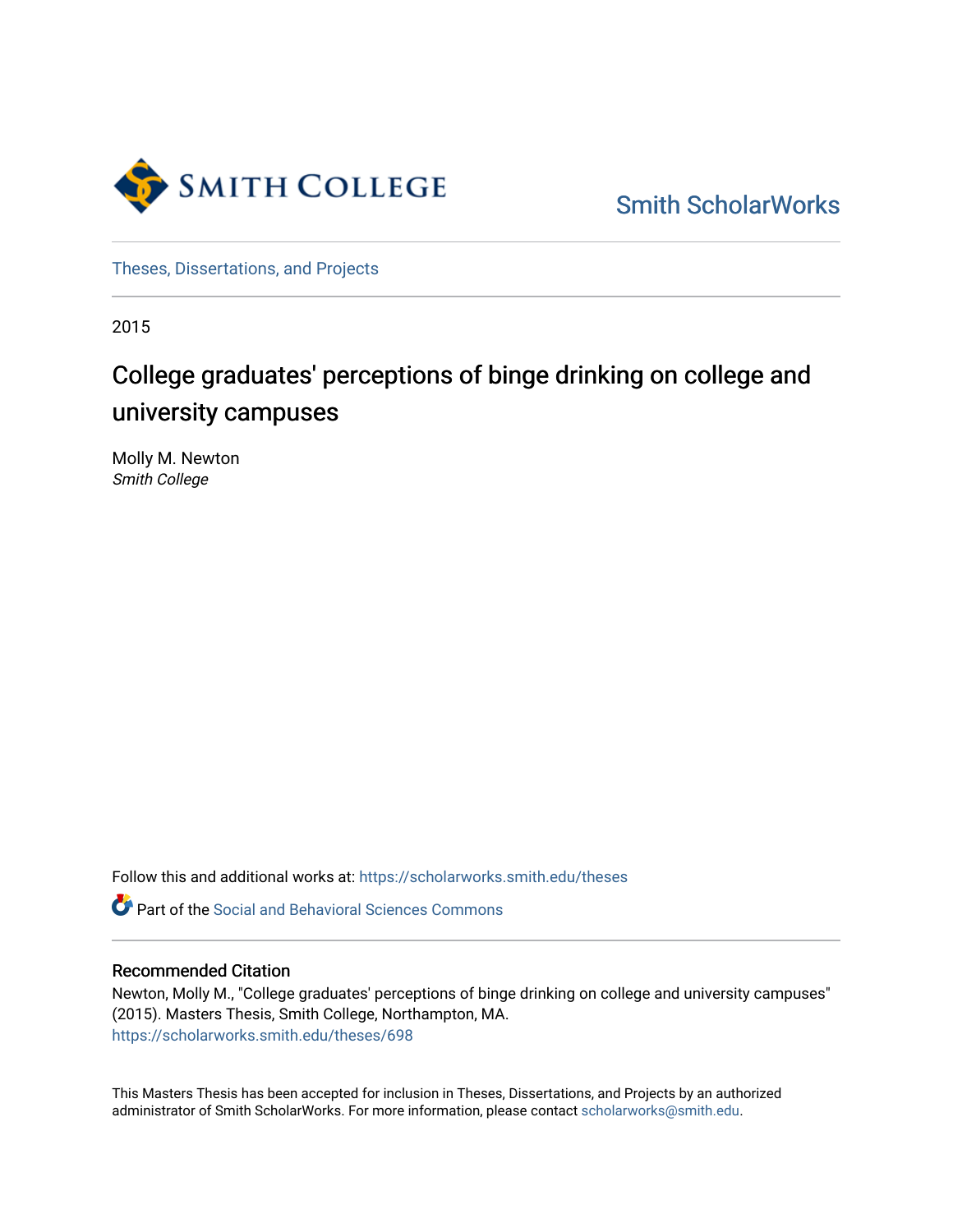Molly Newton College Graduates' Perceptions of Binge Drinking on College and University Campuses

#### **ABSTRACT**

The present study investigated binge drinking culture on college and university campuses, using a purposive sampling plan to explore graduates' perceptions of social factors and motivations that perpetuate binge drinking on college campuses in spite of interventions. One hundred eighty one participants completed an online, anonymous, survey designed to test hypotheses drawn from the literature. Participants were significantly more likely to attribute collegiate binge drinking to social factors other than social norms, and to social motivations. These findings suggest that positive alcohol expectancies may have a strong influence on collegiate binge drinking, and that students most often use binge drinking for "social lubrication," or management of social anxiety. Students binge drink to feel accepted by peers and to feel connected to their communities. Participants were also significantly more likely to report that current binge drinking interventions were somewhat or completely ineffective, and to identify students as the most successful leaders for binge drinking interventions. Consequently, it is recommended that social workers and campus administrators partner with students to decrease binge drinking by developing alternate ways of supporting peer acceptance and social connection on campus.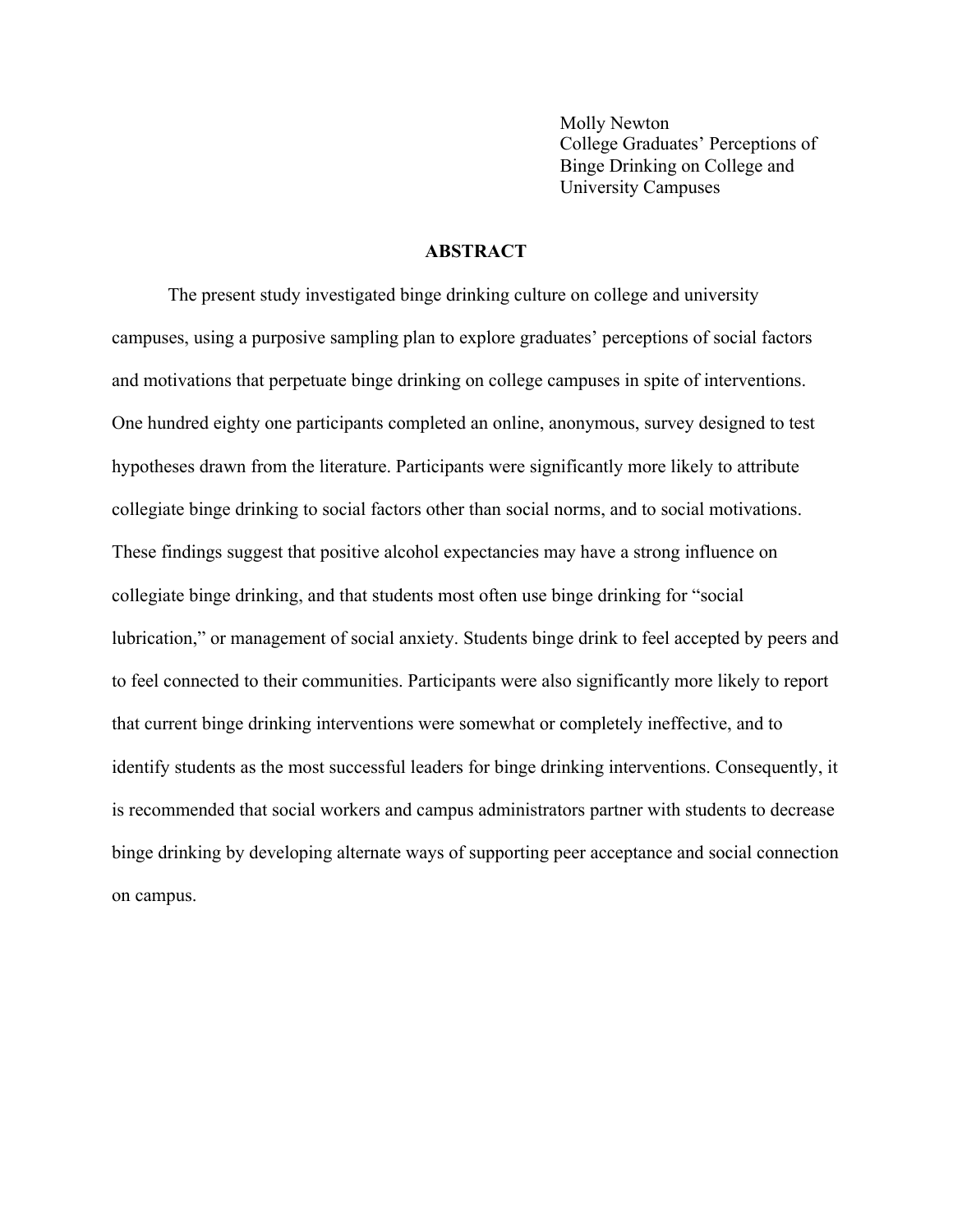# **COLLEGE GRADUATES' PERCEPTIONS OF BINGE DRINKING ON COLLEGE**

#### **AND UNIVERSITY CAMPUSES**

A project based upon an independent investigation, submitted in partial fulfillment of the requirements for the degree of Master of Social Work.

Molly Newton

Smith College School for Social Work Northampton, Massachusetts 01063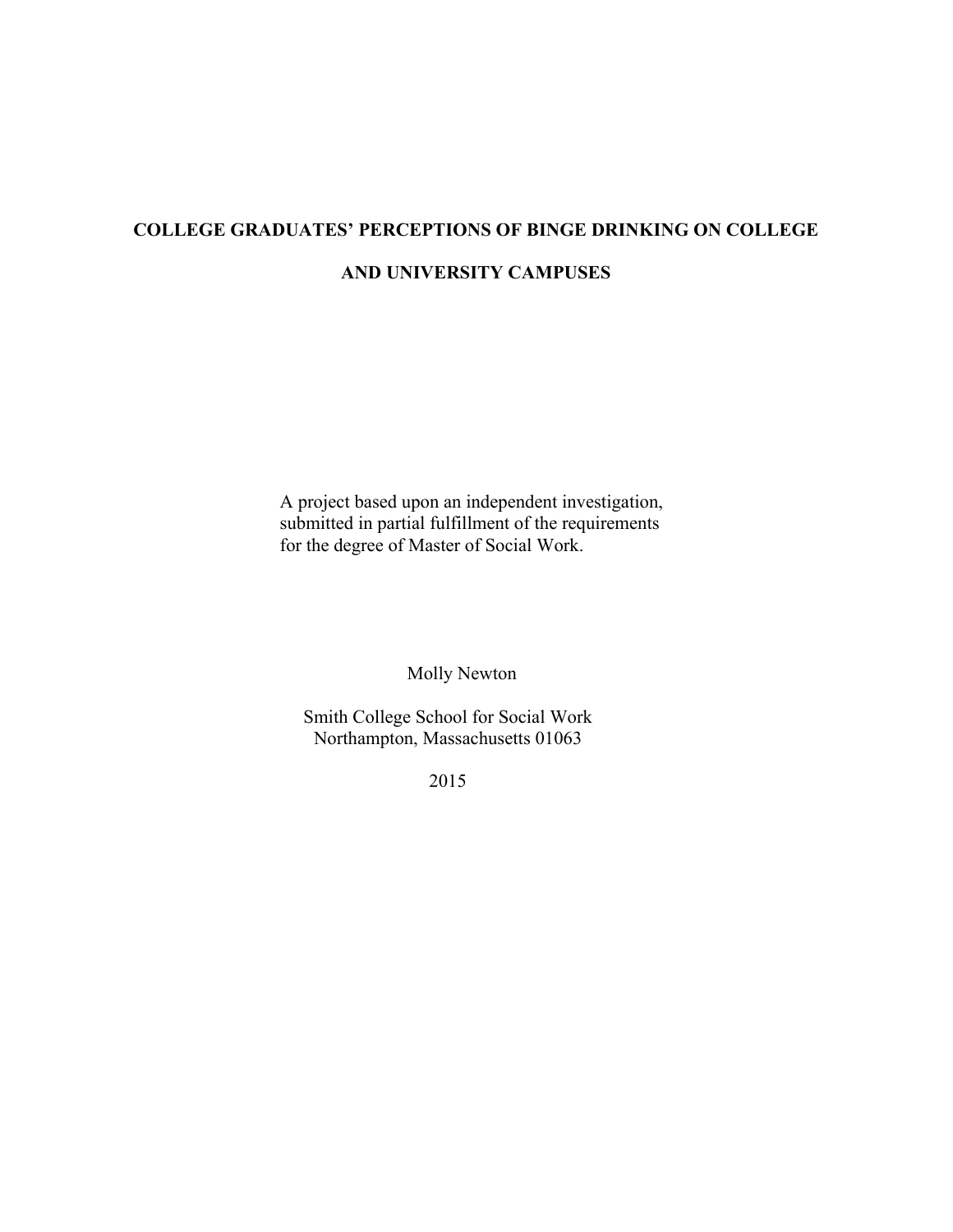#### **ACKNOWLEDGEMENTS**

I wish to acknowledge those whose support and encouragement made this project possible. First, I would like to thank my research advisor, Natalie Hill, for her guidance and dedication to editing innumerable drafts. I would also like to thank my research professor, Gael McCartney, for her early support of this project. In addition, I would like to thank my friends and family for their patience and encouragement.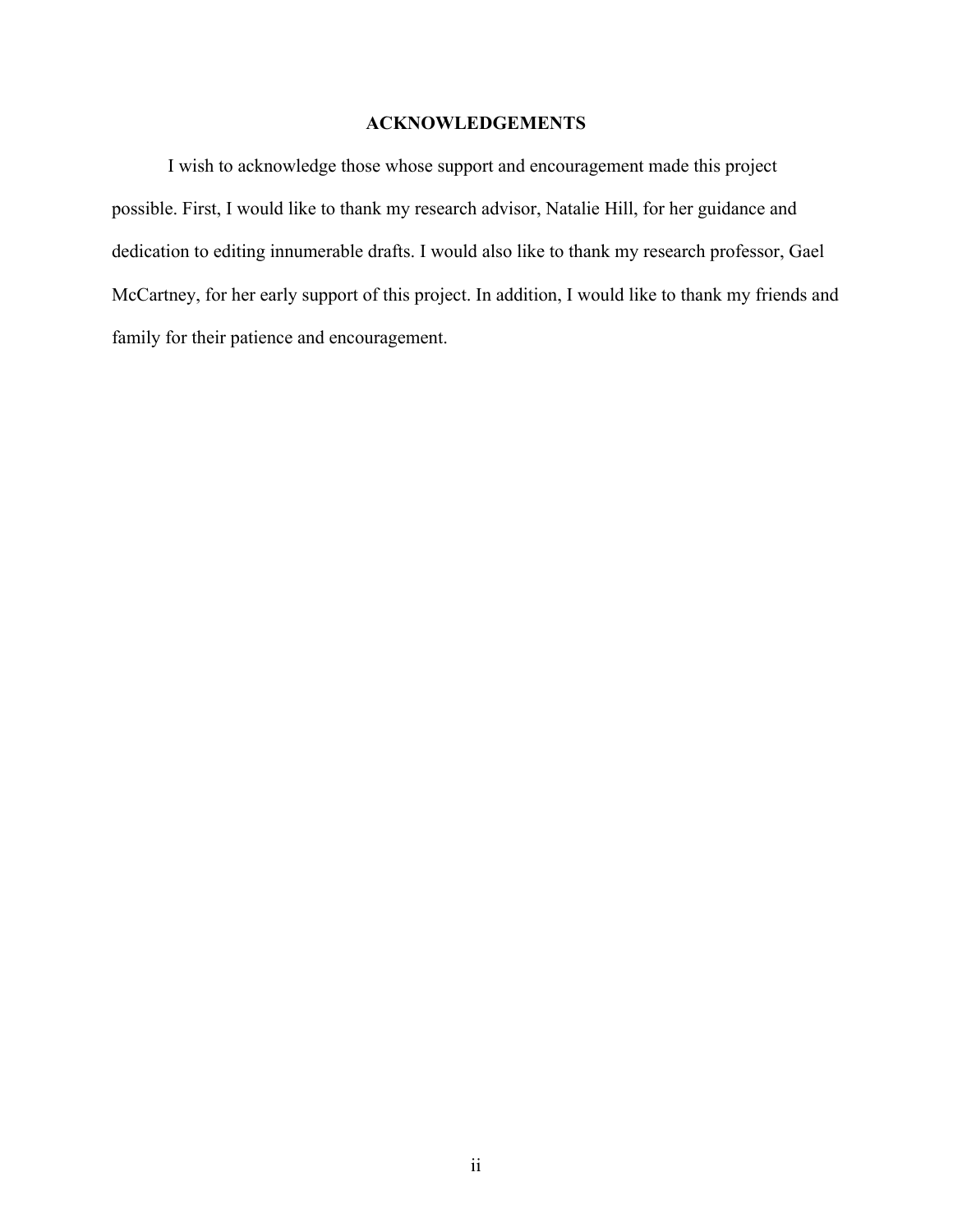## **TABLE OF CONTENTS**

|                | <b>CHAPTER</b>                                                   |  |
|----------------|------------------------------------------------------------------|--|
| $\mathbf{I}$ . |                                                                  |  |
| $\prod$        |                                                                  |  |
| III.           |                                                                  |  |
| IV.            |                                                                  |  |
|                |                                                                  |  |
|                |                                                                  |  |
|                | <b>APPENDICES</b>                                                |  |
|                | $\Lambda$ are an directed. Decomption and $\Gamma$ and $\Lambda$ |  |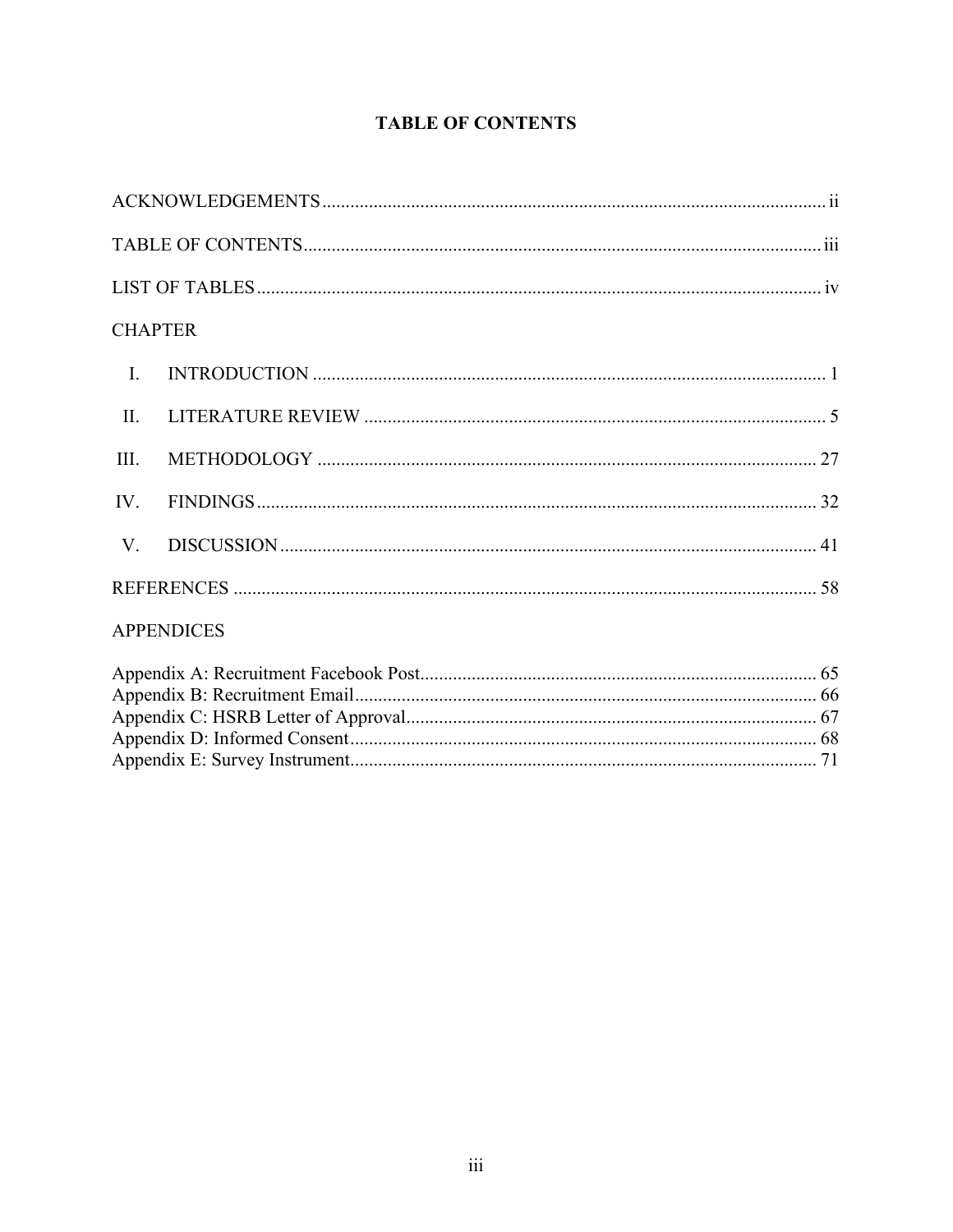### **LIST OF TABLES**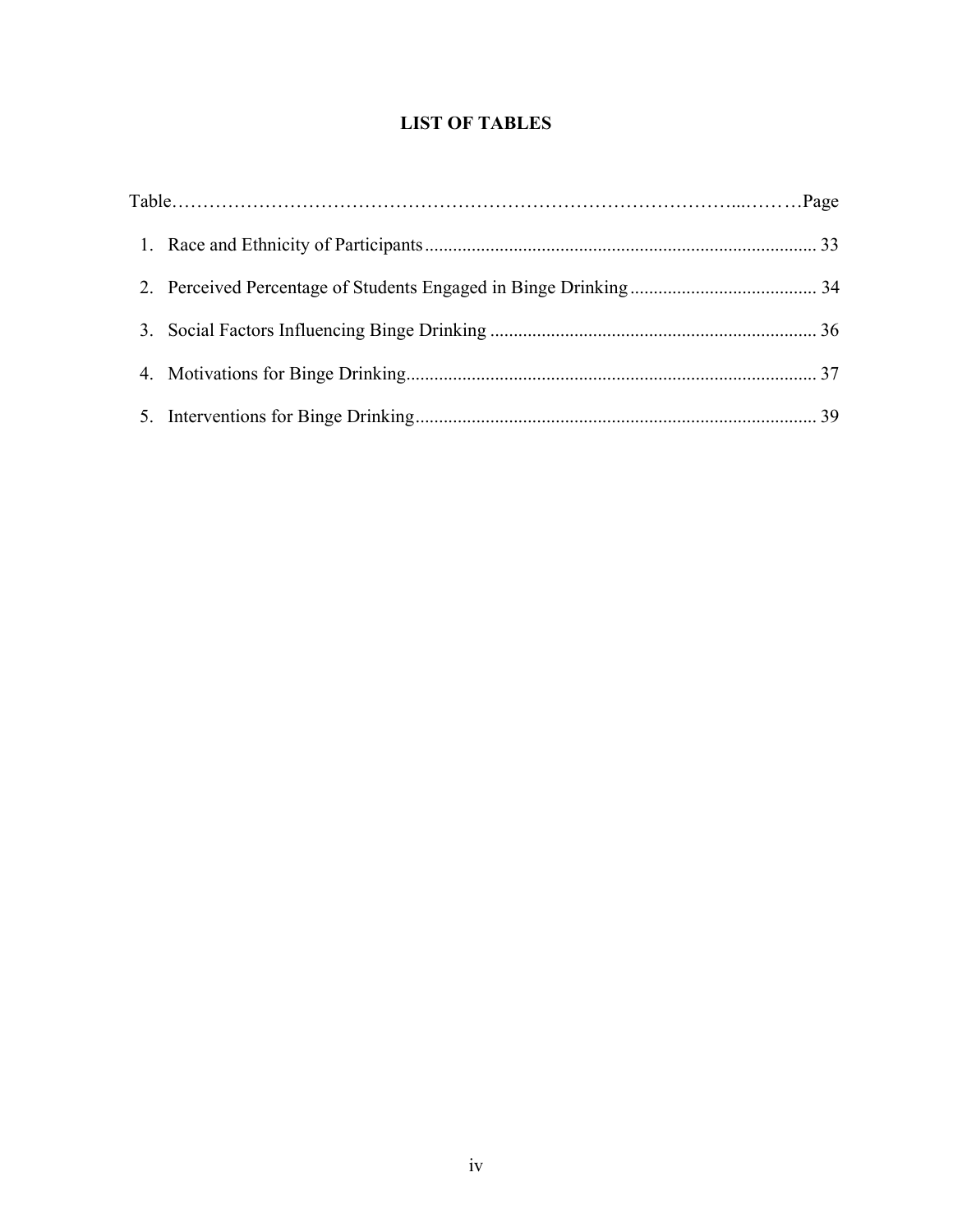#### **CHAPTER ONE**

#### **Introduction**

Binge drinking is widely recognized as a public health concern affecting colleges and universities, as well as the communities that surround their campuses. The popular cultural stereotype of binge drinking as a rampant problem on college and university campuses is quickly confirmed by examination of current research (Ham & Hope, 2003). Studies show that binge drinking affects a significant number of contemporary college students (Borden et al., 2011; Chauvin, 2012; Jung, Shim & Mantaro, 2010; Pilling & Brannon, 2007; Seo & Li, 2009; Turrisi, Mallett, Mastroleo & Larimer, 2006). The negative consequences associated with binge drinking are profound. Each year more than 600,000 unintentional injuries, 650,000 physical/sexual assaults, and 1,800 alcohol related deaths occur on college campuses (Borden et al., 2011). Not simply a risk to physical health, binge drinking has significant negative consequences for an individual's social and mental health (Gonzalez, Collins & Bradizza, 2009; Gonzalez & Hewell, 2012; Pedersen, 2013; Zahran, Zack, Vernon-Smiley & Hertz, 2007). For the purposes of this study binge drinking will be defined as a pattern of alcohol use that results in intoxication within two hours (Chauvin, 2012; Herschl, McChargue, MacKillop, Stoltenberg & Highland, 2012). This definition has been selected because it is most applicable to the greatest number participants in binge drinking culture on college campuses.

Given the extensive public health challenges associated with collegiate binge drinking, colleges and universities are tasked with the development and implementation of interventions designed to address the negative consequences of binge drinking on campus (Neighbors, Lee,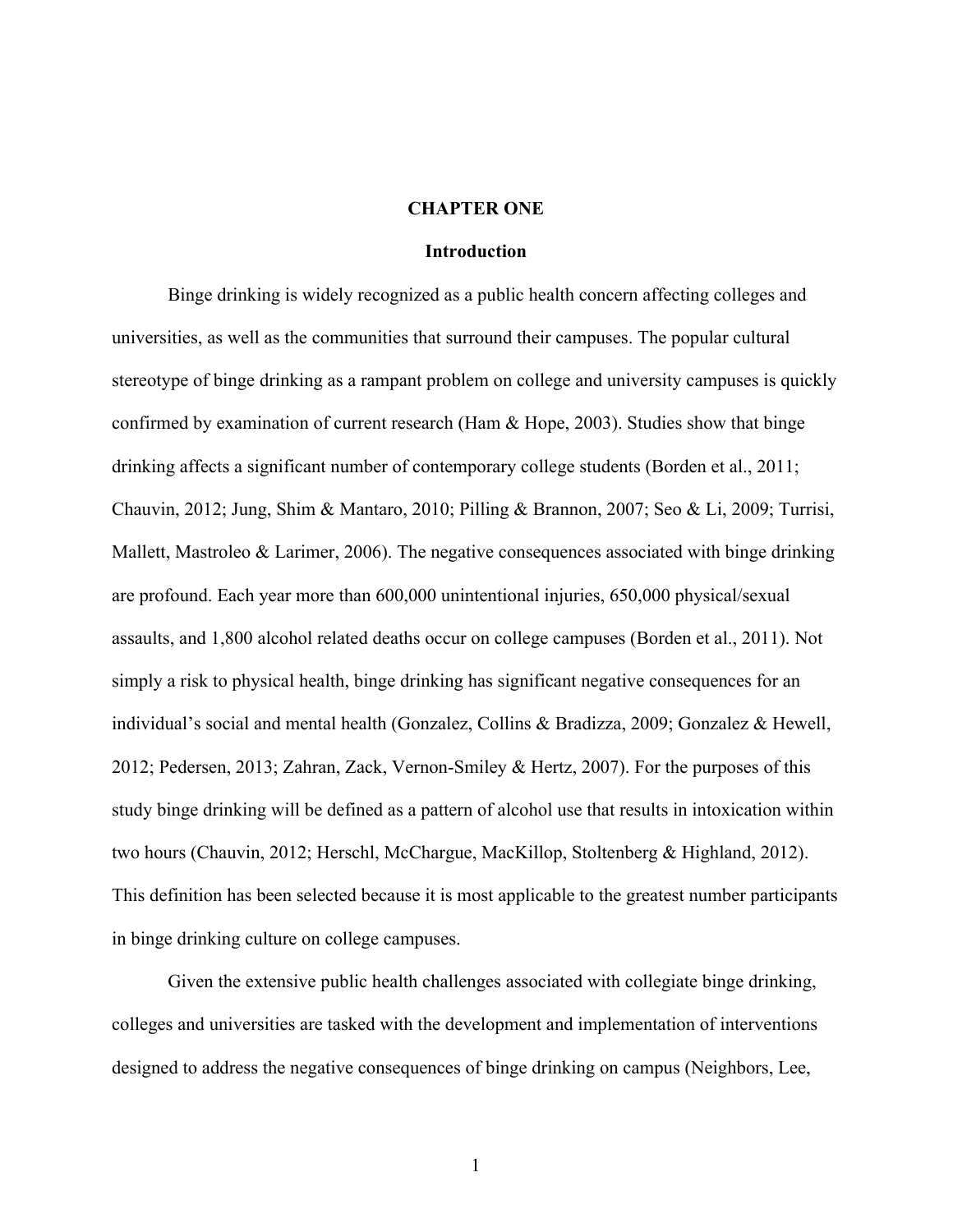Lewis, Fossos & Larimer, 2007). However, despite increased focus on prevention and intervention over the last twenty years, colleges and universities have experienced minimal success curtailing the binge drinking activities that involve the majority of college students today (Borden et al., 2011; Chauvin, 2012; Dietz, 2008; Glassman, 2002). Consequently, it is important to better understand the social and cultural factors that contribute to ongoing binge drinking. These include social groups, social norms, motivations, and peer modeling.

Throughout the literature, certain social groups of students are shown to be at high risk for negative consequences related to binge drinking. Perhaps the most commonly identified group of high risk students are those who participate in Greek life through membership in fraternities or sororities (Chauvin, 2012; Dietz, 2008; Neighbors et al., 2007; Seo & Li, 2009; Sharma & Kanekar, 2008; Turrisi et al., 2006). Also at risk for negative consequences associated with prevalent binge drinking are collegiate athletes (Dietz, 2008; Green, Nelson & Hartmann, 2014; Turrisi et al., 2006). Studies show that student athletes drink more heavily and with increased frequency compared to peers who do not participate in athletics (Doumas, Haustveit  $\&$ Coll, 2010).

Social norms are widely recognized throughout the literature as significant drivers of binge drinking culture on college and university campuses (Chauvin, 2012; Clapp & Shillington, 2001; LaBrie, Atkins, Neighbors, Mirza & Larimer, 2012; Miley & Frank, 2006; Turrisi et al., 2006). Because social norms are subjective, students' perceptions of social norms related to alcohol use on campus are often inaccurate (Borsari & Carey, 2001; Miley & Frank, 2006; Utpala-Kumar & Deane, 2012). Students use social norms to evaluate their own drinking, resulting in miscalculations that can lead to increased binge drinking, (Chauvin, 2012; Jung et al., 2010; Utpala-Kumar & Deane, 2012). Research suggests that student binge drinking can be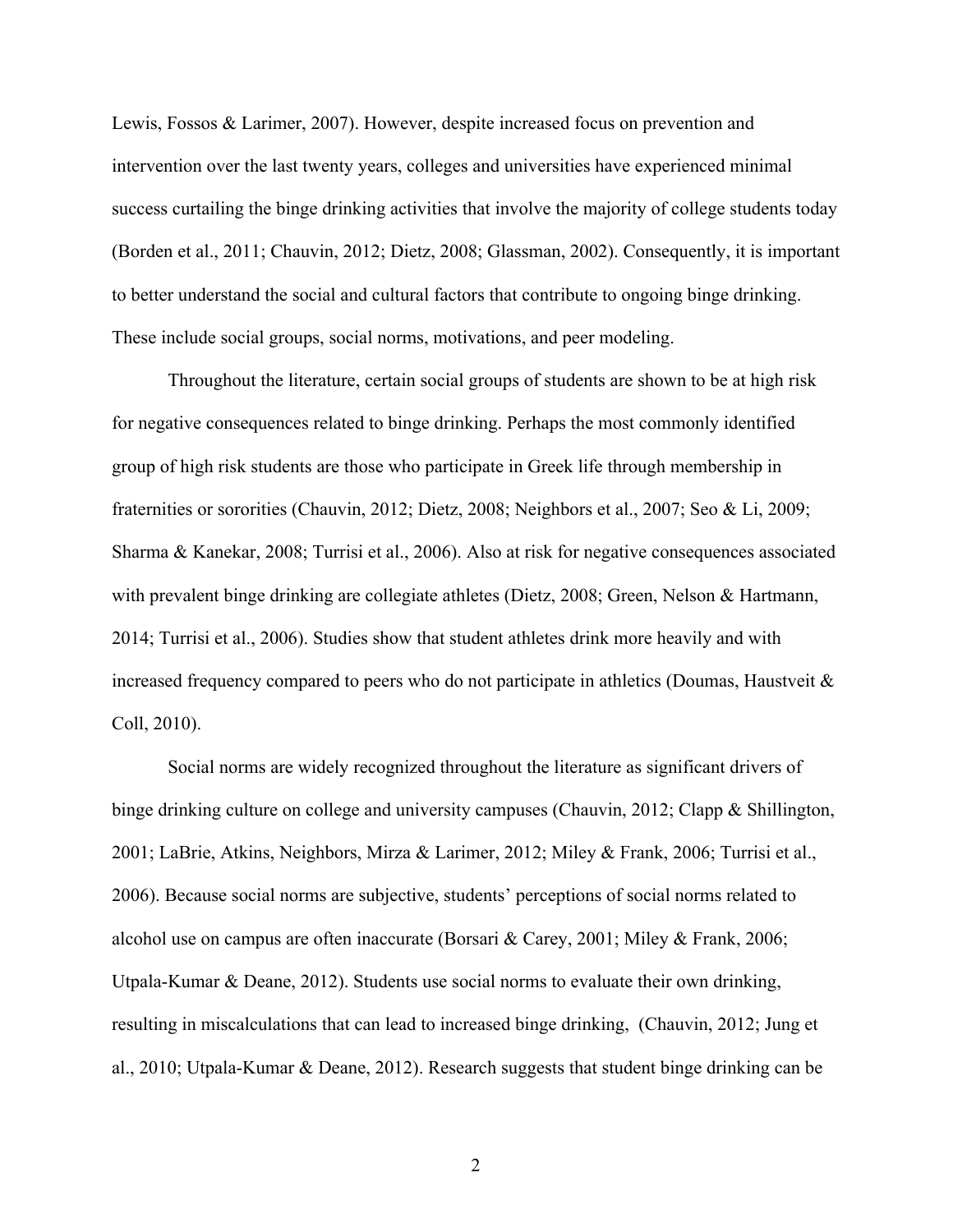understood based on four motivation factors: enhancement motives, social motives, coping motives, and conformity motives (Chauvin, 2012; Cooper, 1994). Defined as the degree to which a student's behavior conforms to that of close peers, peer modeling is based on a student's observations of, rather than their assumptions about, the behaviors of others (Borsari & Carey, 2001). Peer modeling through social norms and social and conformity motivations has a significant impact on students' decisions to engage in collegiate binge drinking culture (Chauvin, 2012; Clapp & Shillington, 2001; Cooper, 1994; LaBrie et al., 2012; Miley & Frank, 2006; Turrisi et al., 2006).

This study explores college graduates' perceptions of social factors and motivations that perpetuate binge drinking on college campuses in spite of interventions. The study utilizes a purposive sampling plan and an anonymous, quantitative, online survey to explore the social factors and motivations that perpetuate binge drinking, as well as to identify the most effective leaders for binge drinking interventions. The findings of this study will benefit professional support staff who work with students around these issues. This group includes clinicians working with college populations as well as administrative staff working in student affairs. Because the consequences associated with collegiate binge drinking have severe negative impacts on institutions, the communities that surround them, and the individuals who participate in binge drinking, it is important to the field of social work to better understand this phenomenon.

Binge drinking has been shown to be resistant to existing interventions. Despite the investment of significant resources in prevention and intervention programs, schools and communities continue to have difficulty curtailing binge drinking. Campus administrators and social workers working in higher education are tasked with managing prevention of and intervention in binge drinking on campus. From different perspectives, both administrators and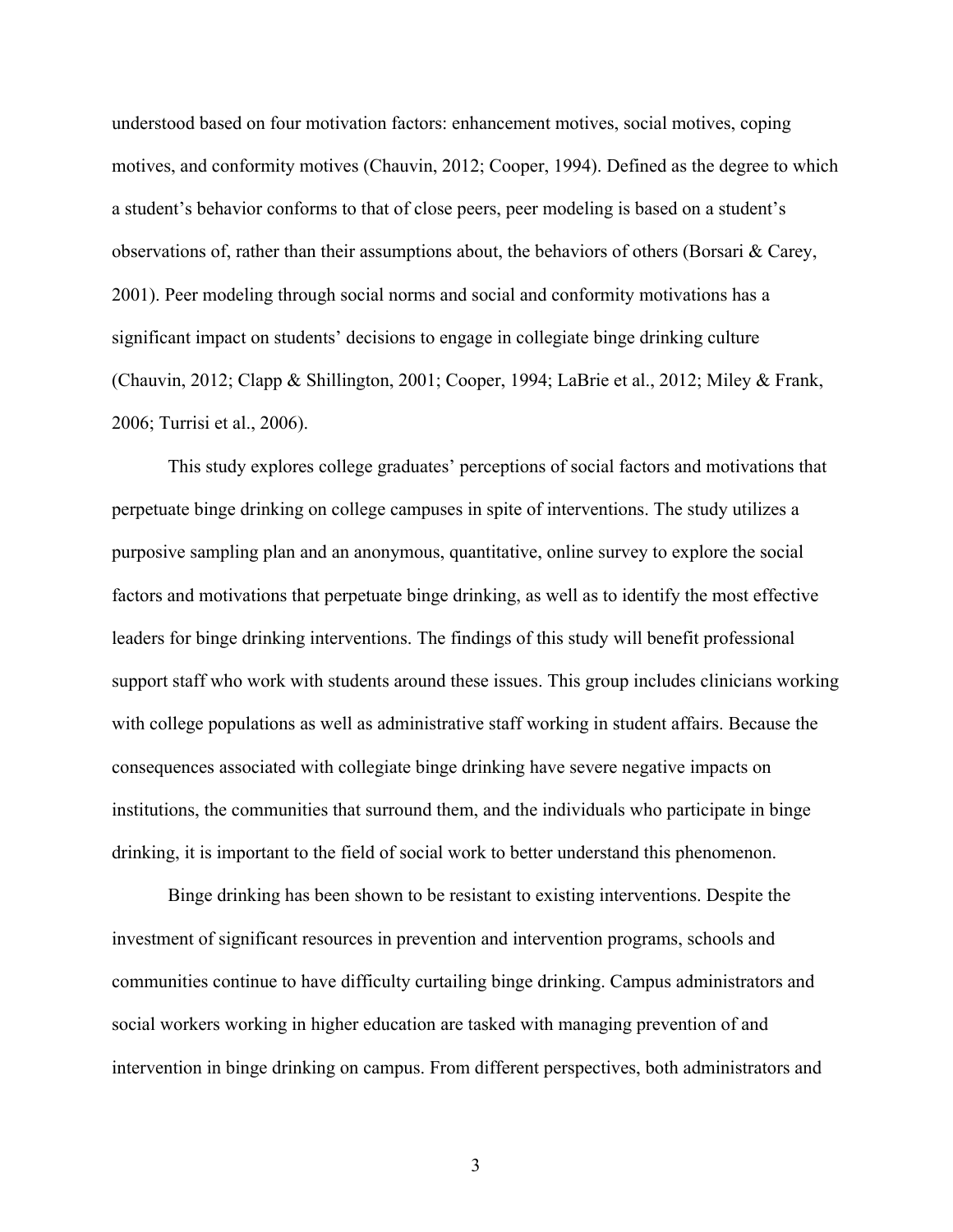social workers are asked to manage individual students identified as struggling with binge drinking, as well as to develop and implement campus programming and policies that reduce binge drinking. Better understanding the factors that perpetuate binge drinking in spite of interventions is a very important tool for these groups. As professional staff build their understanding of the complex social dynamics surrounding collegiate binge drinking, they will be better able to develop effective policies and programs to combat binge drinking on campuses. With increased understanding of these dynamics, professional staff will be better prepared to mitigate negative consequences of binge drinking for students and communities.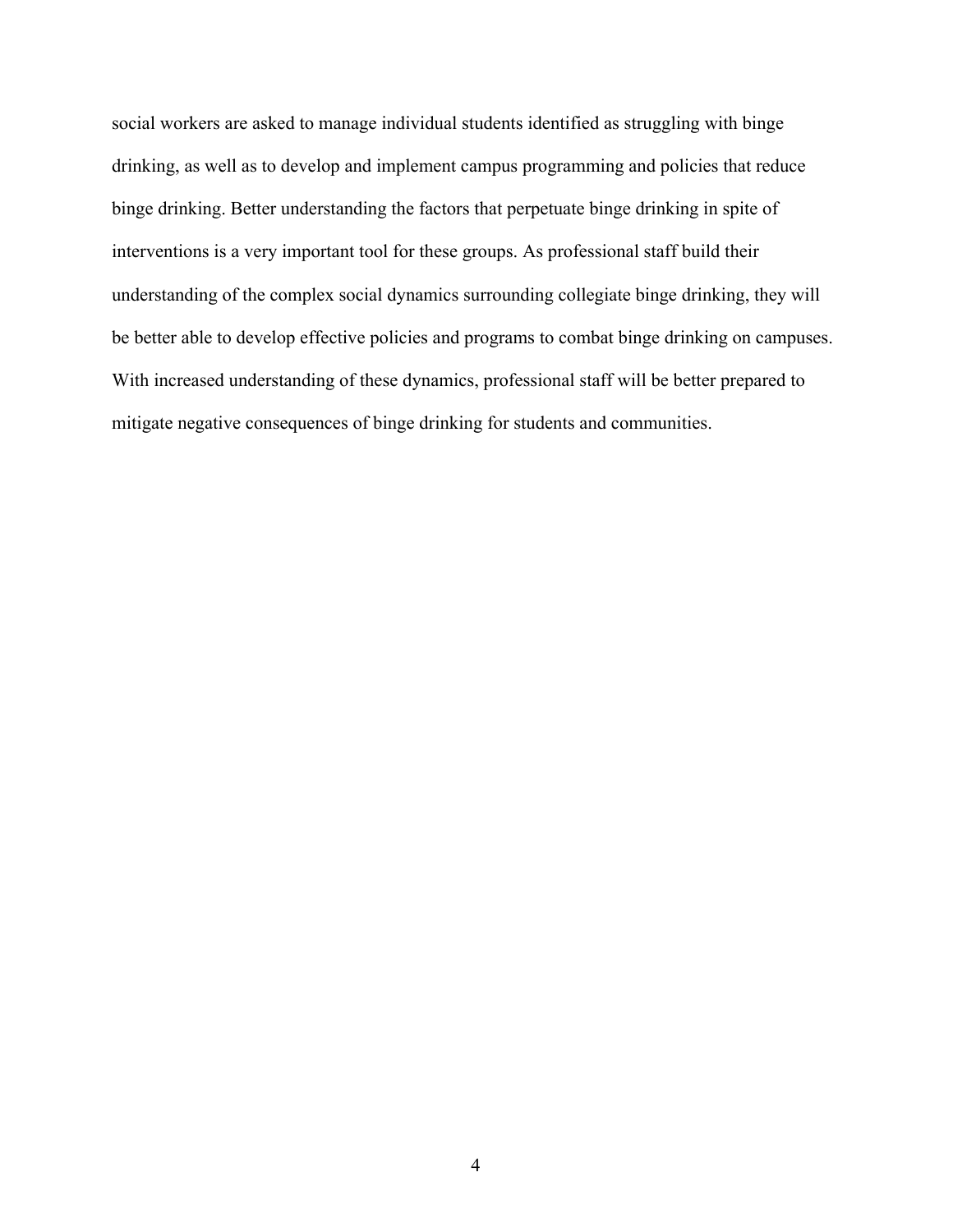#### **CHAPTER TWO**

#### **Literature Review**

Binge drinking among college and university students is a widely researched phenomenon across numerous different disciplines. Research on collegiate binge drinking is initiated from numerous fields of study including medicine, public health, education, and psychological and social work perspectives. Though each of these fields approach the problem of collegiate binge drinking from different perspectives, conclusions drawn from these studies are highly relevant to all fields invested in addressing collegiate binge drinking. A review of research undertaken by numerous fields of study illustrates the pervasive negative consequences of binge drinking for both individuals and communities, and identifies cultural and social factors that perpetuate high levels of binge drinking on campus.

#### **Definitions of Binge Drinking**

A commonly referenced public health concern on college and university campuses, the phenomenon of binge drinking is described using a great variety of definitions throughout the published literature (Ham & Hope, 2003). Perhaps the most commonly cited definition of binge drinking quantifies the practice using the threshold of consumption of at least five drinks for men or at least four drinks for women during one session of drinking (Borden et al., 2011; Courtney & Polich, 2009; Pilling & Brannon, 2007). This definition focuses on the quantity of alcohol consumed, and does not reflect an individual's blood alcohol content (BAC) during the time of consumption. While this commonly used definition is useful because of it effectively operationalizes a commonly understood practice, it does not capture differences in individual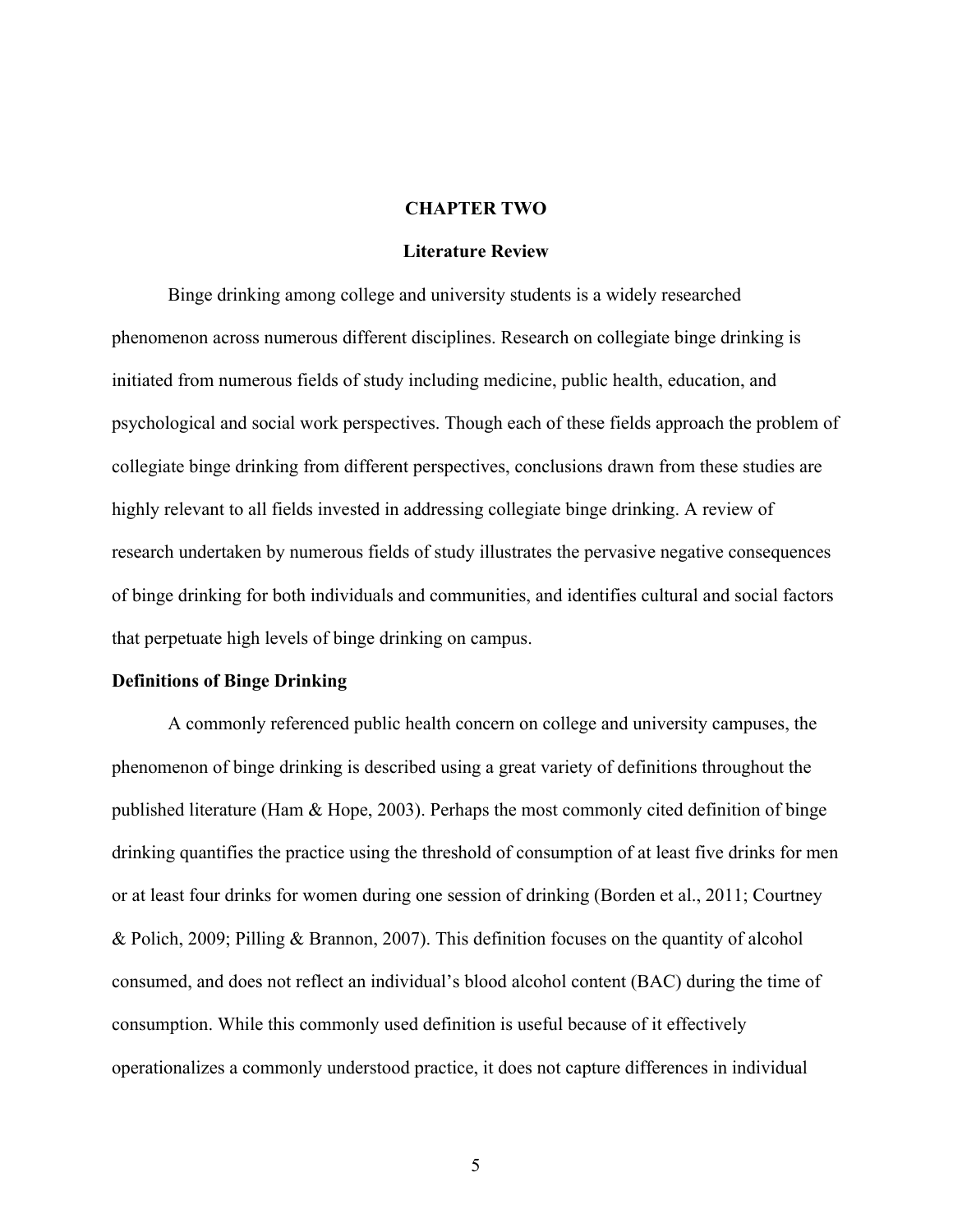levels of intoxication, or reflect an individual's unique ability to tolerate a particular quantity of alcohol.

Other studies utilize definitions that broaden criteria for binge drinking and move away from quantity-focused criteria. Seo and Li (2009) define binge drinking as a pattern of drinking causing intoxication, but tie intoxication to the legal driving limit of 0.08 BAC. While this exclusion of specific criteria for drinks consumed better reflects individual differences in tolerance, the focus on BAC as a measure of intoxication lacks utility in practice given students' absence of awareness of their own BAC levels when drinking. Studies by Herschl et al. (2012) and Chavin (2012) define binge drinking as a pattern of alcohol use causing rapid intoxication. This broad and inclusive definition does not require a specific number of drinks to be consumed or a certain BAC to be reached; it is therefore applicable to students who participate in a wide range of alcohol related activities.

For the purposes of this study binge drinking will be defined as a pattern of alcohol use that results in intoxication within two hours (Chauvin, 2012; Herschl et al., 2012). Since students cannot estimate their own BAC, intoxication will be defined as a state of impaired cognitive and motor functioning, rather than using BAC to determine intoxication. This definition has been selected because it is most applicable to the greatest number participants in binge drinking culture on college campuses. While many students may not identify drinking a certain number of drinks over a certain period of time and reaching or surpassing a certain blood alcohol level, many students would describe their drinking habits as resulting in intoxication. In order to capture the experiences and perceptions of participants, it is most important that the provided definition of binge drinking be appropriately flexible so as to capture a broad range of experiences and identities.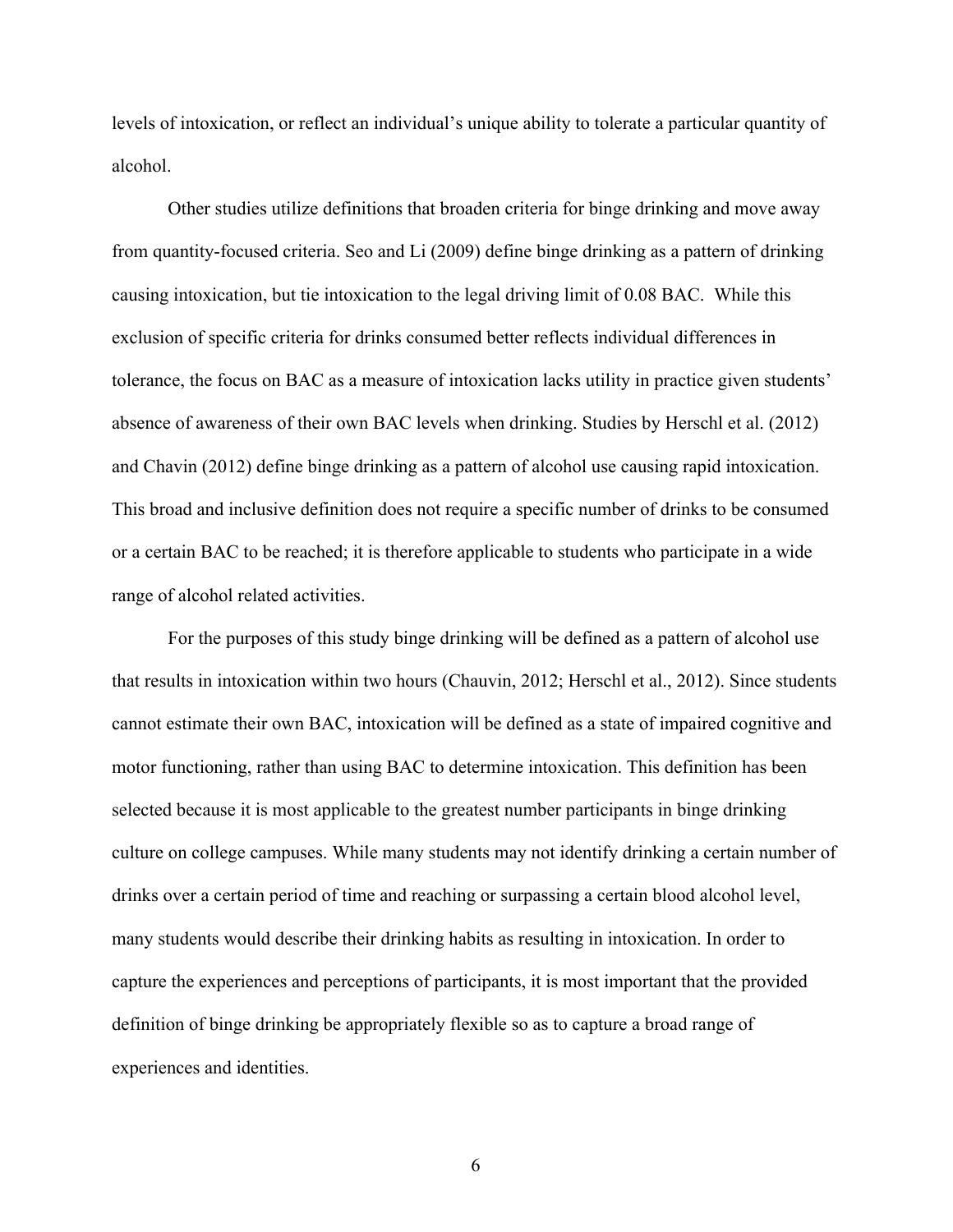#### **Binge Drinking: A Public Health Concern**

The popular cultural stereotype of binge drinking as a rampant problem on college and university campuses is quickly confirmed by examination of current research (Ham  $\&$  Hope, 2003). Studies show that binge drinking affects a significant number of contemporary college students (Borden et al., 2011; Carlson, Johnson & Jacobs, 2010; Chauvin, 2012; Jung et al., 2010; Pilling & Brannon, 2007; Seo & Li, 2009; Turrisi et al., 2006). Though statistics for rates of alcohol use vary from a low of 2 in 5 students to a high of 4 in 5 students who endorse participation binge drinking culture, it is clear that binge drinking is a significant health concern on college and university campuses (Carlson et al., 2010; Chauvin, 2012). Widely recognized as a public health concern, this prevalence of binge drinking presents significant challenge on college campuses, because it has the capacity to negatively impact an individual's physical and social/emotional health, negatively impacting both the individual and their community (Ham  $\&$ Hope, 2003; Turrisi et al., 2006).

**Prevalence**. Since the middle of the 19<sup>th</sup> century, colleges and university campuses have been associated with high levels of student consumption of alcohol (Dietz, 2008). Over the last twenty years, drinking rates on college and university campuses have remained relatively stable at 80-90% participation in some level of alcohol consumption (Dietz, 2008). Numerous studies support high levels of student engagement in binge drinking specifically (Borden et al., 2011; Carlson et al., 2010; Chauvin, 2012; Jung et al., 2010; Pilling & Brannon, 2007; Seo & Li, 2009). In a study designed to assess students' baseline levels of alcohol consumption, 80% of students surveyed were found to have participated in at least one episode of binge drinking within the last two months of the time of completion of the survey (Broadwater, Curtin, Martz &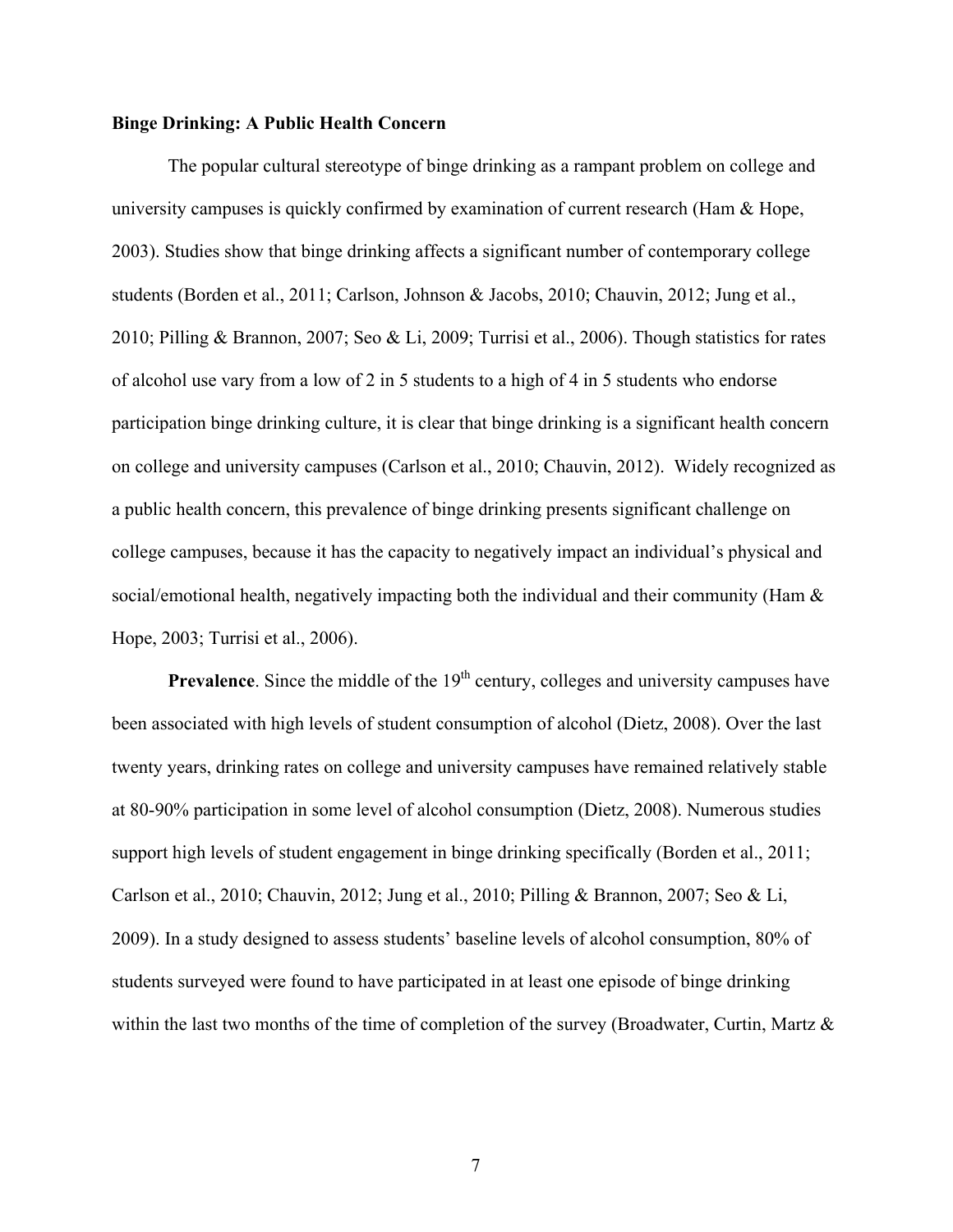Zrull, 2006). These high levels of participation in binge drinking support a campus culture that is accepting of binge drinking and associated negative consequences for participants.

**Implications for future addiction***.* Despite extreme levels of participation in patterns associated with binge drinking culture on college and university campuses, the majority of students who binge drink are not evaluated for substance abuse/dependence disorders (Ham & Hope, 2003). Though 1 in 12 students meets the criteria for an alcohol abuse or dependence disorder based on DSM IV criteria, the majority of students do not struggle with substance abuse or dependence later in life (Fisher, Fried & Anushko, 2007; Vik, Cellucci & Ivers, 2003). Known as "natural recovery," the majority of students who may qualify for a psychiatric diagnosis based on their drinking habits while in college experience the resolution of their substance issues without formal treatment (Fisher et al., 2007; Vik et al., 2003). However, though collegiate binge drinking may not be indicative of future struggles with substance abuse for the majority of students, students may suffer the effects of other negative consequences of participation in binge drinking long after graduation.

**Participants in collegiate binge drinking**. Prevalence of collegiate binge drinking culture indicates that the vast majority of college and university students participate in binge drinking in some capacity (Dietz, 2008). However, within the broad population of college and university students, certain identities and personal experiences increase an individual's likelihood of experiencing negative consequences related to binge drinking. While certain social groups are known to be at particularly high risk, students with existing mental health concerns and substance use are also known to be at higher risk (Chauvin, 2012; Gonzalez et al., 2009; Gonzalez & Hewell, 2012; Humensky, 2010; Neighbors et al., 2007; Norberg et al.,, 2011;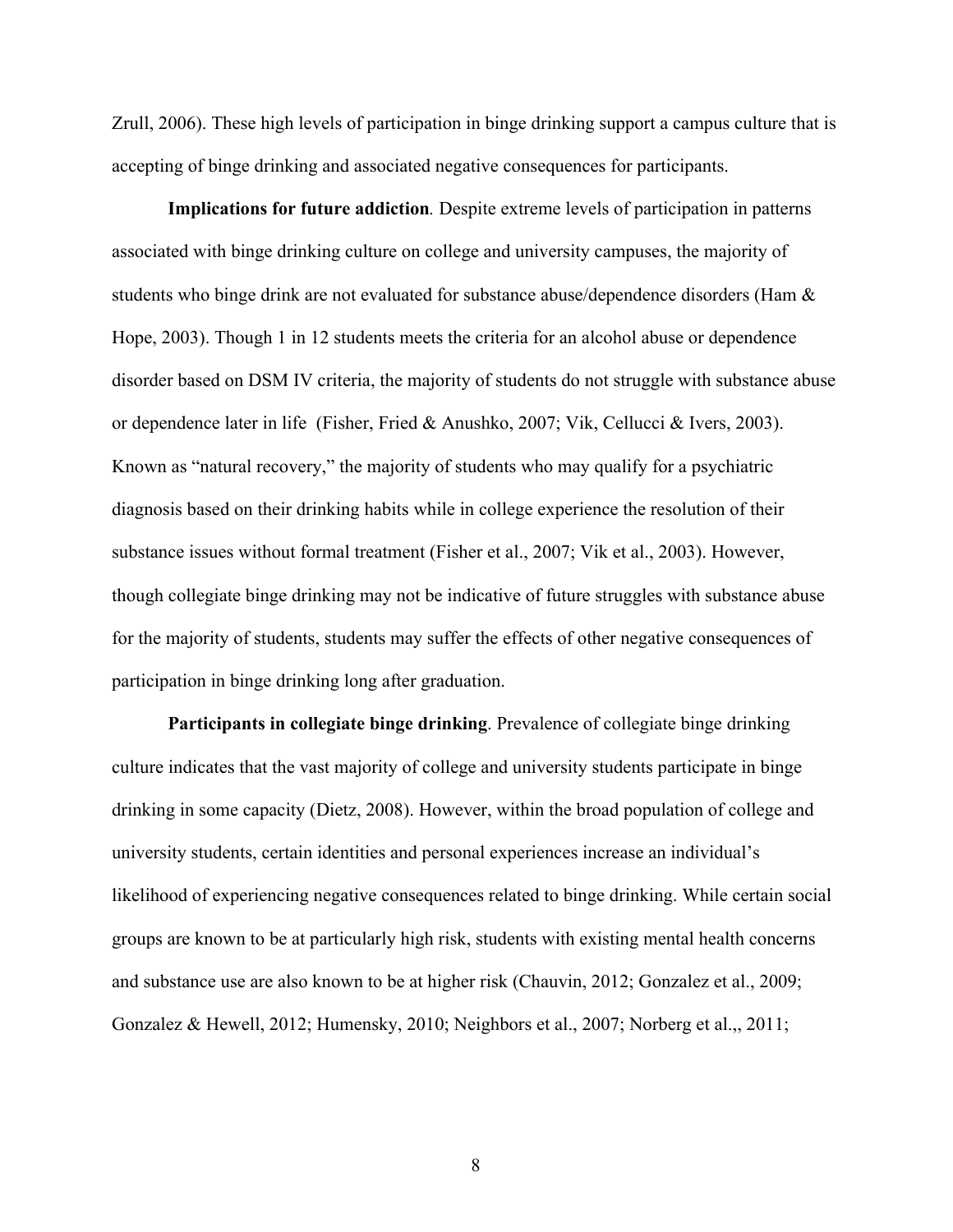Pedersen, 2013; Seo & Li, 2009; Zahran et al., 2007). At the population level, high levels of risk are also reflected in patterns across gender, race, ethnicity and culture.

*High-risk social groups.* Throughout the literature, certain social groups of students are shown to be at high risk for negative consequences related to binge drinking. Perhaps the most commonly identified group of high risk students are those who participate in Greek life through membership in fraternities or sororities (Chauvin, 2012; Dietz, 2008; Neighbors et al., 2007; Seo & Li, 2009; Sharma & Kanekar, 2008; Turrisi et al., 2006). Often thought to be the group at highest risk for negative consequences associated with binge drinking, Greek organizations frequently perpetuate a culture of binge drinking as a normal and necessary activity for social engagement on campus (Dietz, 2008; Seo & Li, 2009).

Also at risk for negative consequences associated with prevalent binge drinking are collegiate athletes (Dietz, 2008; Green et al., 2014; Turrisi et al., 2006) and first year students (Cleveland, Lanza, Ray, Turrisi & Mallett, 2012; Ham & Hope, 2003; LaBrie et al.,, 2011; Neighbors et al., 2007). Studies show that student athletes drink more heavily and with increased frequency compared to peers who do not participate in athletics, and are also more likely to approve of higher levels of alcohol use (Doumas et al., 2010). Even after a college athlete's athletic career has ended, former athletes have been shown to continue to drink at levels higher than their non-athlete peers (Green et al., 2014). Similarly to athletes, studies show that first year students establish long term drinking patters over the course of their first few months a college (LaBrie et al., 2011).

*Co-occurring mental health and substance abuse disorders*. Similar to social groups known to be a particularly high risk of negative outcomes related to binge drinking, students with co-occurring substance abuse and mental health issues are both more likely to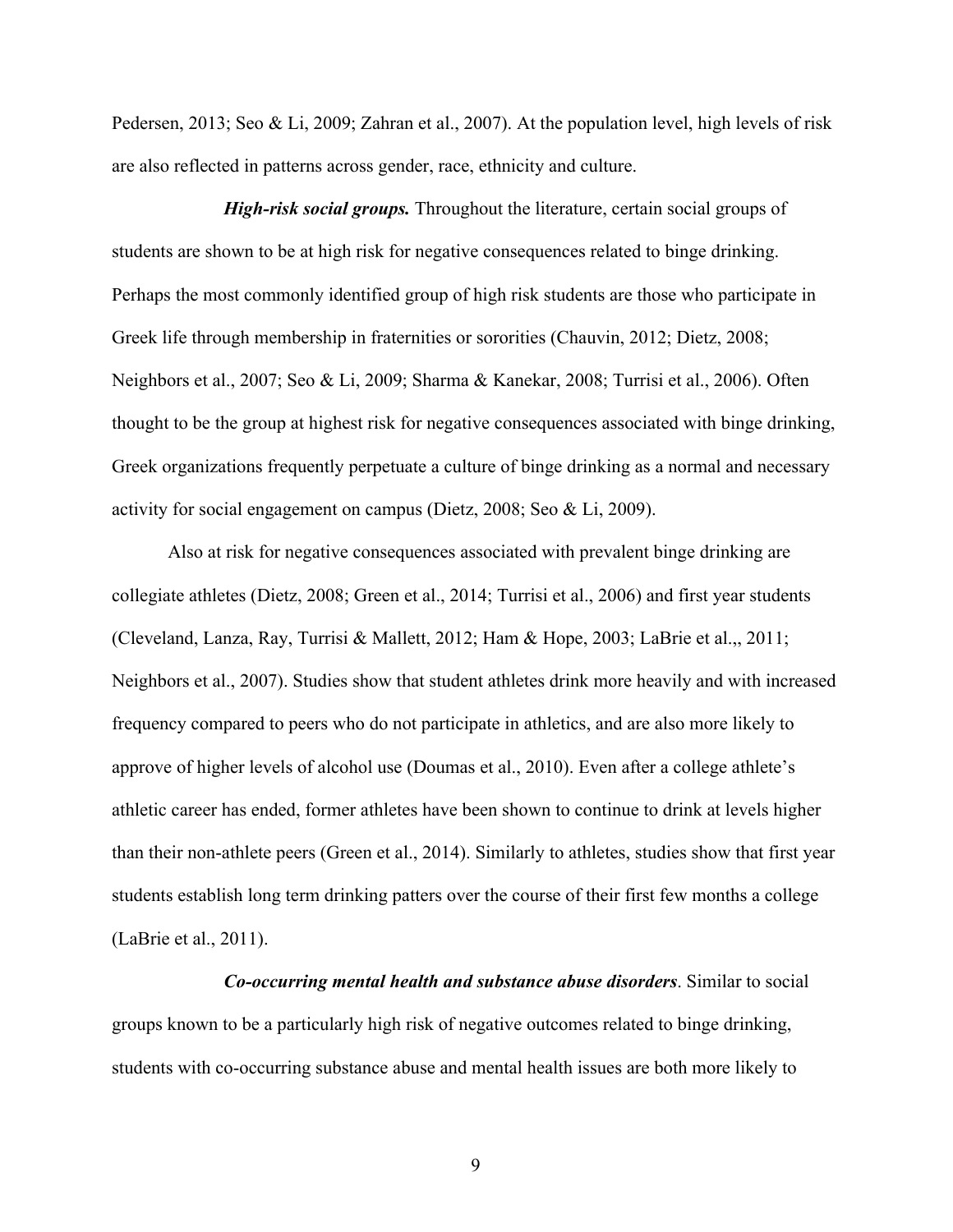participate in binge drinking activities and are at higher risk of negative outcomes related to binge drinking (Chauvin, 2012; Seo & Li, 2009). Students who abuse a range of substances are both more likely to participate in and experience harm related to binge drinking culture on college and university campuses. Marijuana, another common substance used to excess on college campuses, is known to significantly increase a student's risk of negative outcomes associated with binge drinking (Chauvin, 2012; Seo & Li, 2009; Sun & Longazel, 2008). At the level of campus culture, campuses where marijuana use is widespread have been shown to experience increased levels of binge drinking, particularly in students who are underage (Seo & Li, 2009).

More likely to engage in binge drinking, students with mental health diagnoses are also more likely to suffer negative consequences related to binge drinking (Ham  $\&$  Hope, 2003). For many students, binge drinking offers a tool for management of ongoing struggles with anxiety, depression, or general stress (Bhullar, Simons, Joshi & Amoroso, 2012). While the use of binge drinking as a means of coping with negative affect is potentially problematic in all students, this pattern can be particularly damaging to students with mental health concerns (Bhullar et al., 2012; Norberg et al., 2011). Binge drinking is known to be associated with increased levels of anxiety and depression, and must be addressed at both the individual and population level with interventions designed to protect student mental health (Norberg et al., 2011; Pedersen, 2013).

*Gender.* Studies indicate that male students are more likely to participate in binge drinking culture and more likely to experience negative consequences related to binge drinking than are female students (Ham & Hope, 2003; Neighbors et al., 2007; Pedersen, 2013). However, a study by Norberg et al. (2007) disputes the claim that male students experience more negative outcomes than do female students. This finding seems indicative of differences in the type of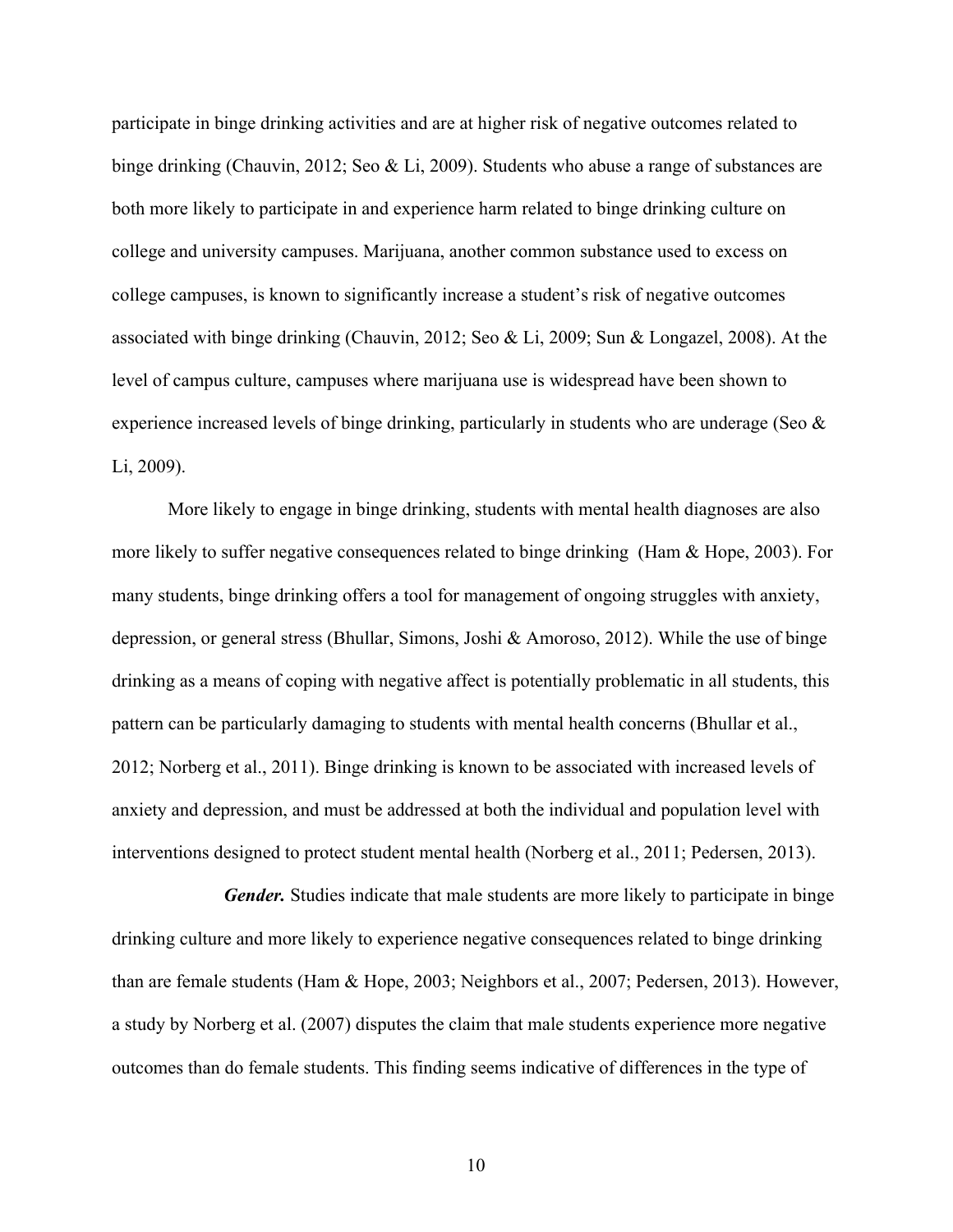negative outcomes associated with binge drinking commonly experienced by male and female drinkers. While male participants in binge drinking culture tend to experience negative outcomes related to legal issues, injury, violence, and aggression, female students are more likely to suffer negative outcomes that are more personal or emotional, and are less easily quantified by external measures (Labbe & Maisto, 2011; Norberg et al., 2011). Thus, although male students have been shown to drink more than female students, it is more relevant to consider differences in negative experiences based on gender than to conceptualize participation in binge drinking culture as dominated by a particular gender.

*Race, ethnicity, and culture.* Racial divisions in binge drinking culture are clear: white students are far more likely to participate in collegiate binge drinking culture than are students of any other racial identity (Barnett, Orchowski, Read & Kahler, 2013; Courtney & Polich, 2009; Green et al., 2014; Ham & Hope, 2003; LaBrie et al., 2012; Malone et al., 2012; Sharma & Kanekar, 2008). Though racial trends in binge drinking are clear, researchers have found it difficult to measure binge drinking based on ethnicity, and to compare trends between racial and ethnic groups (Malone et al., 2012). Trends across racial and ethnic groups are difficult to interpret due to a lack of research on the effect of family, religious, and cultural background on experience of alcohol initiation for college students of historically underrepresented identities (Malone et al., 2012). Despite these difficulties, research indicates that white participants present with the highest levels of participation in binge drinking, African American participants present with the lowest levels of participation in binge drinking, and Hispanic participants present with intermediate levels of participation (LaBrie et al., 2012; Malone et al., 2012).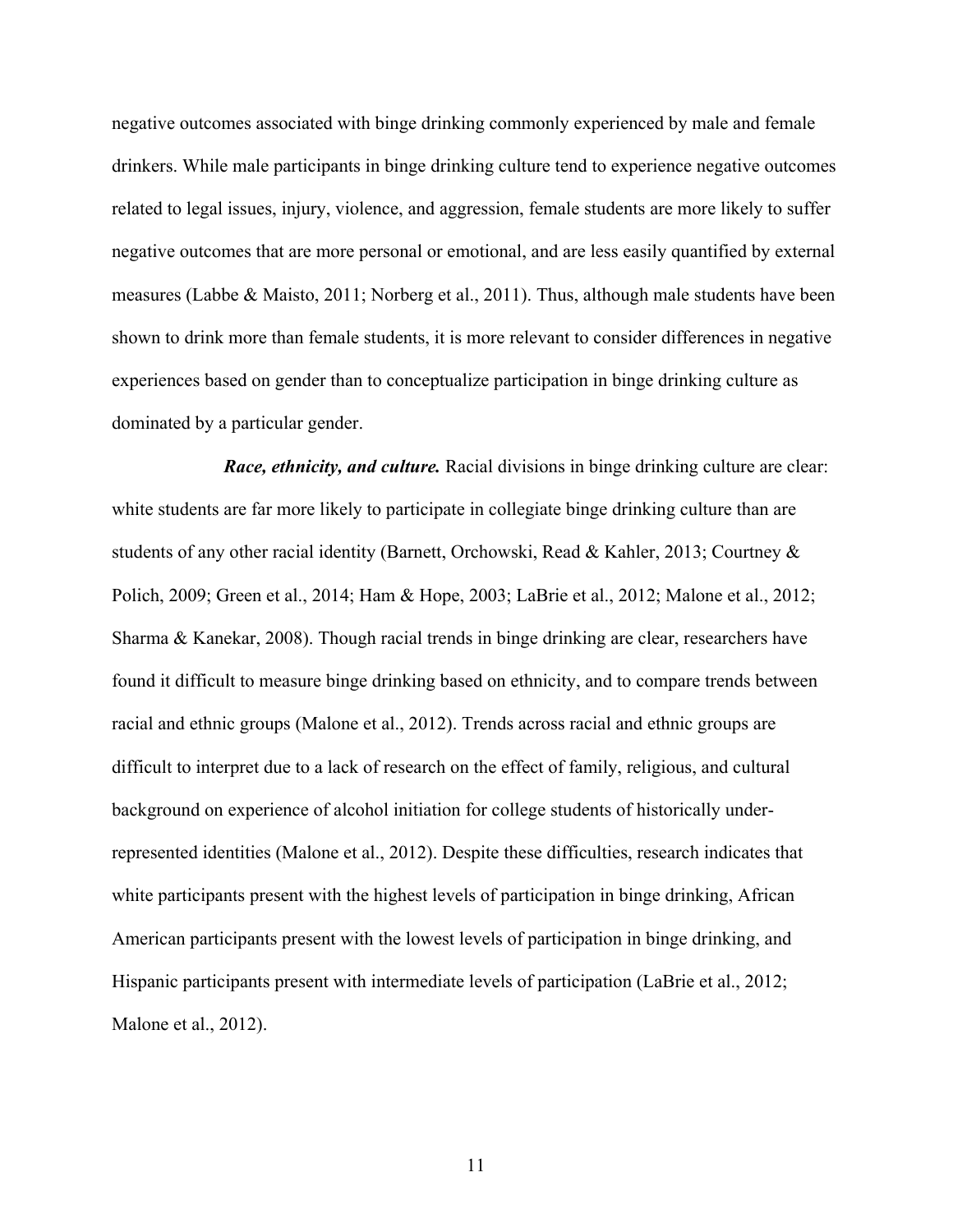Culturally, campus culture has been shown to be more influential than a student's culture of origin (LaBrie et al., 2012). Regardless of a student's interaction with alcohol prior to attending college, the majority of students increase their consumption of alcohol after arriving on campus (LaBrie et al., 2012). Peer norms, rather than norms based on family or home community, influence students' decisions related to alcohol consumption on campus (LaBrie et al., 2012; Neighbors et al., 2007; Utpala-Kumar & Deane, 2012). However, for female students, contact with their mothers during their first semester of college has been shown to reduce the influence of peer norms (LaBrie et al., 2012). Father-daughter and parent-son contact has not been shown to be similarly effective (LaBrie et al., 2012). Despite the general weakness of parental influence on students' binge drinking behaviors, students' perceptions of parental permissiveness related to alcohol use have been shown to influence students' alcohol use during the first weeks of a student's adjustment to college (Fairlie, Wood & Laird, 2012).

Though campus culture and peer activities are known to be primary drivers of student binge drinking, students' historical experiences with alcohol, stretching back to their experiences in their families and home communities, have been shown to influence students' alcohol expectancies, powerful potential motivators of participation (Herschl et al., 2012; Kuntsche et al., 2005). Students' expectations for their own experiences with alcohol are drawn from previously experiences both at home and at school (Herschl et al., 2012; Kuntsche et al., 2005). In addition to experience and expectations, students' inherited biochemical reactivity to alcohol also influences their decision making regarding binge drinking (Kuntsche et al., 2005). Students with a genetic predisposition or vulnerability towards addiction are more likely to binge drink as well as to struggle with substance abuse or dependence before, during, and after their college years (Kuntsche et al., 2005). Despite these small opportunities for parental and community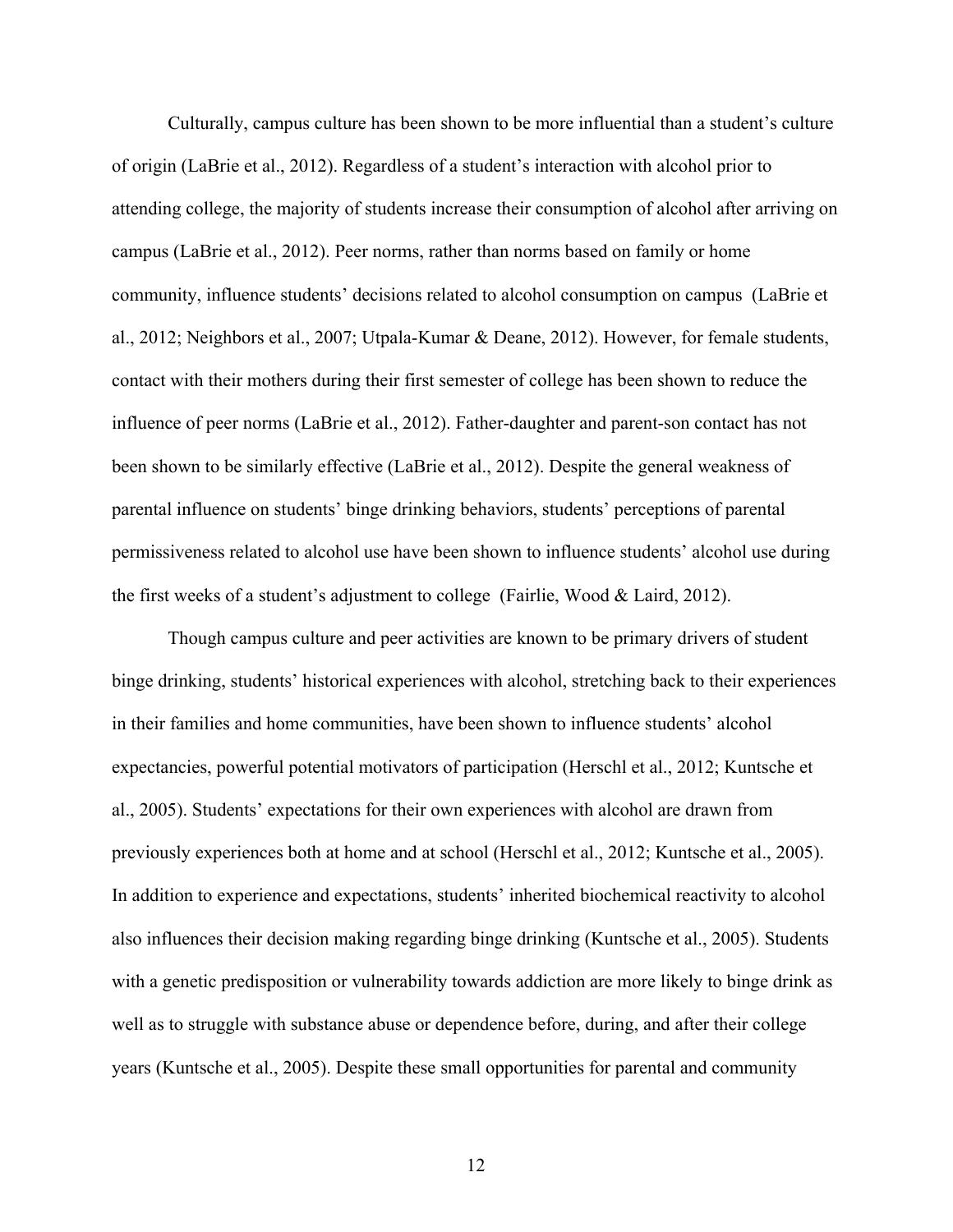influence, students are far more influenced by campus culture than by their culture of origin (LaBrie et al., 2012; Malone et al., 2012).

**Negative consequences for the individual.** The potential negative consequences of engagement in binge drinking for the individual range from inconvenient to deadly. These consequences are perhaps best understood as existing in three categories: health consequences, social (legal/academic) consequences, and mental health consequences. The health consequences associated with binge drinking activities include increased risk of death (Borden et al., 2011; Herschl et al., 2012; Pedersen, 2013; Seo & Li, 2009; Zahran et al., 2007), overdose (Carlson et al., 2010), physical assault (Borden et al., 2011; Pedersen, 2013; Seo & Li, 2009), sexual assault (Borden et al., 2011; Seo & Li, 2009), engagement in risky sex practices (Carlson et al., 2010; Herschl et al., 2012; Pilling & Brannon, 2007; Seo & Li, 2009), pancreatitis, meningitis and hypertension (Courtney & Polich, 2009). These negative consequences for physical health are profound. Each year more than 600,000 unintentional injuries, 650,000 physical/sexual assaults, and 1,800 alcohol related deaths occur on college campuses (Borden et al., 2011).

Not just simply a risk to physical health, binge drinking has significant negative consequences for an individual's social and mental health (Gonzalez et al., 2009; Gonzalez  $\&$ Hewell, 2012; Pedersen, 2013; Zahran et al., 2007). Students who participate in binge drinking are at increased risk of academic problems, difficulty maintaining healthy relationships, and legal consequences for behavior while intoxicated (Courtney & Polich, 2009; Humensky, 2010; Pedersen, 2013; Pilling & Brannon, 2007). Specific risks for mental health issues include loss of ability to focus, increased risk of anxiety and depression, emotional instability, and suicide (Gonzalez et al., 2009; Gonzalez & Hewell, 2012; Pedersen, 2013; Zahran et al., 2007).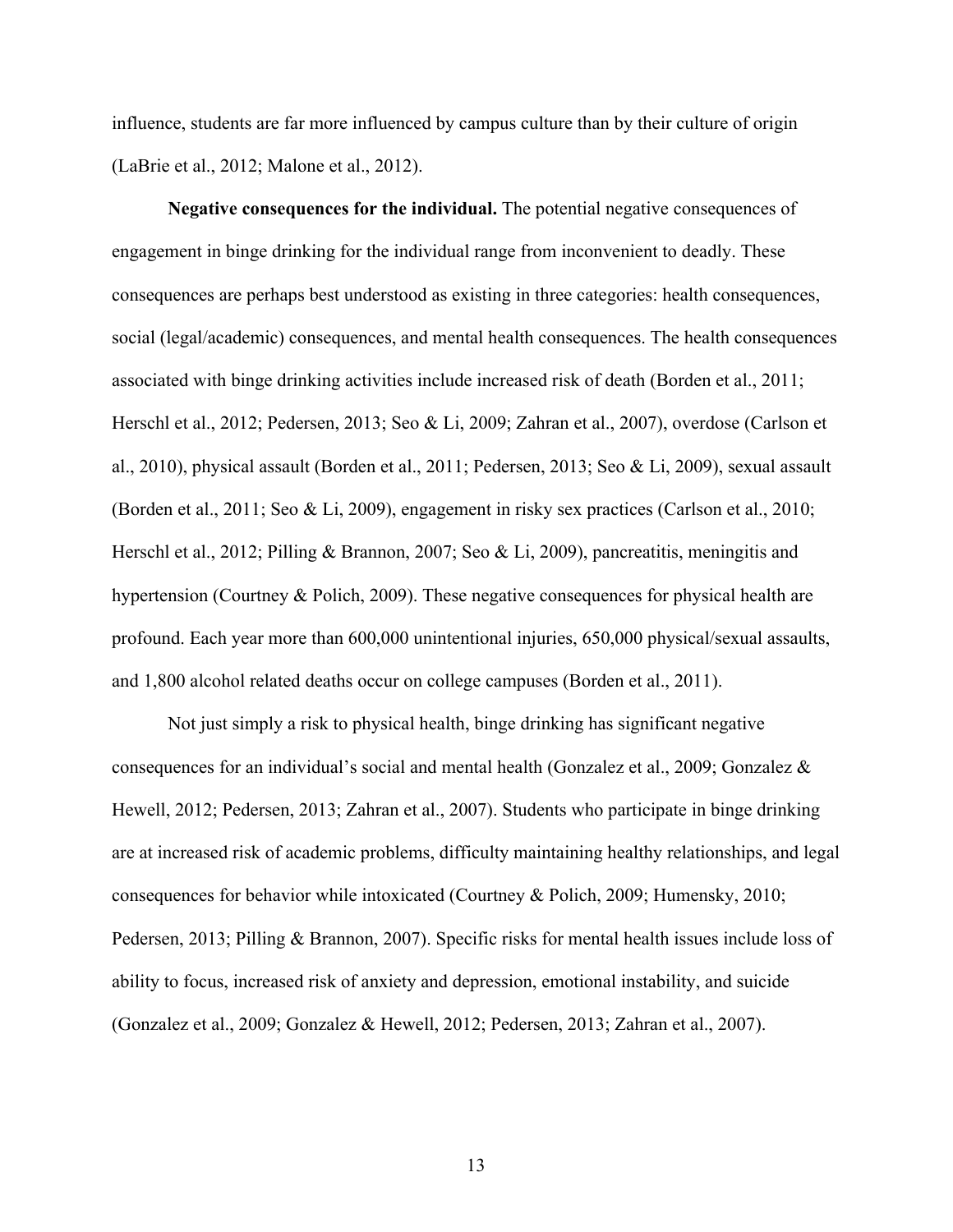**Negative consequences for the community.** Given the extensive negative consequences of binge drinking for individuals, it is logical that binge drinking also negatively impacts campuses and surrounding communities. Though often presented as an individual issue, binge drinking on campus has numerous negative consequences at the institutional and community level. Colleges and universities face problems with retention of students and damage to the relationship between campus and the surrounding community based on problems directly related to student engagement in binge drinking (Courtney & Polich, 2009; Pedersen, 2013). Facing ever rising costs, damage to campus facilities, and costs associated with interventions mean binge drinking saps resources from already taxed colleges and universities (Courtney & Polich, 2009). Of particular concern, celebratory drinking events are known for their negative impact on surrounding communities due to damage to property, violence, and general disruptive activity (Foster et al., 2011).

In a more abstract evaluation of the impact of binge drinking on campus and surrounding communities, it is important to consider the impact of binge drinking as a public health concern for communities (Ham & Hope, 2003). Binge drinking culture perpetuates the assumption that excessive alcohol consumption is a necessary and appropriate part of social interactions on college and university campuses (Dietz, 2008). Academic communities populated by students struggling with the negative consequences of binge drinking reflect those struggles in measures of student engagement and student participation in non-alcohol based activities (Correia, Carey, Simons & Borsari, 2003). More research is needed to better understand and quantify the negative effects of binge drinking at the community level.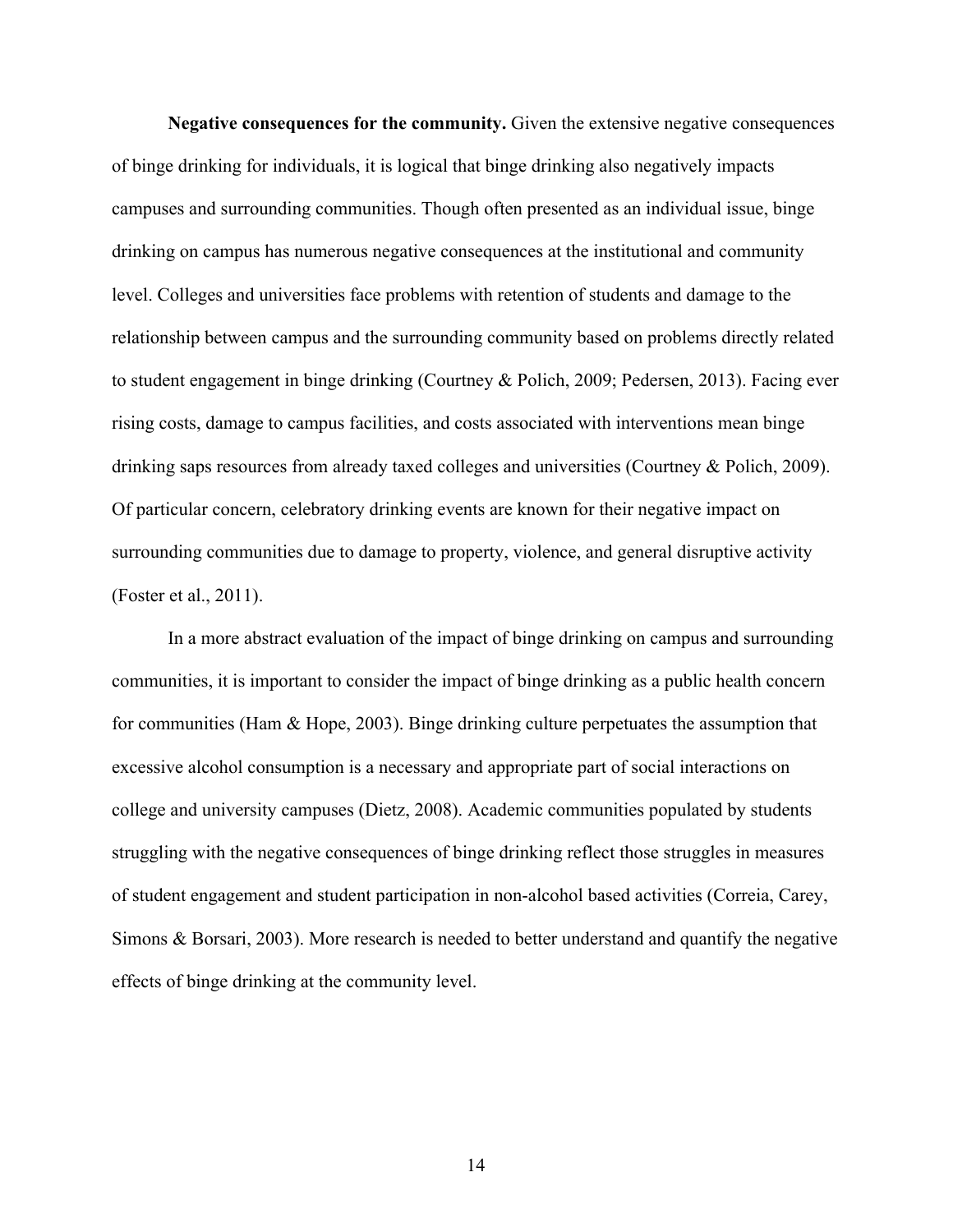#### **Collegiate Cultural Factors**

The centrality of binge drinking to campus culture is perpetuated by a series of cultural factors that support student binge drinking. Drinking patterns unique to college students and high levels of participation in binge drinking perpetuate a culture where binge drinking is considered a necessary part of social engagement on campus. College students are known to drink alcohol in characteristic patterns that are often considered unacceptable or infrequent activities among noncollegiate drinkers. On campus, these patterns of drinking are socially acceptable and perpetuate high levels of student binge drinking.

**Collegiate drinking patterns.** Collegiate binge drinking is unique in several important ways. College students tend to consume alcohol in patterns that are infrequently observed in the general population, and are associated with a host of negative personal and public health consequences (Ham & Hope, 2003). These patterns include "pre-gaming" or drinking to the point of intoxication prior to attending an event or party (Barnett et al., 2013), participation in drinking games (Bhullar et al., 2012; Borden et al., 2011), and celebratory, event based drinking (Foster et al., 2011; Neighbors et al., 2012).

As a pattern, pre-gaming promotes consumption of large amounts of alcohol over a short period of time (i.e., binge drinking). Of students who endorse binge drinking within the last two weeks, 71% engaged in pre-gaming; among students who endorse binge drinking within the last month, 98% participated in pre-gaming activities. Especially common among students who are underage, pre-gaming allows students who may not have access to alcohol at a party or event to experience effects of intoxication during their attendance. Over the course of a night of drinking, pre-gaming leads to higher numbers of total drinks consumed and increased intoxication.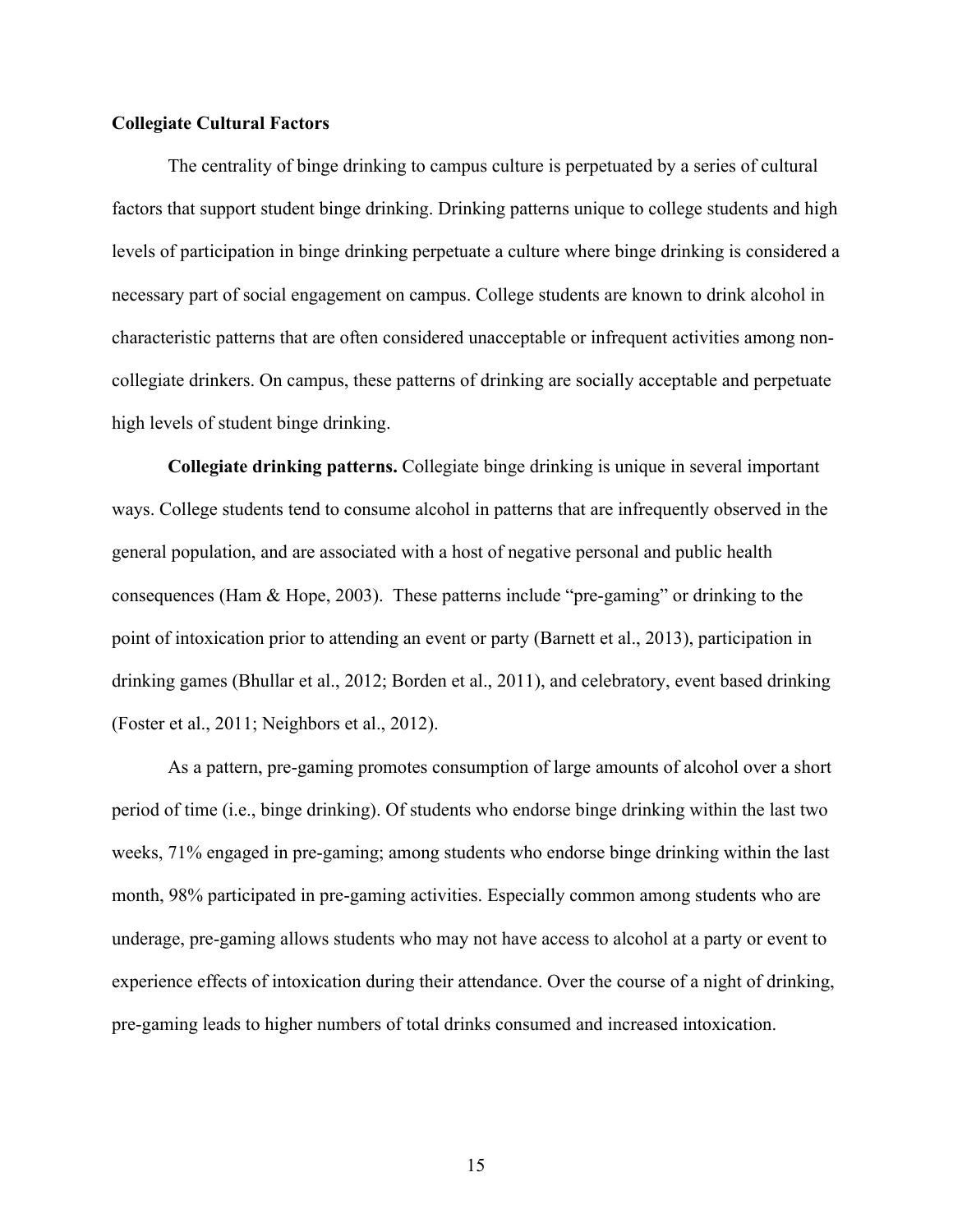Particularly for female participants, pre-gaming also results in higher risks of negative consequences due to participation in binge drinking (Barnett et al., 2013).

Similar to pre-gaming, participation in drinking games is a common pattern of student engagement in binge drinking. Studies have shown rates of participation to be as high as 93% (Bhullar et al., 2012). As in the case of students who participate in pre-gaming, students who participate in drinking games frequently consume more alcohol than students who abstain from participation in these types of games (Bhullar et al., 2012). The high levels of alcohol consumption associated with drinking games increase a participant's risk of experiencing negative consequences associated with binge drinking (Bhullar et al., 2012; Borden et al., 2011). Despite an increased risk of negative consequences associated with participation in drinking games, they remain popular because they help students manage social anxieties and build connections and friendships between strangers (Bhullar et al., 2012; Borden et al., 2011). Drinking games perpetuate the widespread belief that binge drinking is a normal and necessary part of campus culture and the college experience (Dietz, 2008).

Analogous to students' high levels of participation in pre-gaming and drinking games, event based and celebratory drinking are common patterns of college student participation in binge drinking. While certain events are infamous for high levels of celebratory drinking (e.g.,  $21<sup>st</sup>$  birthday, New Year's Eve, or  $4<sup>th</sup>$  of July celebrations), event based drinking is also commonly associated with tailgating activities, sporting events, and social events such as dances or theme parties (Neighbors et al., 2007; Neighbors et al., 2011; Neighbors et al., 2012). In a study of celebratory drinking events, surveys revealed that 75.4% of students ingested six more drinks than they would have consumed during a non-celebratory night of drinking (Foster et al., 2011). Like student participation in pre-gaming and drinking games, students who participate in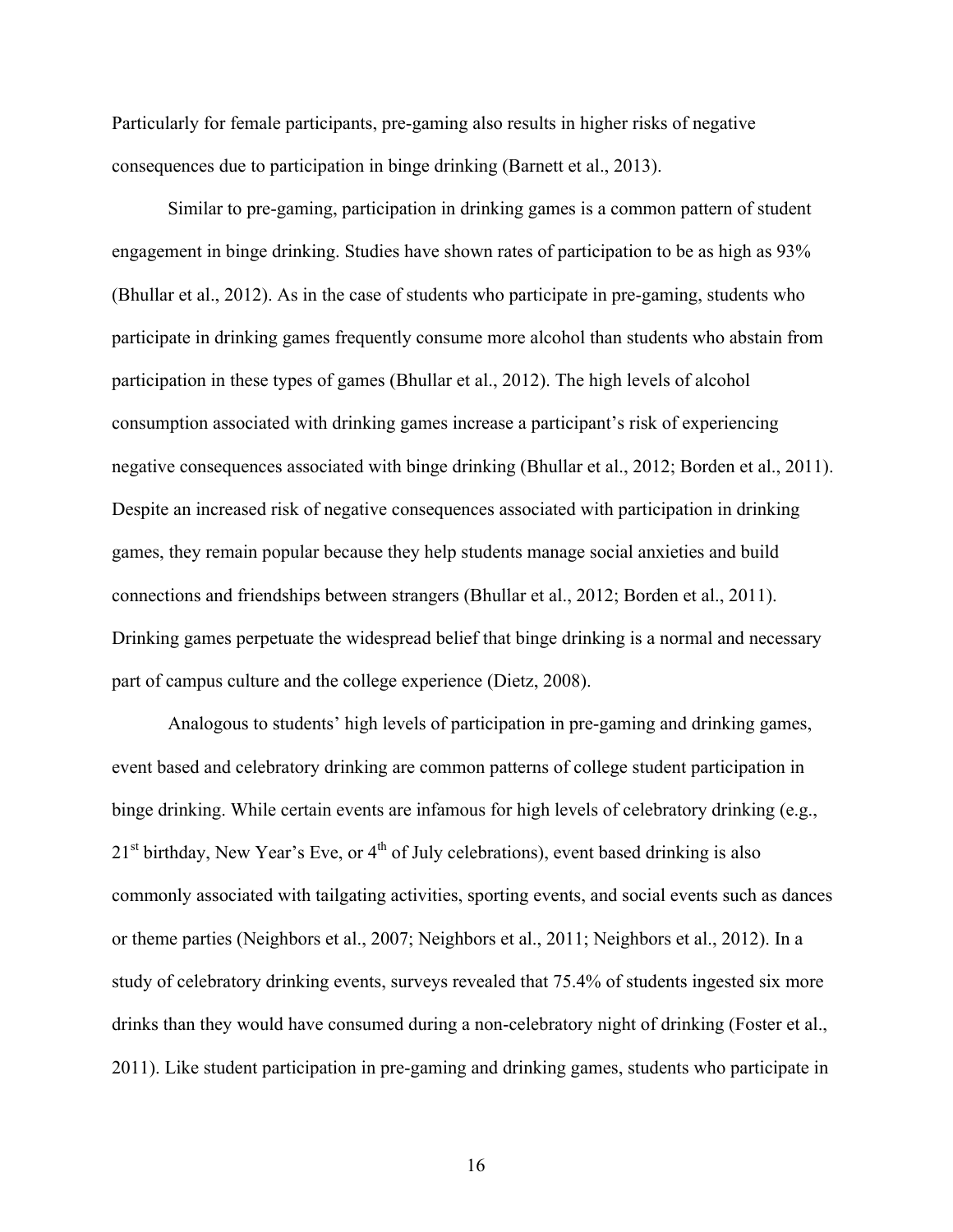event based drinking are at increased risk of experiencing negative consequences related to participation (Foster et al., 2011).

**Motives.** While motives for individuals to engage in binge drinking activities are highly personal, certain trends have been shown to exist across the student population. Generally, students' decisions to engage in binge drinking are motivated by individual factors such as personality characteristics, past experiences with alcohol, and individual biochemical reactivity to alcohol, and by current situational factors (Kuntsche et al., 2005; LaBrie et al., 2011). Though research related to motivations for participation in binge drinking culture provides numerous hypotheses and minimal consensus across the literature, trends in alcohol expectancies capture general categories of student motivations for participation in binge drinking (Kuntsche et al., 2005).

*Alcohol expectancies*. Alcohol expectancies are the positive or negative behavioral, social, and emotional effects an individual anticipates from using alcohol (Kuntsche et al., 2005). Users with negative alcohol expectancies anticipate negative outcomes resulting from their use of alcohol, while those with positive alcohol expectancies anticipate positive outcomes from their use of alcohol (Herschl et al., 2012; Kuntsche et al., 2005; Labbe & Maisto, 2011). Predictably, students with positive alcohol expectancies consume more alcohol than students with negative alcohol expectancies (Herschl et al., 2012; Kuntsche et al., 2005; Labbe & Maisto, 2011). Alcohol expectancies are drawn from participants' past direct and indirect experiences with alcohol, and are influenced by students' experiences with alcohol in their family and home community as well as experiences on campus (Herschl et al., 2012; Kuntsche et al., 2005).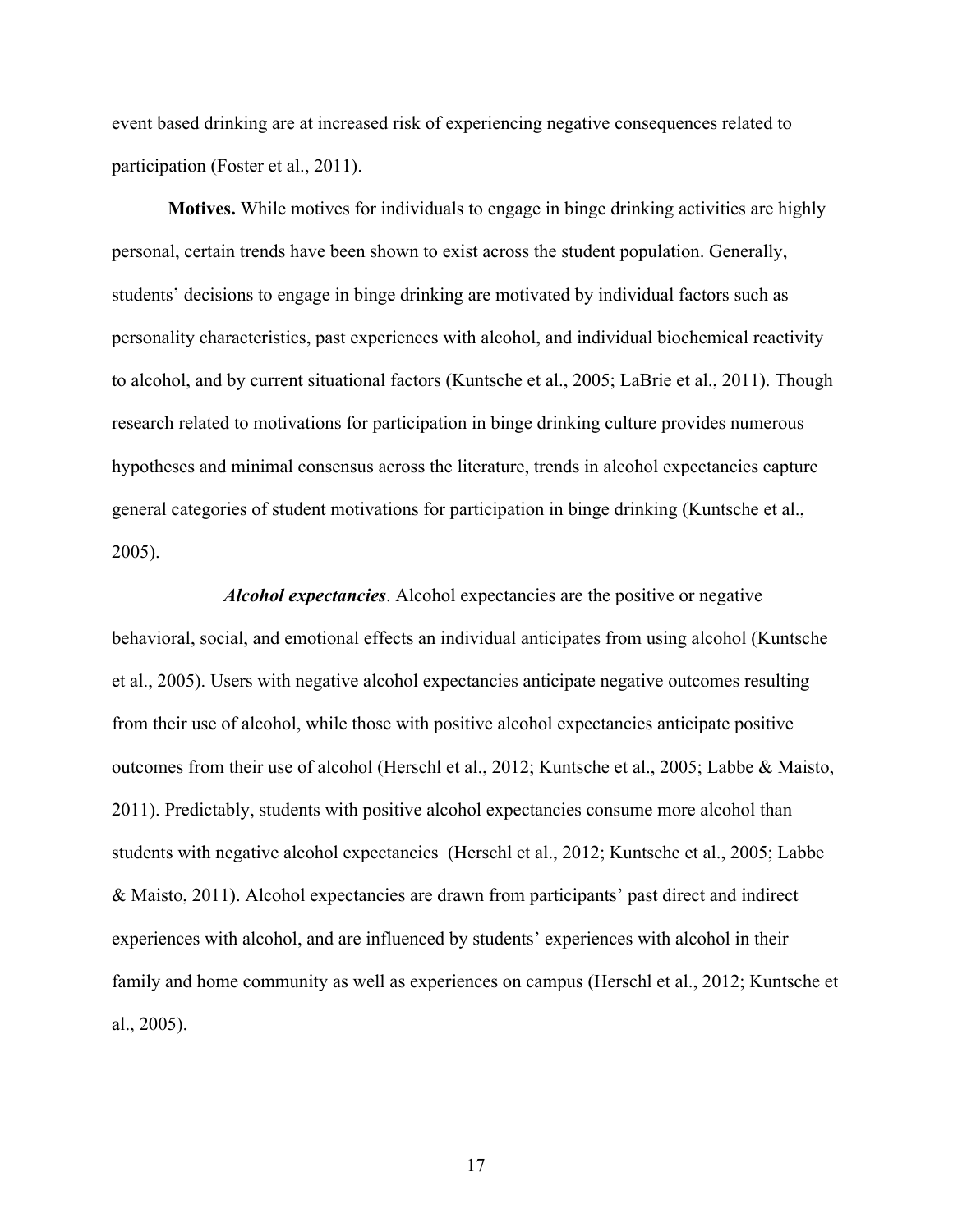Perhaps the most pervasive positive alcohol expectancy relates to sexual experiences (LaBrie et al., 2011; Neighbors et al., 2007). Both male and female alcohol users report expecting that alcohol will improve sexual experiences, likely because of alcohol's demonstrated ability to enable interpersonal risk taking (LaBrie et al., 2011; Neighbors et al., 2007). Other positive expectancies associated with alcohol use are management of tension and anxiety (Hasking et al., 2011; Labbe & Maisto, 2011; Neighbors et al., 2007), as well as the belief that alcohol will provide "social lubrication" (Neighbors et al., 2007). An individual's alcohol expectancies are extremely important to their decision-making regarding alcohol consumption, and have been shown to impact other motivations for participation in binge drinking, such as coping and enhancement motives.

*The four factor model of motivation.* Research suggests that student binge drinking can be understood based on four factors of motivation: enhancement motives, social motives, coping motives, and conformity motives (Chauvin, 2012; Cooper, 1994). While the four factor model of motivation is primarily the work of Cooper (1994), the themes represented by this model are reflected throughout the body of literature related to motivations for student participation in binge drinking (Chauvin, 2012). The four factor model was developed by categorizing drinking motives using anticipated outcome of participation (alcohol expectancies) and the source of the expectancy (internally or externally generated; Chauvin, 2012; Cooper, 1994; Cox & Klinger, 1988; Kuntsche et al., 2005).

Students whose alcohol use is motivated by enhancement have positive alcohol expectancies related to "promoting a positive mood or sense of well being" (Chauvin, 2012; Cooper, 1994; Kuntsche et al., 2005; Neighbors et al., 2007; Norberg et al., 2011). These students believe that their alcohol use will improve their feelings of pleasure rather than cause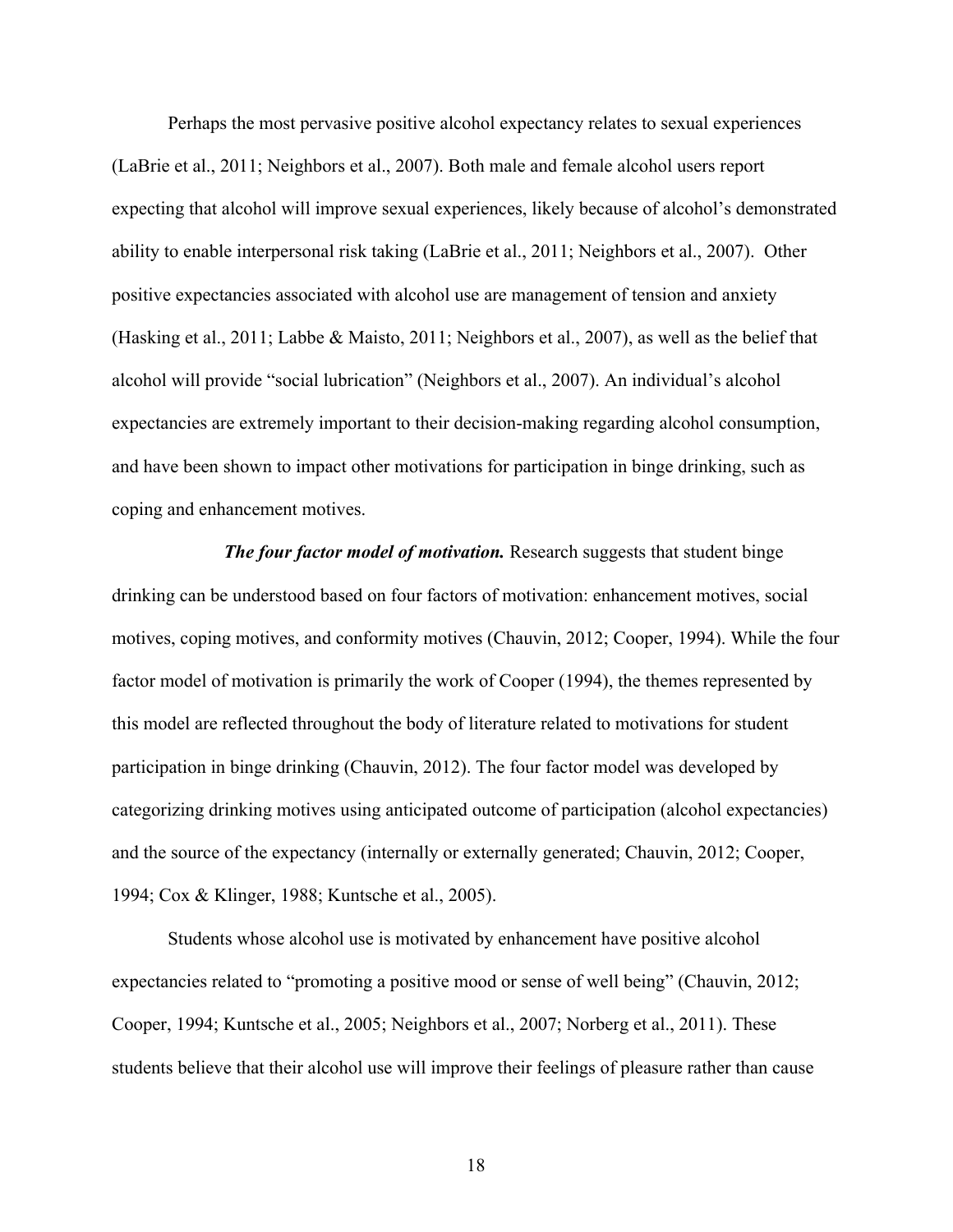harm or discomfort (Chauvin, 2012; Hutton, 2012; Kuntsche et al., 2005; Neighbors et al., 2007). Enhancement motives are strongly associated with collegiate binge drinking culture, and are frequently cited as students' primary motivation for engagement in binge drinking (Gonzalez et al., 2009; Kuntsche et al., 2005). Students whose binge drinking is motivated by enhancement tend to consume larger quantities of alcohol, suffer increased negative consequences, and are at higher risk of experimentation with other substances (Chauvin, 2012; Cooper, 1994; Norberg et al., 2011). Enhancement motives are internally generated and positively reinforced (Chauvin, 2012; Cooper, 1994).

Social motives are driven by a student's positive alcohol expectancies related to the effects of alcohol on social relationships and interactions (Chauvin, 2012; Cooper, 1994). Frequently, collegiate binge drinkers with social motivations use alcohol with the hope of effectively managing feelings of social anxiety and to build relationships with others (Bhullar et al., 2012; Ham & Hope, 2003; Norberg et al., 2011; Pedersen, 2013). The most commonly cited positive alcohol expectancies – enabling interpersonal risk taking, improvement of sexual experiences, and "social lubrication" – are all examples of socially motivated binge drinking. While both socially motivated binge drinkers and enhancement motivated binge drinkers tend to consume larger amounts of alcohol than others, socially motivated binge drinkers are less likely to experiment with other substances than are enhancement motivated binge drinkers (Chauvin, 2012; Cooper, 1994). Social motives are externally generated and positively reinforced (Chauvin, 2012; Cooper, 1994).

While most college and university students participate in binge drinking due to the influence of social factors, a substantial subset of this population uses binge drinking as a means of managing negative emotions (Chauvin, 2012; Cooper, 1994; Ham & Hope, 2003; Hasking et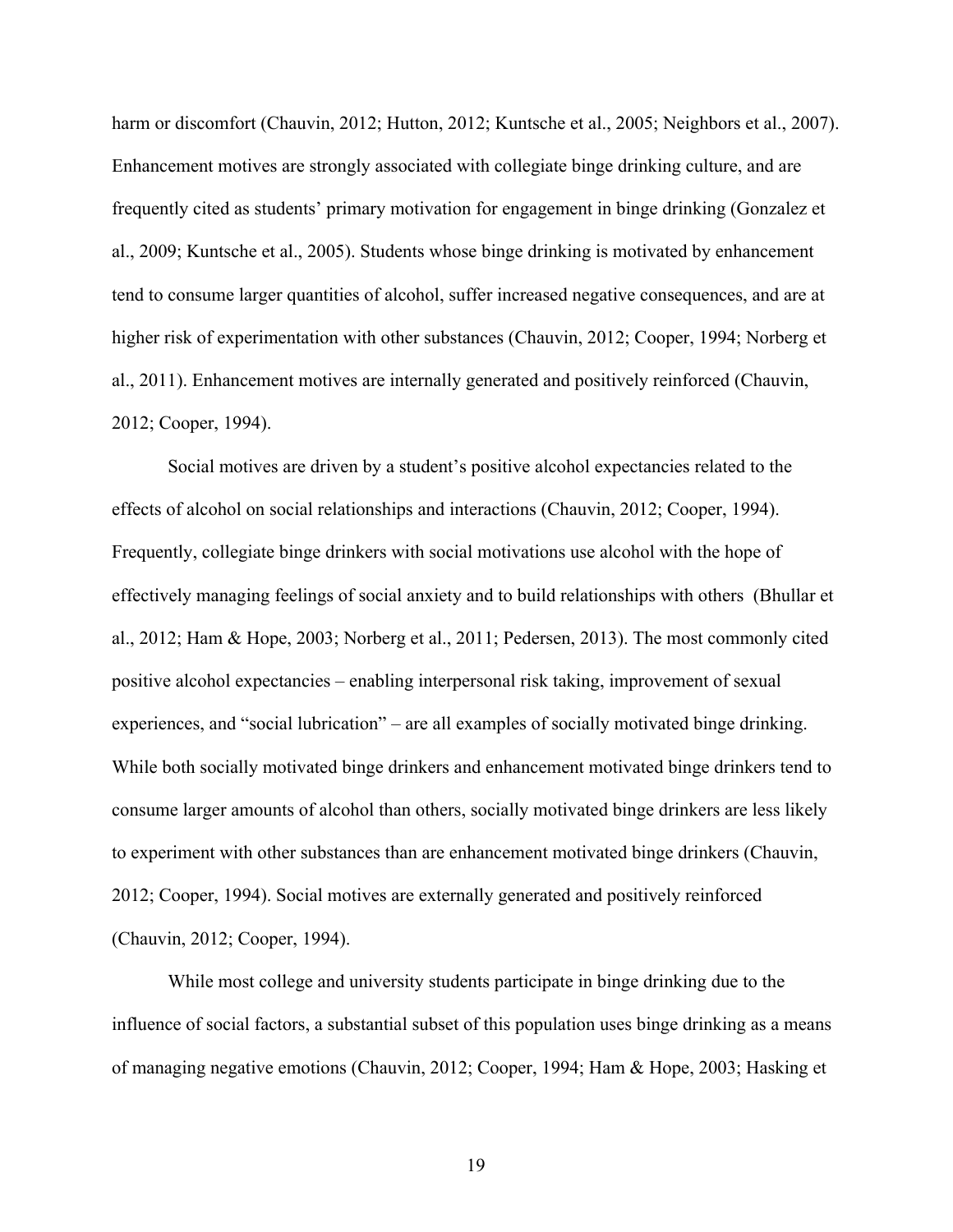al., 2011; Kuntsche et al., 2005). Students who cite coping with negative affect as their primary motivation for participation in binge drinking culture are known to be at high risk for negative consequences related to their drinking habits, including an increased risk of future substance abuse (Chauvin, 2012; Cooper, 1994; Hasking et al., 2011; Kuntsche et al., 2005; Neighbors et al., 2007). Drinking as a form of coping is also indicative of underlying mental health concerns, and is associated with an increased risk of suicidality (Gonzalez et al., 2009; Gonzalez & Hewell, 2012). Students for whom coping is a motivator for binge drinking often experience negative social consequences related to their alcohol use, and likely lack effective problem solving skills in other areas of their lives as well (Chauvin, 2012; Cooper, 1994; Norberg et al., 2011). Coping motives are internally generated and negatively reinforced (Chauvin, 2012; Cooper, 1994).

Students motivated by conformity are less likely to qualify as regular binge drinkers than are students motivated by enhancement, social, and coping motivations (Chauvin, 2012). Conformity motives describe individuals who drink "to avoid social censure or rejection" (Chauvin, 2012; Cooper, 1994). Conformity motives describe patterns of alcohol consumption related to experiences of peer pressure and a desire to adhere to observed social norms on campus (Borsari & Carey, 2001; Chauvin, 2012; Cooper, 1994). First year students are particularly susceptible to engagement in alcohol use based on conformity motives as they navigate the transition to college and the pressure to establish themselves in peer and social groups (Fisher et al., 2007). Students who engage in alcohol use based on conformity motives are at a lower risk of negative consequences of alcohol use, and are likely to consume smaller amounts of alcohol compared to others motivated by enhancement, social, and coping motives (Chauvin, 2012; Cooper, 1994).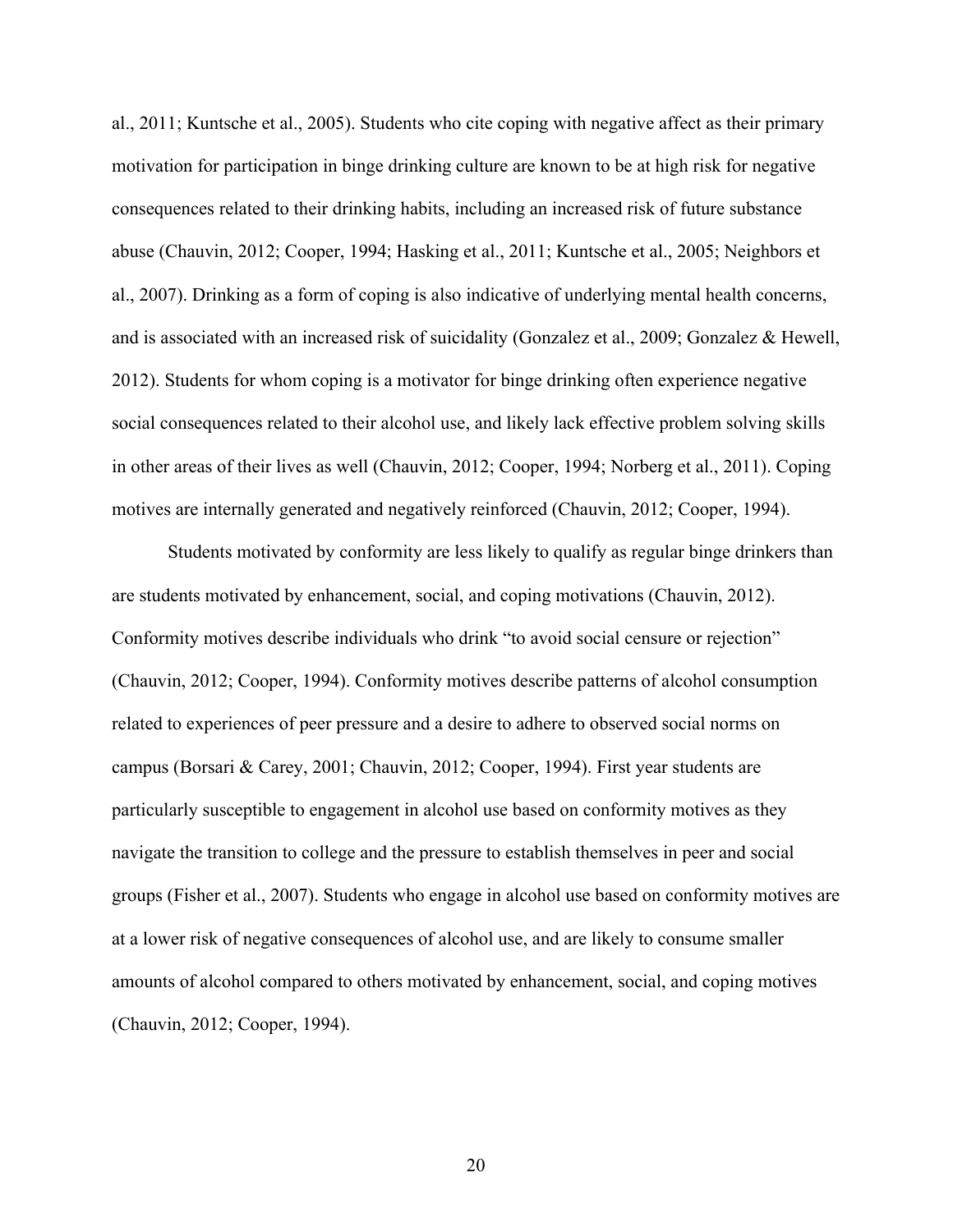**Social norms.** Social norms are widely recognized throughout the literature as significant drivers of binge drinking culture on college and university campuses (Chauvin, 2012; Clapp & Shillington, 2001; LaBrie et al., 2012; Miley & Frank, 2006; Turrisi et al., 2006). Peers, more than any other group, influence individual students' decisions related to binge drinking (Miley & Frank, 2006; Neighbors et al., 2012; Turrisi et al., 2006; Utpala-Kumar & Deane, 2012). Social norms can be defined as individuals' perceptions of what is normative behavior in their peer group or on their campus, which then serves as guidelines for individual behavior (Chauvin, 2012; Cho, 2006). These subjective perceptions of social norms serve as a guideline for that person's drinking behaviors, as individuals feel most comfortable acting in ways supported by social guidelines or expectations (Chauvin, 2012; Cleveland et al., 2012; Jung et al., 2010; Seo & Li, 2009).

Because social norms are subjective, students' perceptions of social norms related to alcohol use on campus are often inaccurate (Borsari & Carey, 2001; Miley & Frank, 2006; Utpala-Kumar & Deane, 2012). Particularly problematic are social norms based on inaccurate beliefs that their peers consume larger quantities than are actually consumed on campus (Borsari & Carey, 2001; Miley & Frank, 2006; Utpala-Kumar & Deane, 2012). Because students use social norms to evaluate their own drinking, miscalculations in social norms can lead to increased binge drinking, and negative consequences related to binge drinking (Chauvin, 2012; Jung et al., 2010; Utpala-Kumar & Deane, 2012). These dynamics are particularly common in Greek organizations, where students are particularly prone to overestimation of normative alcohol consumption (Chauvin, 2012; Miley & Frank, 2006). Increasing students' abilities to accurately estimate normative alcohol use on campus has been shown to reduce the amount of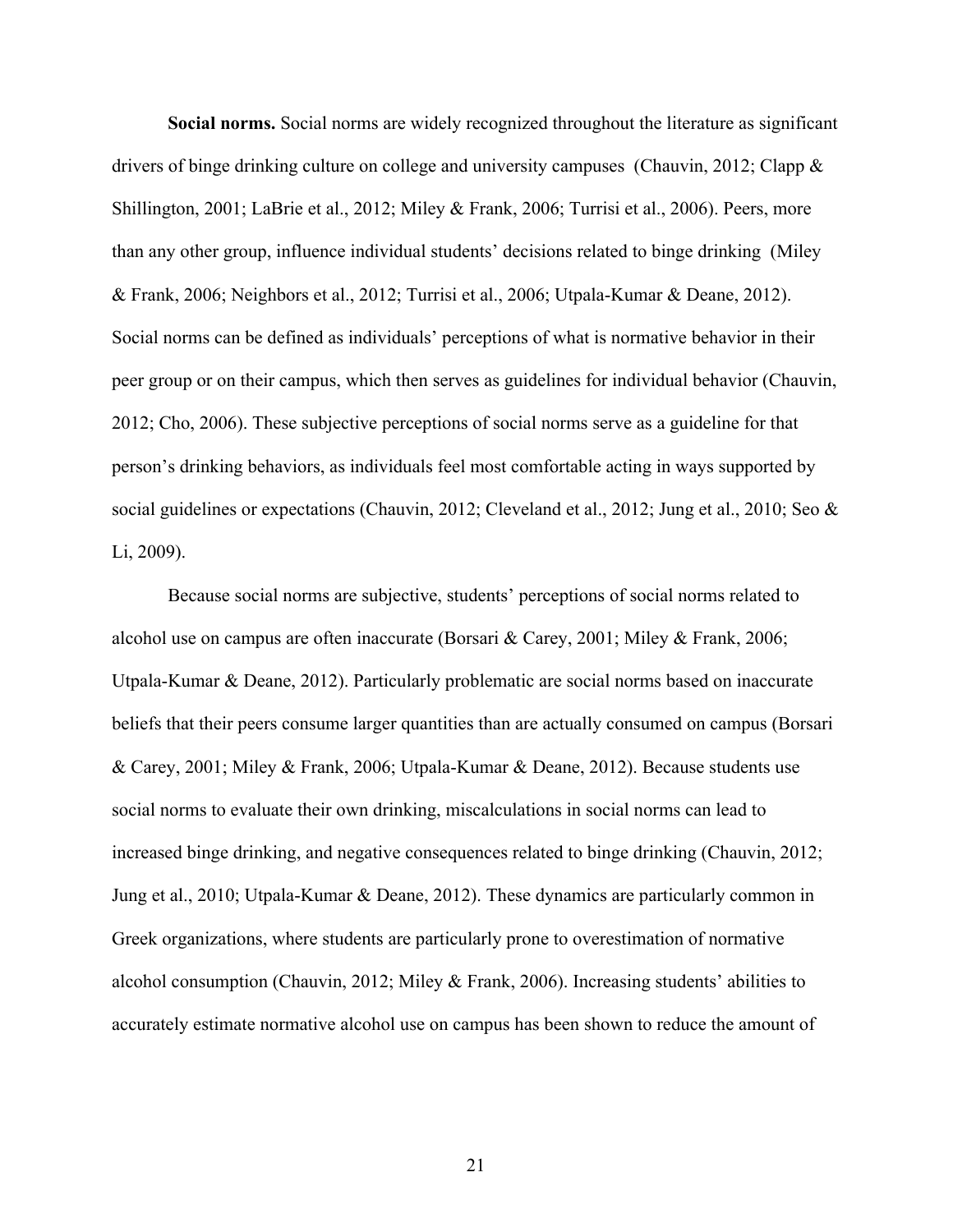alcohol consumed during episodes of binge drinking (Chauvin, 2012; Turrisi et al., 2006; Utpala-Kumar & Deane, 2012).

*Types of social norms.* Social norms can be categorized into two different types of norms: descriptive and injunctive norms. Together, descriptive and injunctive norms form the single best predictor of collegiate binge drinking (Fairlie et al., 2012; Neighbors et al., 2007). Descriptive norms are defined as perceived prevalence of binge drinking on campus, and the degree to which an individual acts in accordance with the interpreted norm (Cho, 2006; Neighbors et al., 2007; Rinker & Neighbors, 2014). Descriptive norms are based on the behavior of an individual's friends and social circle, behaviors that are known to directly influence individual decisions to participate in binge drinking (Cho, 2006; Jung et al., 2010). .

Injunctive norms capture an individual's conceptualization of to what degree their social connections would approve or disapprove of their binge drinking activities (Cho, 2006; Neighbors et al., 2007). While descriptive norms are relatively simple to measure, injunctive norms can be more difficult to operationalize (Cho, 2006; Neighbors et al., 2007). Commonly assessed using scales designed to measure friends' and family's perceived approval of an individual's participation in binge drinking activities, injunctive norms are associated with a series of expectancies and motivations for alcohol consumption (Neighbors et al., 2007). Students who report their binge drinking to be in accordance with injunctive social norms are more likely to be influenced by social and conformity based motives (Chauvin, 2012; Cooper, 1994; Neighbors et al., 2007). Though injunctive norms play an important role in students' decision-making regarding binge drinking, students are more likely to be influenced by descriptive norms (Cho, 2006).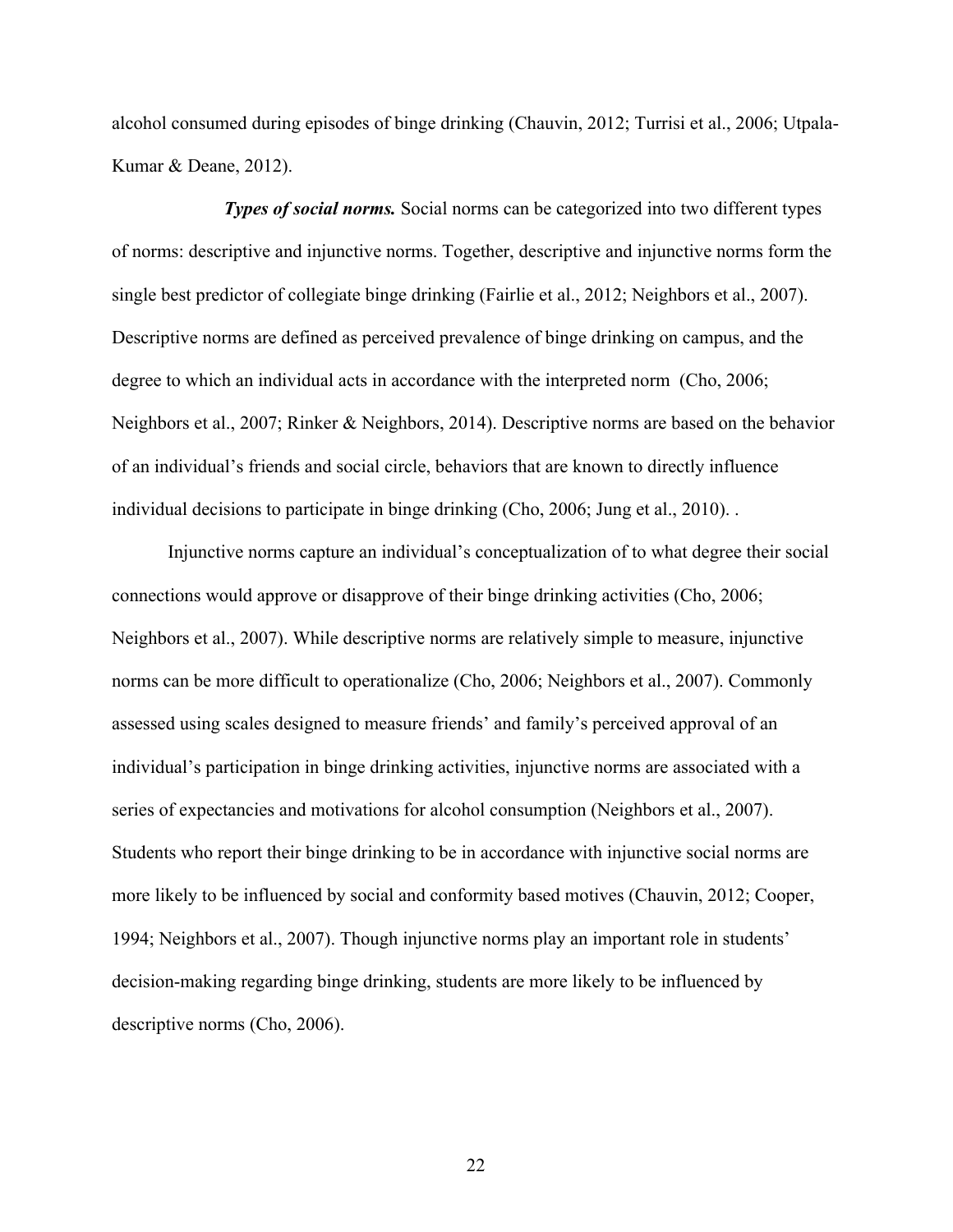*Peer modeling.* As has been demonstrated throughout the literature, peer modeling through social norms and social and conformity based motivations has a significant impact on students' decisions to engage in collegiate binge drinking culture (Chauvin, 2012; Clapp & Shillington, 2001; Cooper, 1994; LaBrie et al., 2012; Miley & Frank, 2006; Turrisi et al., 2006). Defined as the degree to which a student's behavior conforms to that of close peers, peer modeling is based on a student's observations of, rather than their assumptions about, the behaviors of others (Borsari & Carey, 2001). While social norms are drawn from frequently inaccurate assumptions, peer modeling is focused on observable behaviors (Neighbors et al., 2007). Peer modeling, more than explicit encouragement to drink alcohol, influences students' decisions to engage in binge drinking (Neighbors et al., 2007; Vik et al., 2003). Peer modeling is positively associated with heavy drinking (Fairlie et al., 2012; Neighbors et al., 2007). Because people tend to drink more in situations where others are also drinking more, close friends exert a strong influence on the alcohol related behaviors of individuals (Fairlie et al., 2012; Neighbors et al., 2007).

#### **Interventions**

Given the extensive public health challenges associated with collegiate binge drinking, colleges and universities are tasked with the development and implementation of interventions designed to address the negative consequences of binge drinking culture on campus (Neighbors et al., 2007). Best practices for interventions designed to effectively target binge drinking include early intervention with high risk groups, addressing environmental factors that perpetuate binge drinking culture, and involving students in the effort to intervene in problematic drinking practices through the use of peer mentoring programs (Pedersen, 2013). Motivational interviewing and individual, personalized feedback are commonly cited as successful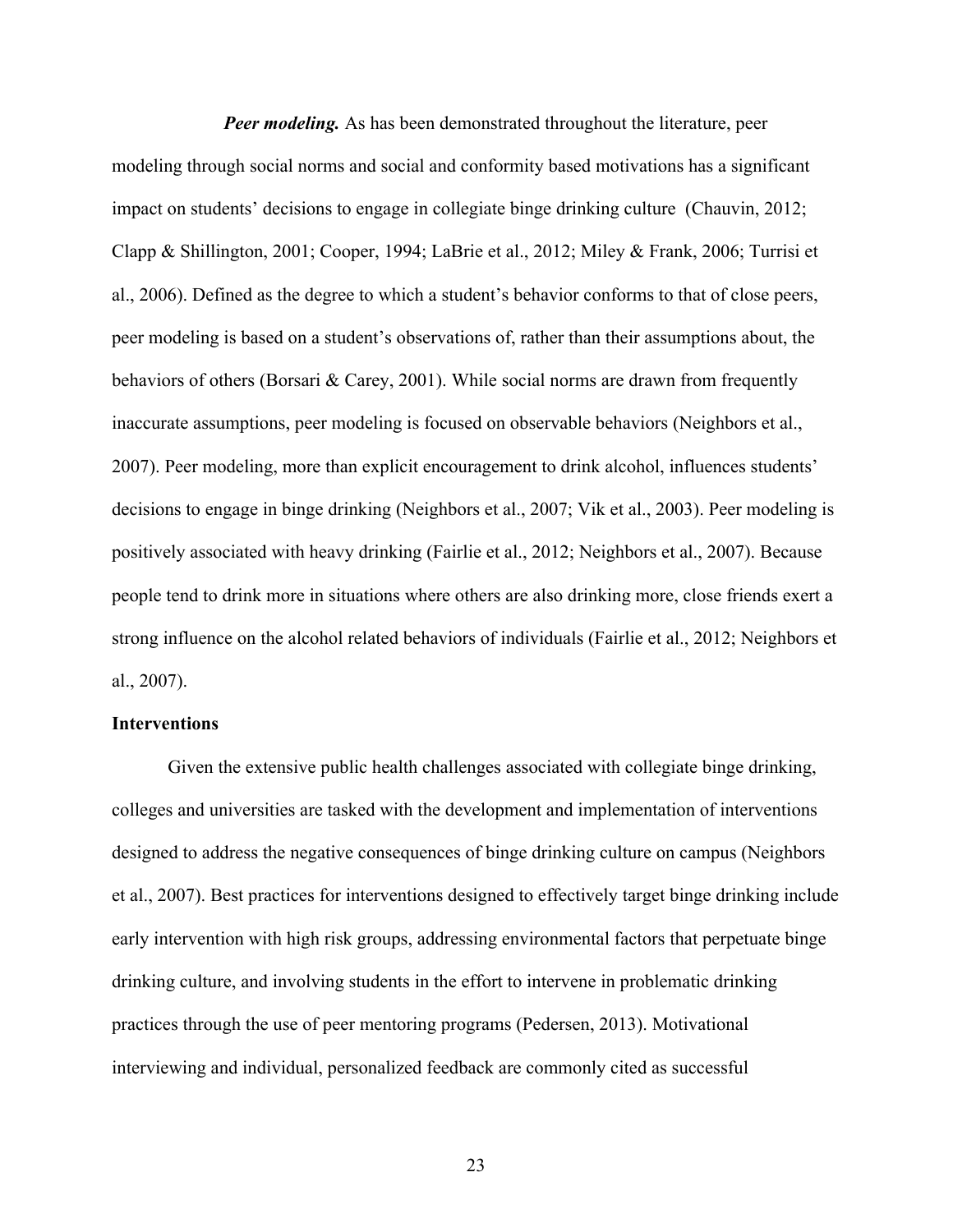interventions for causing behavior change for individual students (Cleveland et al., 2012; Doumas et al., 2010; Pilling & Brannon, 2007). However, despite increased focus on prevention and intervention over the last twenty years, colleges and universities have experienced minimal success curtailing the binge drinking activities that impact the majority of college students (Borden et al., 2011; Chauvin, 2012; Dietz, 2008; Glassman, 2002).

**Social norms campaigns.** A common intervention employed by colleges and universities, social norms campaigns are designed to address incorrect student assumptions about social norms related to drinking on campus (Broadwater et al., 2006; Foster et al., 2011; Hutton, 2012; Pilling & Brannon, 2007). Social norms campaigns typically take the form of posters, flyers, public service announcements, and advertisements that convey the results of surveys conducted on campus about average alcohol use (Broadwater et al., 2006). The goal of these campaigns is to normalize decreased alcohol use (Broadwater et al., 2006). Social norms campaigns attempt to target and positively influence campus descriptive norms and are widely used by campus administrations, often in association with National Collegiate Alcohol Awareness Week (an annual event to raise awareness for negative consequences of binge drinking; Fairlie et al., 2012; Pilling & Brannon, 2007). Despite the widespread use and popularity of social norms campaigns, it is unclear whether or not this intervention is effective at reducing rates of binge drinking (Cho, 2006; Jung et al., 2010; Sharma & Kanekar, 2008).

#### **Purpose of the current study**

Based on this review of the literature, several hypotheses can be established for the current research question: what social and cultural factors perpetuate binge drinking on college campuses in spite of interventions? Social norms are hypothesized to be the primary factor perpetuating binge drinking. Therefore, the results of this study are expected to show that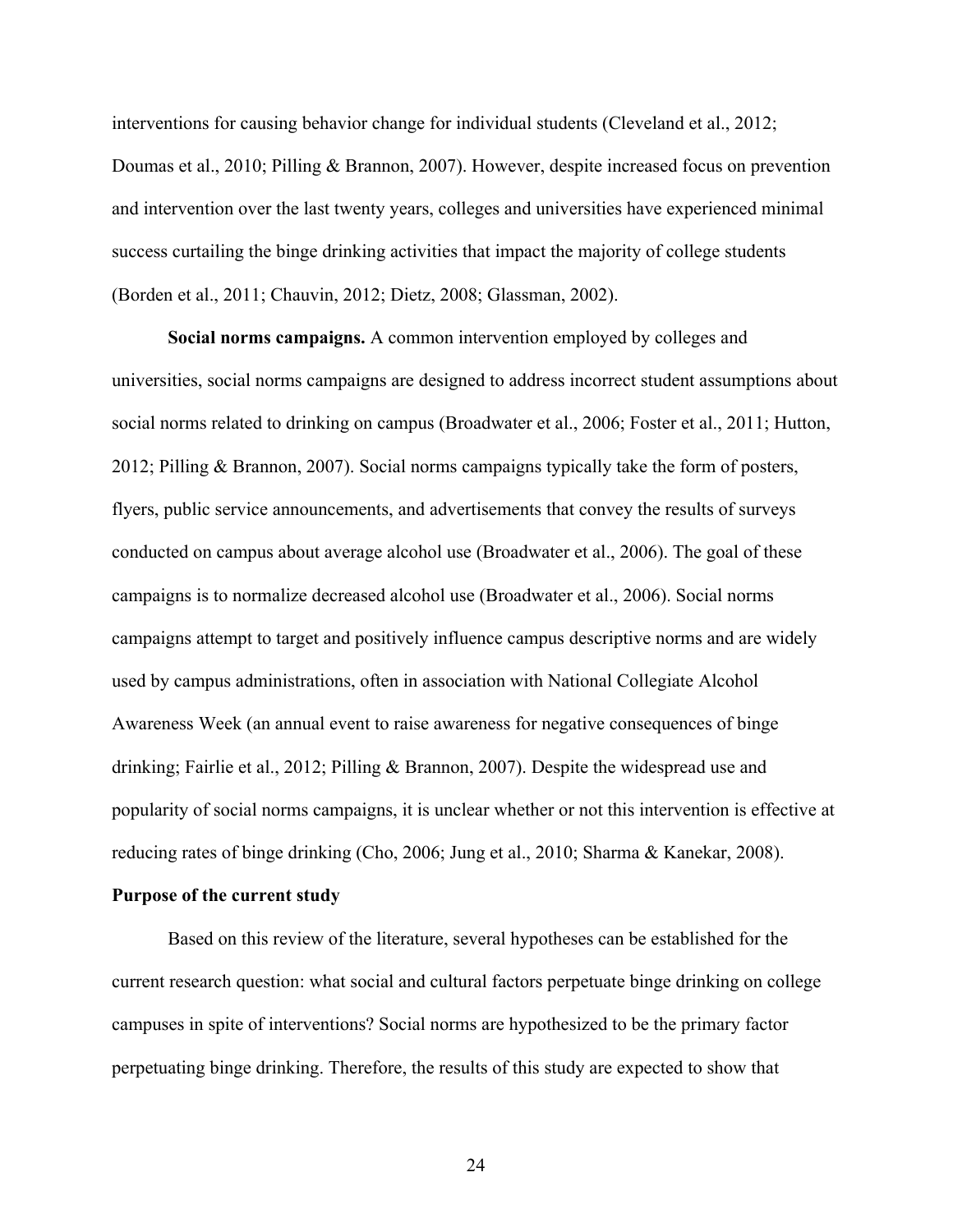participants endorse social norms as a factor in binge drinking more frequently than other influences, and most frequently identify social norms as the most significant influence on college students' decisions related to binge drinking. It is also expected that peer modeling will be the second most frequently selected influence identified by participants. Regarding motivation to participate in binge drinking, it is hypothesized that participants will attribute college binge drinking most frequently to conformity and enhancement motives more rather than social and coping motives.

As college and university administrations attempt to tackle this public health issue, they are tasked with dismantling well-established social norms through the use of campus-wide and individually focused interventions. Binge drinking interventions are expected to be more likely to be identified as somewhat or totally ineffective than somewhat or totally effective. It is expected that participants will identify the most effective interventions for binge drinking to be those that are initiated and implemented by students rather than campus administrators or healthcare professionals.

Regarding demographic trends, participants are expected to be highly influenced by several factors, including membership in high-risk groups (student athletes and Greek life participants). Athletes and students involved in Greek life are expected to identify injunctive norms as the most significant motivation on binge drinking more frequently than non-athletes. Participants involved in athletics and Greek life are also expected be more likely to report that binge drinking interventions are typically unsuccessful at addressing binge drinking.

Outside of these high-risk groups, trends are expected based religious affiliation and differences between primarily commuter and primarily residential campus populations. Participants who attended schools with religious affiliations are hypothesized to identify social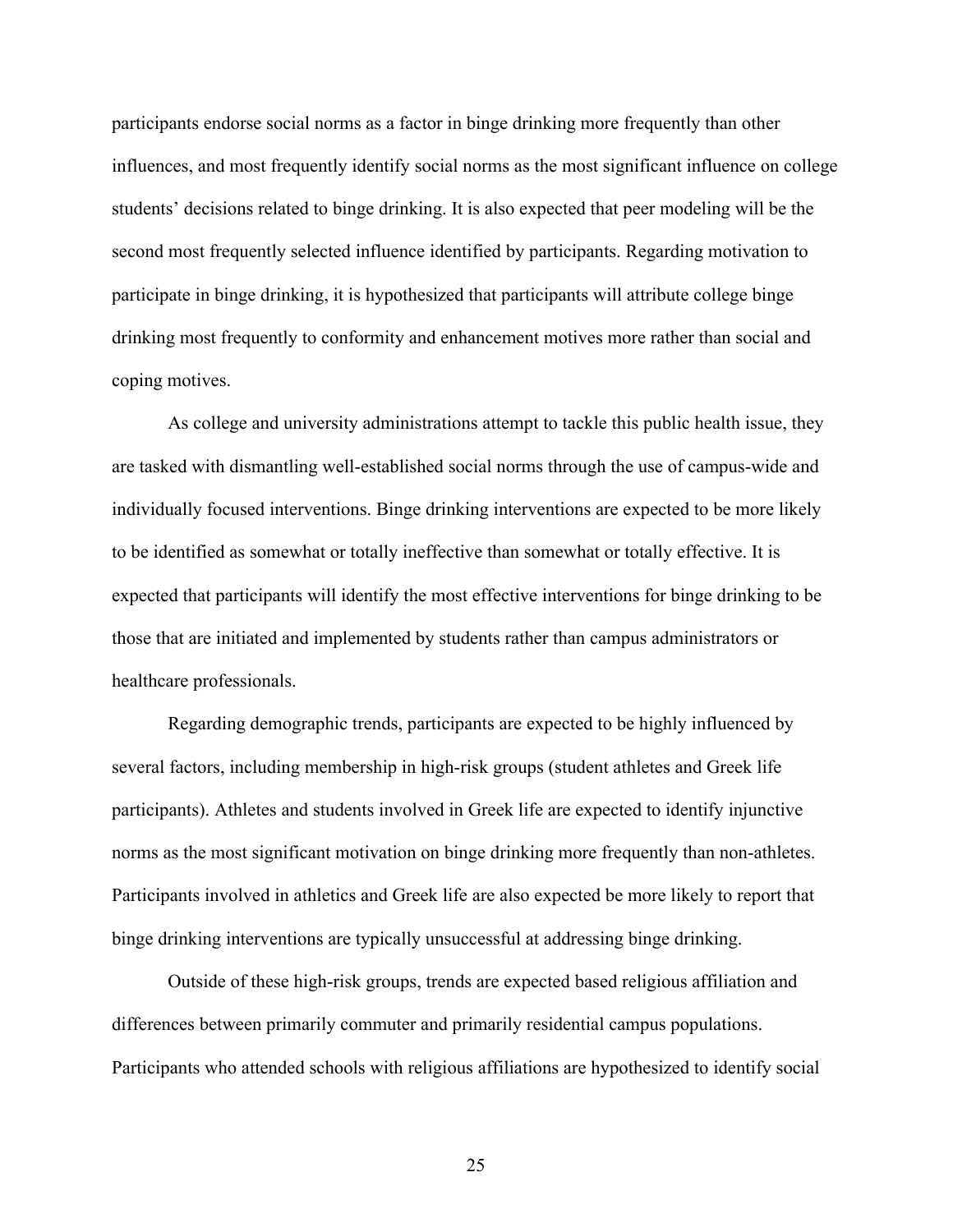norms supportive of low levels of binge drinking on campus more frequently than participants who attended schools without religious affiliations. Participants who attended residential schools are hypothesized to report increased acceptance of binge drinking on campus compared to students at commuter schools. These participants are expected to indicate higher levels of support for social norms related to binge drinking.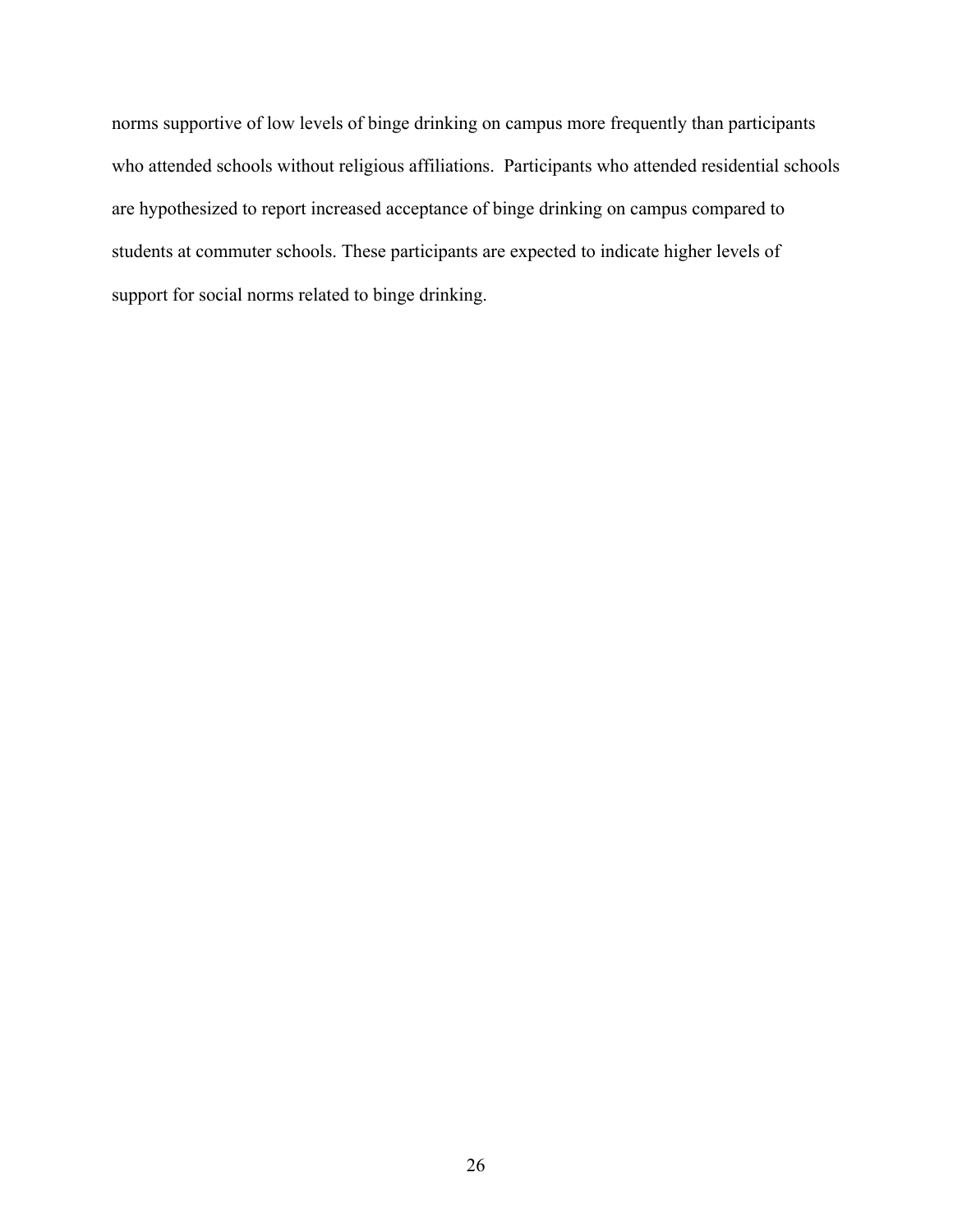#### **CHAPTER THREE**

#### **Methodology**

The purpose of this study is to investigate how social and cultural factors perpetuate binge drinking despite the development of intervention programs. A quantitative, survey design was selected given the versatility and efficiency of survey based research (Engle & Schutt, 2012; Steinberg, 2004). The survey tested a series of hypotheses drawn from the relevant literature, including four central hypotheses and four hypotheses related to demographics.

#### **Central Hypotheses**

- 1. Social norms will be most frequently identified, and peer modeling second most frequently identified, as the strongest influence on student binge drinking
- 2. Enhancement and conformity motives will be more frequently identified as influences on student binge drinking than social and coping motives.
- 3. Binge drinking interventions will be seen as somewhat or totally ineffective.
- 4. Students will be seen as the most successful leaders for binge drinking interventions.

#### **Demographic Hypotheses**

- 1. Students involved in Greek life or collegiate athletics will be more likely to identify injunctive norms as the most significant motivation for binge drinking than students not involved in these activities.
- 2. Students involved in Greek life or collegiate athletics will see binge drinking interventions as less effective than students not involved in these activities.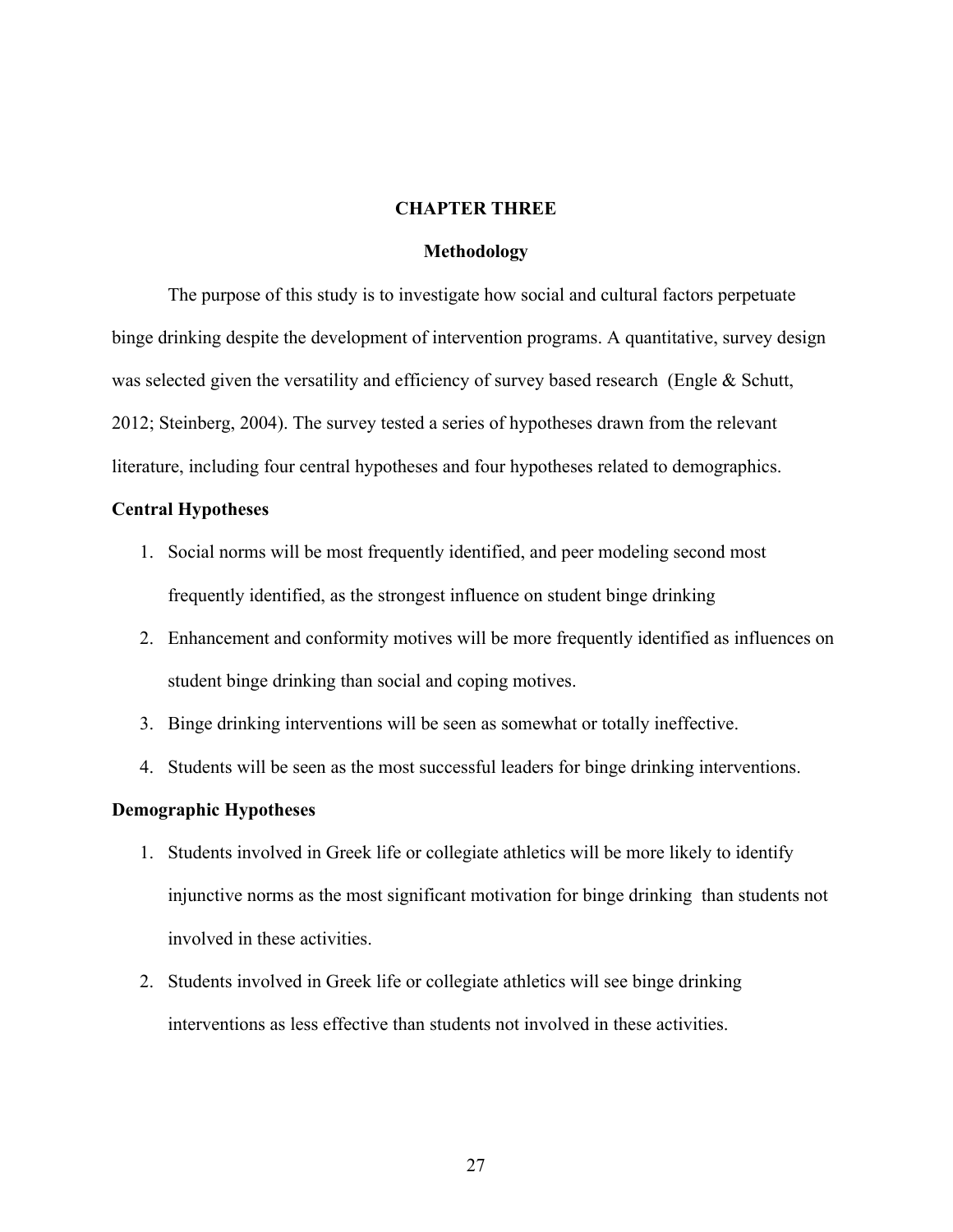- 3. Higher rates of binge drinking will be reported at residential schools compared to commuter schools.
- 4. Lower rates of binge drinking will be reported at religiously affiliated schools compared to schools with no religious affiliation.

#### **Sample**

The population of interest in this study is college graduates. Throughout the large body of research on collegiate binge drinking, the primary population sampled is current undergraduate students. This study utilized a different population from the majority of published literatureindividuals who have graduated from an undergraduate institution and hold a bachelor's degree. While a few previous studies have focused on college graduates (e.g., Green et al., 2014), these studies have not addressed the social and cultural factors contributing to binge drinking. Because college graduates have experience with the cultural and social environment of interest in this study, but are no longer immersed in it, they may have greater capacity for critical reflection about these factors than current undergraduate students, and are therefore the population most likely to facilitate the examination of the research question under study.

**Sampling plan.** This study utilized a nonprobability, purposive sampling approach (Steinberg, 2004). Purposive sampling is supported by the exclusion and inclusion criteria of this study, which are limited to the requirement that participants hold a bachelor's degree. While this sampling method supports the purpose of the study by enabling the inclusion of participants based on a certain characteristic, it does not allow for generalization of results (Steinberg, 2004).

**Recruitment.** The sampling plan for this study was carried out using web-based outreach to potential participants including email and social media. Electronic links to the survey instrument, hosted by the web-based survey company, SurveyMonkey<sup>TM</sup>, were shared using the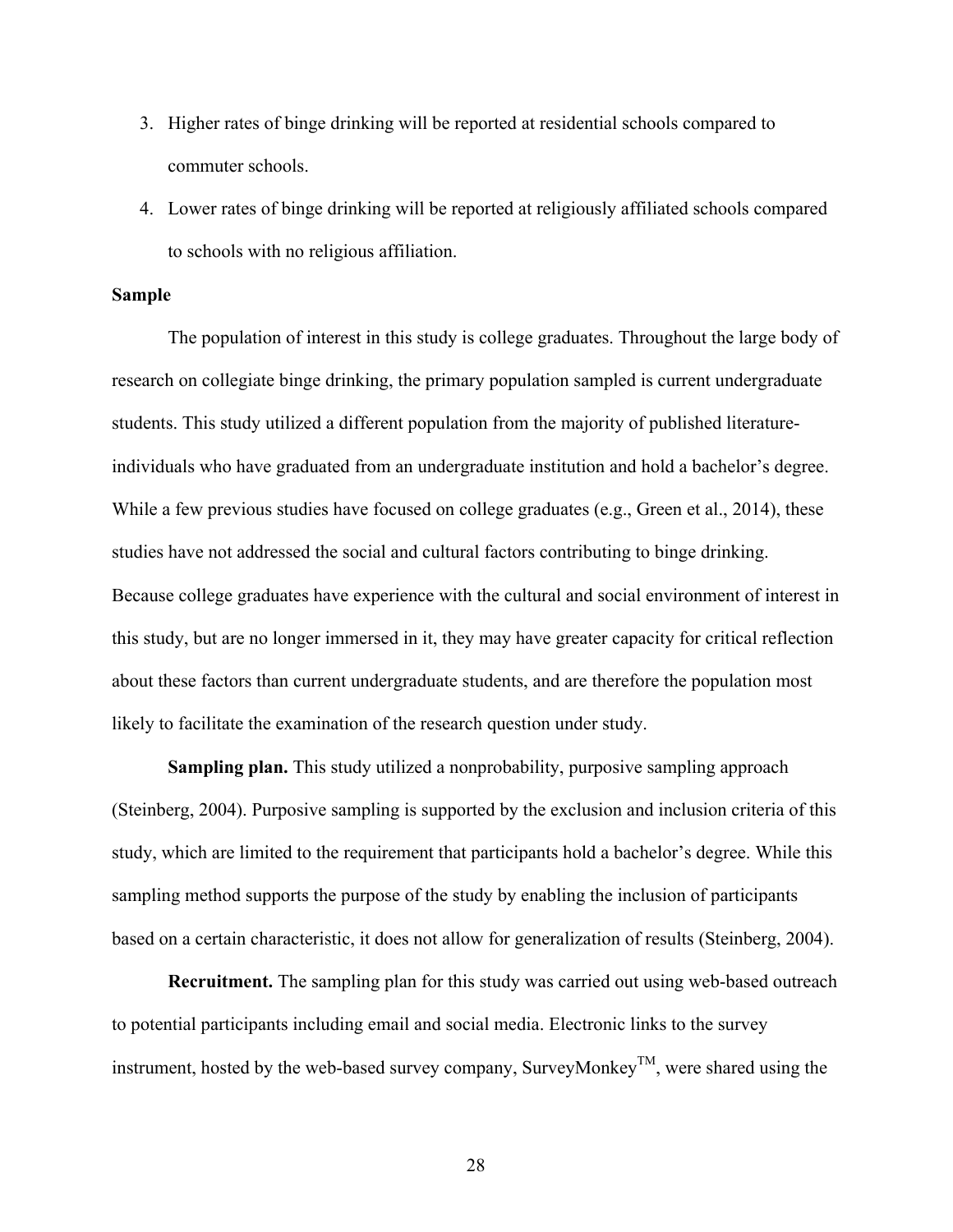researcher's personal Facebook account (Appendix A). In addition to social media postings, a recruitment email and link to the survey were shared with professional contacts of the researcher (Appendix B). As part of each method of recruitment, potential participants were asked to pass recruitment materials on to others who they believe may be interested in participating in the survey. The final sample size for the study was 181.

**Participants.** Participants in this study must meet the eligibility requirement of holding a bachelor's degree. Based on the purposive sampling plan, no other selection criteria or selection process were utilized to create the sample for this study. No participant was included or excluded on the basis of demographic characteristics or any other criteria. Given the non-probability study design, participants will not be reflective of the diversity of identities that comprise the population of college graduates.

#### **Ethics and Safeguards**

This study was approved by the Human Subjects Review Board (HSRB) of the Smith College School for Social Work (Appendix C). Because participation in this study was limited to completion of an internet-based anonymous survey, participants confidentiality was protected, and participants were at minimal risk of negative outcomes associated with participation. No identifying information was be collected or stored. Prior to completing the survey, participants were required to read the informed consent document (Appendix D) and consent to participation in the study. The benefits of participation in this study included the opportunity for participants to reflect on their experiences as college students interacting with binge drinking on campus, and to contribute to the efforts to better understand and address this public health concern. The benefits of this study to social work include improved understanding of social and cultural factors that perpetuate binge drinking on college and university campuses.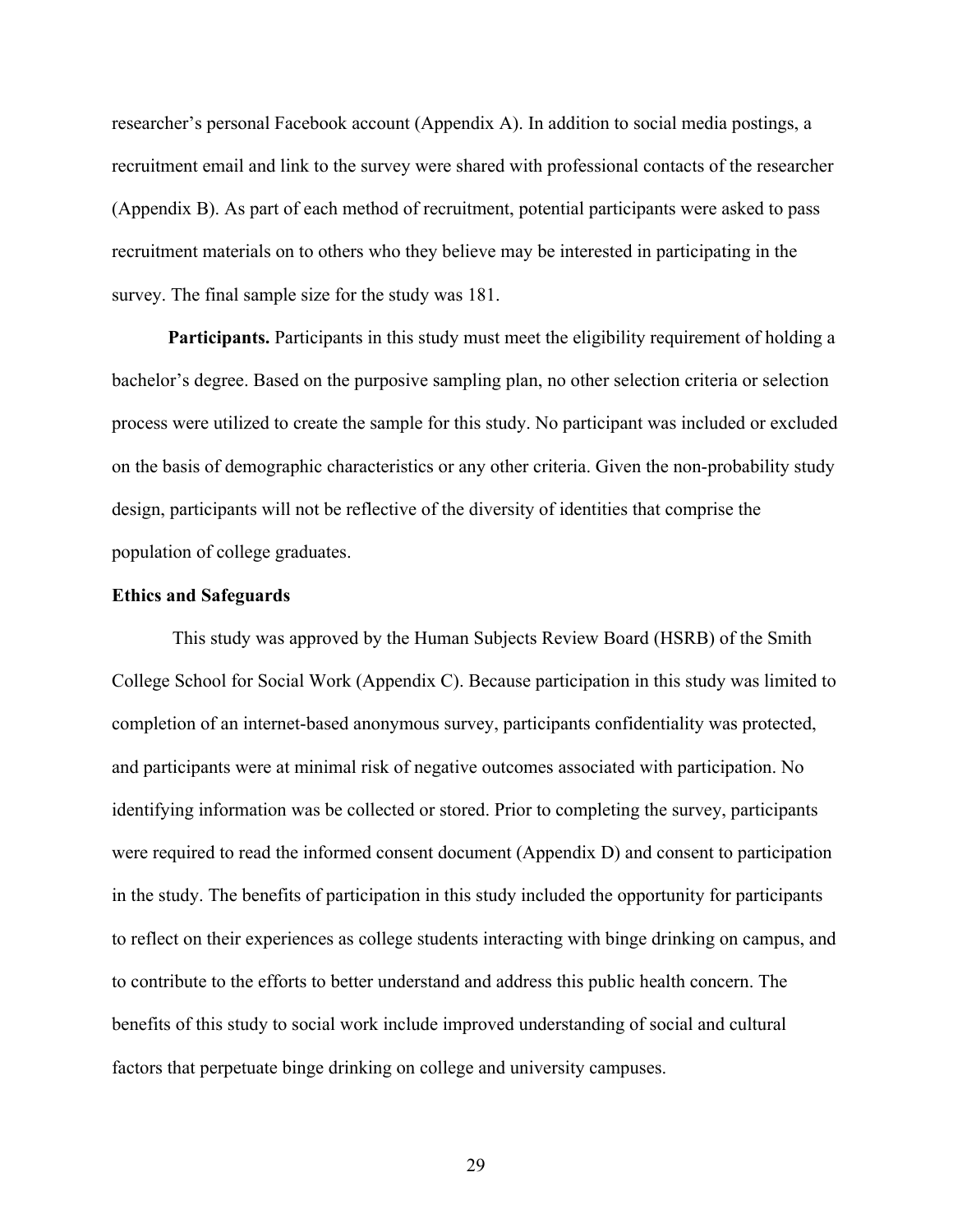#### **Data Collection**

The primary method of data collection for this study was an anonymous, internet-based survey instrument developed by the researcher. The survey instrument is comprised of 17 closed ended questions designed to test hypotheses drawn from the review of relevant literature (Appendix E). This highly structured questionnaire includes 10 demographic questions designed to gather information about the identity and experiences of the respondent, and 7 content focused questions designed to solicit the respondent's opinions on social and cultural factors that perpetuate binge drinking in spite of interventions. The content of the instrument was developed using survey instruments from the published literature. Variables measured by the survey instrument include social norms and peer modeling as factors perpetuating binge drinking, the influence of social norms, peer modeling, and alcohol expectancies on enhancement and conformity motives, and the perceived effectiveness of student initiated binge-drinking interventions.

**Reliability and validity.** Because the researcher created this instrument for the purposes of this study, there is a higher risk of measurement unreliability and invalidity than in a previously developed instrument drawn from the literature. Numerous steps have been taken to ensure measurement reliability and validity. In surveys, reliability is best supported by low numbers of clear and specific questions with few response categories (Steinberg, 2004). This survey instrument works towards reliability by its short length (17 questions), clear and specific questions, and typically low numbers of response categories. For questions with higher numbers of response categories, the same categories are repeated for each question. To support validity, this instrument has been designed in order to closely reflect variables and indicators drawn from the relevant literature. This direct relationship to variables and indicators reflective of the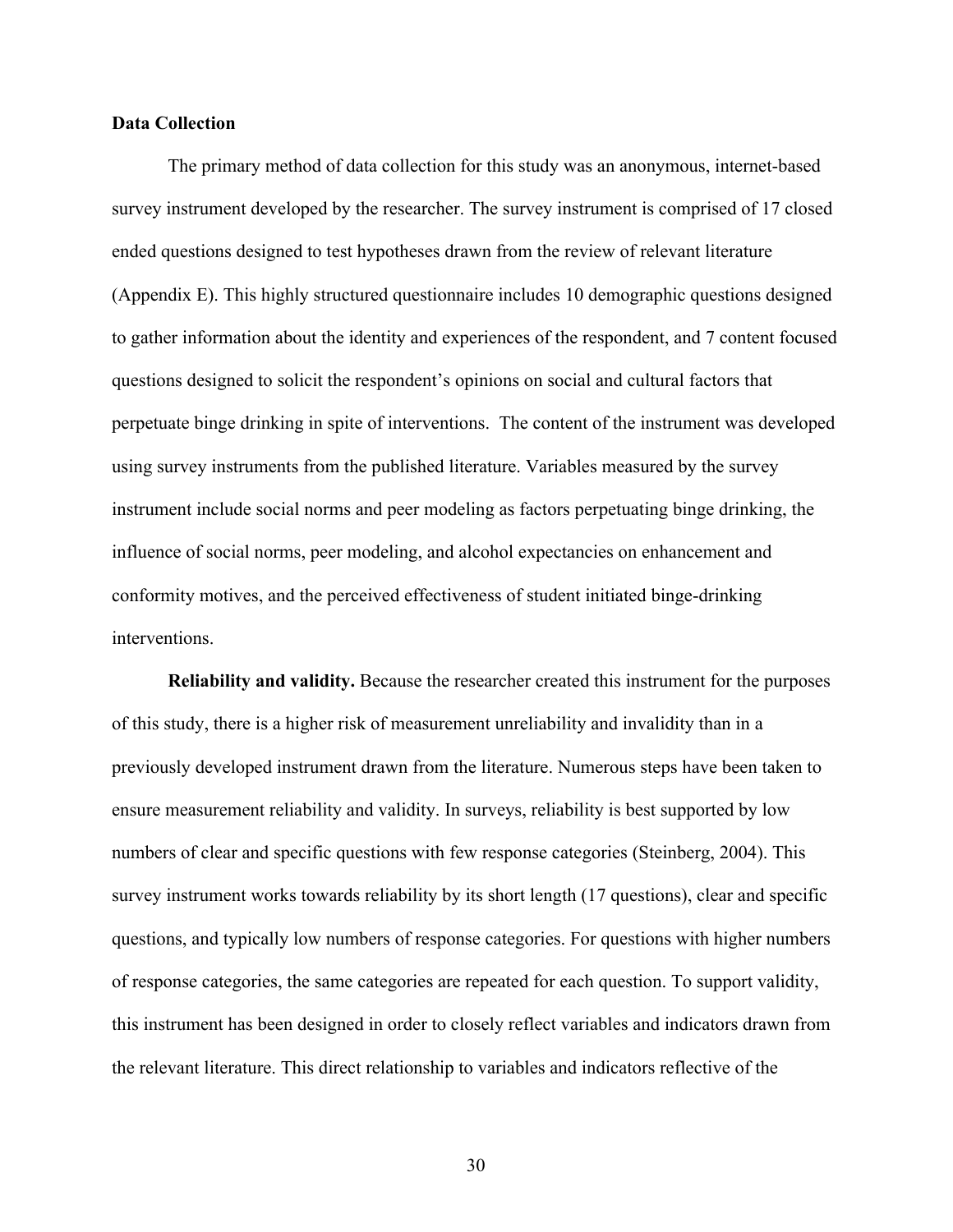purpose of the study supports content validity (Steinberg, 2004). Though the closed-ended nature of this study supports the reliability of the study, it also represents a small threat to the validity of the measure. The development of the instrument has been a collaborative process incorporating the opinions of advisors and others. This collaboration represents a further work towards maintaining highest levels of reliability and validity possible for an instrument designed for the current study.

### **Data Analysis**

T-tests and chi-square tests were used to analyze data. T-tests were used to analyze continuous variables to test hypotheses related to the perceived efficacy of binge drinking interventions, and rates of student engagement in binge drinking. Chi-square tests were used to compare observed versus expected frequency in order to test hypotheses related to social factors influencing binge drinking, motivations for binge drinking, and the most successful leaders for binge drinking interventions.

### **Methodological Limitations**

The limitations of this study are primarily related to the use of a sampling plan that does not enable results to be generalized to the larger population. Because the sample is not representative of the national population of college and university students, it is not possible to generalize results. The study is also limited by the use of a survey instrument developed by the researcher for use in this study. Because the instrument was not tested prior to data collection, reliability and validity are not as strong as with instruments developed using more comprehensive testing procedures. Though the results of this study are not generalizable, the results of the study are still useful to social work practice and educational policy.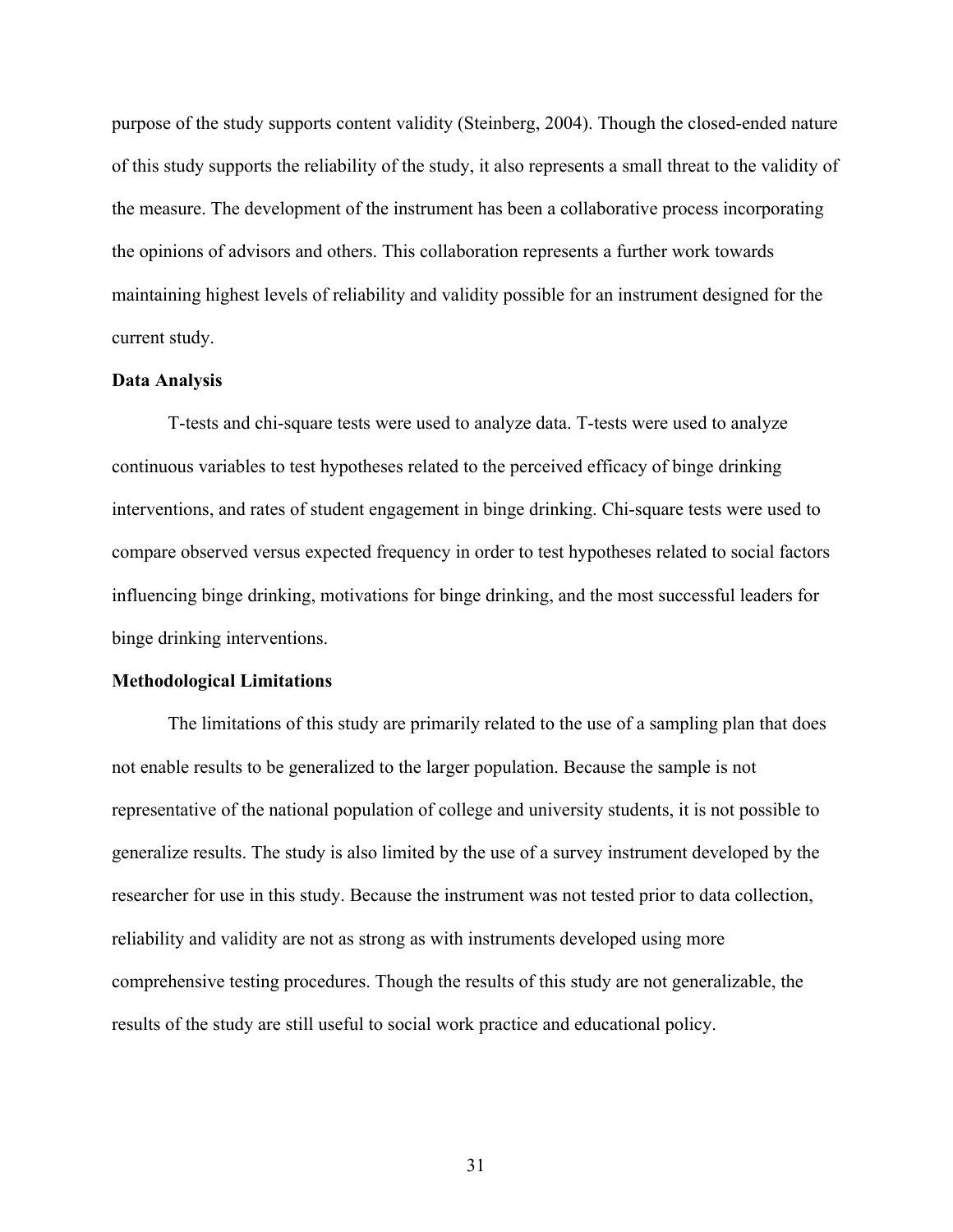# **CHAPTER FOUR**

#### **Findings**

The purpose of the study was to explore factors that perpetuate binge drinking on college campuses in spite of interventions. This chapter contains the findings of the study, including demographic data describing the sample, participant perceptions of individual and institutional binge drinking, the motivations behind it, and interventions. This study utilized an instrument designed by the researcher for the purposes of this investigation. Because of this, there is a higher risk to validity and reliability than if a previously developed instrument had been utilized. The study also utilized a nonprobability, purposive sampling plan that does not allow for generalizability of results. In spite of these limitations, findings drawn from the study provide observations relevant to better understanding binge drinking on college/university campuses. Findings also support the need to establish more effective binge drinking intervention programs incorporating a broad range of campus stakeholders.

#### **Demographics**

The final sample for the study was 181 participants, all of whom met study criteria and provided informed consent. The sample consisted of 141 females, 37 males, 3 participants who identify as neither male nor female, and 3 participants who declined to report their gender. One hundred seventy two participants reported attending a predominantly residential campus, while 8 participants reported attending a predominantly commuting campus (one participant did not report). One hundred sixty one participants attended colleges/universities not affiliated with a particular religious tradition, while 19 attended schools with a religious affiliation (one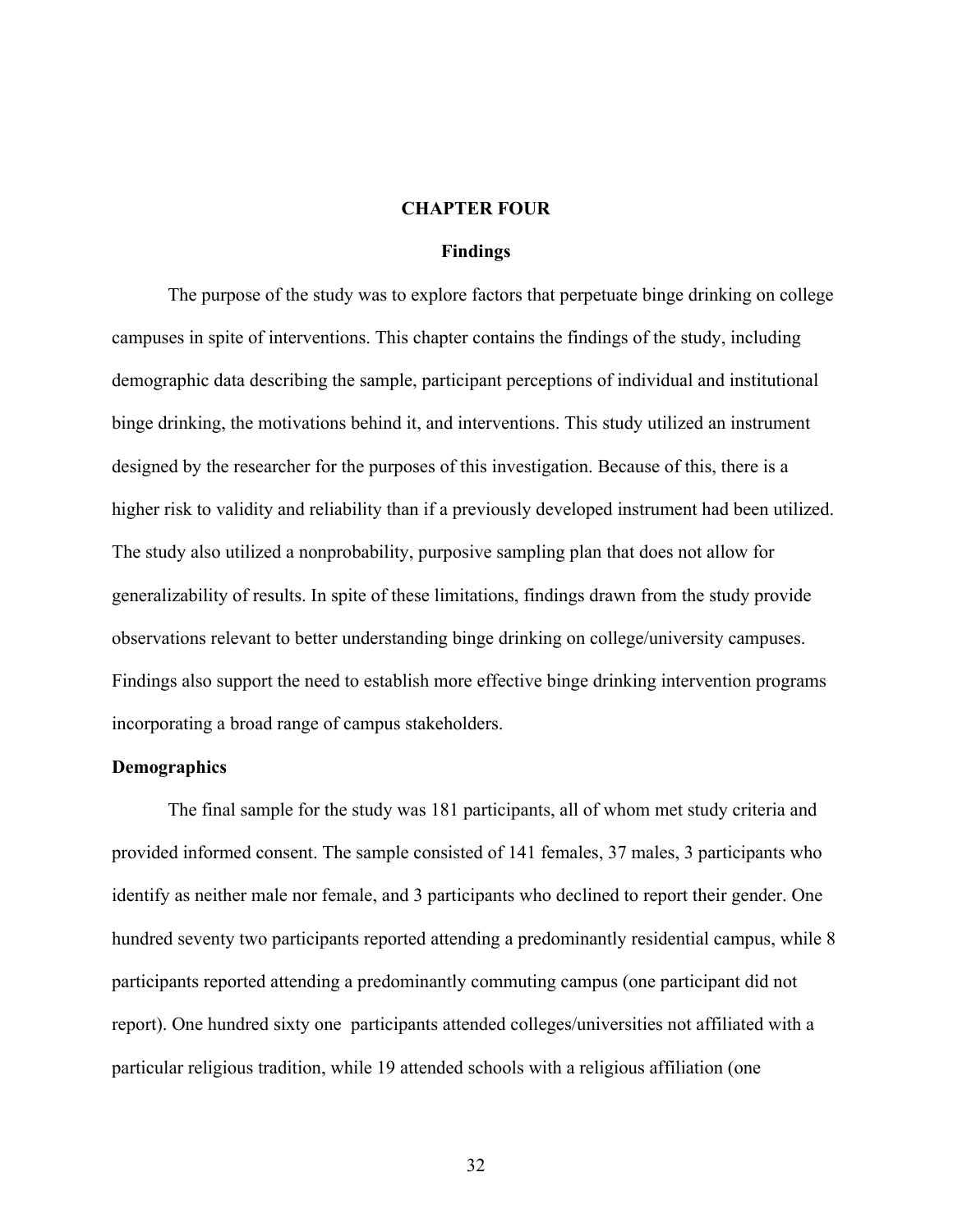participant did not report). Eighteen participants reported membership in Greek organizations (sororities or fraternities), while 161 participants were not members of Greek organizations (two participants did not report). Fifty nine participants were members of athletic teams; 118 were not (four participants did not report). The median year of graduation for members of the sample was 2009. The mode for year of graduation was 2011. The majority of participants identified as white; see Table 1 for the racial/ethnic makeup of the sample.

# *Table 1*

| ັ<br><b>I</b>                  |     | $\frac{0}{0}$ |  |
|--------------------------------|-----|---------------|--|
| White                          | 169 | 85            |  |
| Non-Hispanic                   |     |               |  |
| Hispanic                       |     |               |  |
| Asian/Pacific Islander         |     |               |  |
| <b>Black/African American</b>  |     |               |  |
| Native American/Native Alaskan |     |               |  |
| Other                          |     |               |  |
| No Response                    |     |               |  |

*Race and Ethnicity of Participants*

# **Drinking Behavior**

Participants were asked to describe their experiences of binge drinking at the personal and institutional level. When asked to describe their personal drinking habits during college, participants reported drinking an average of 9 times per month with a standard deviation of 7. The mean reported episodes of personal binge drinking per month was also 9, with a standard deviation of 7. When describing binge drinking at the institution they attended, participants estimated students drank an average of 6 drinks per night of drinking, with a standard deviation of six; the percentages of students at their institutions that they estimated engaged in at least occasional binge drinking are shown in Table 2.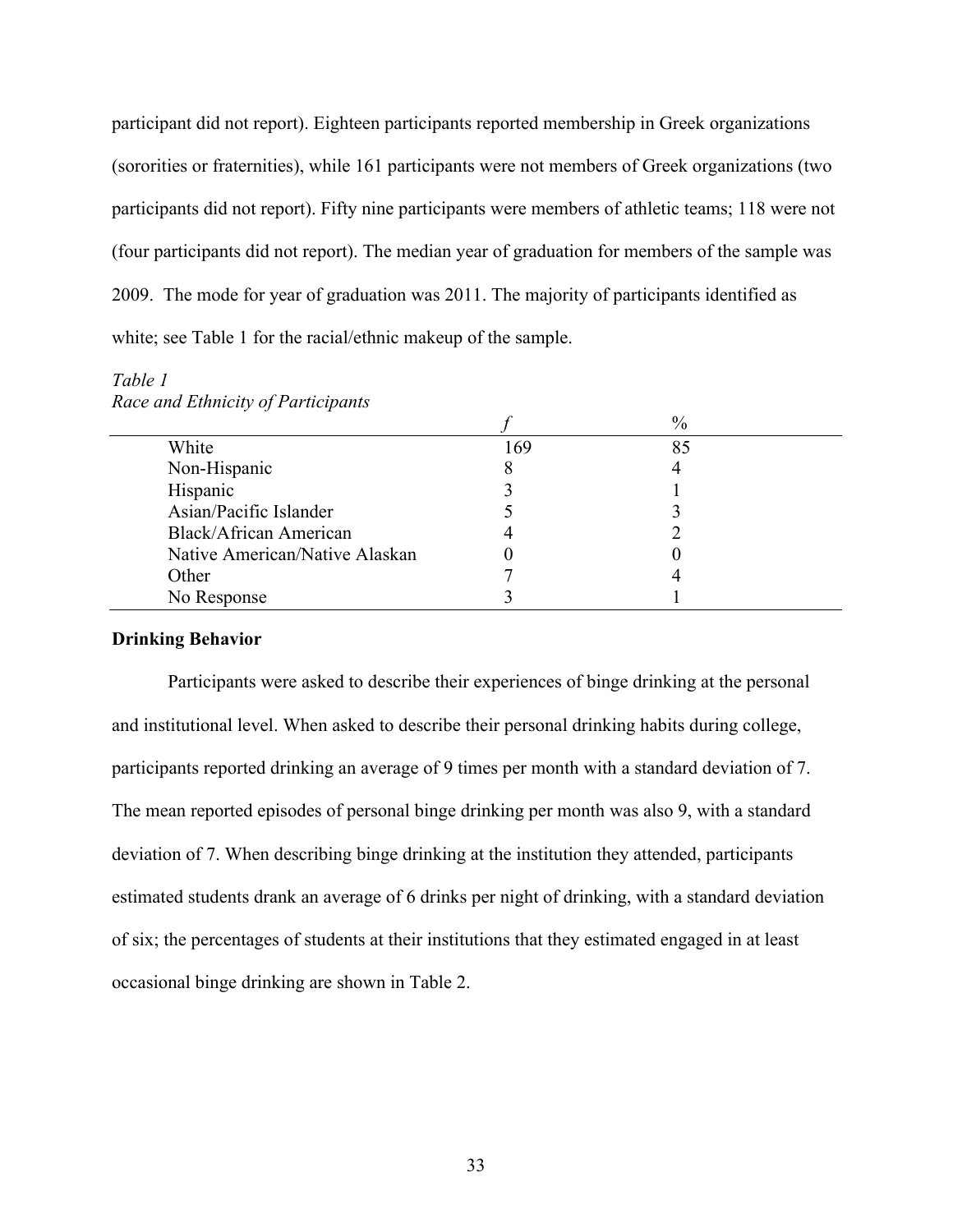|             |    | $\%$ |  |
|-------------|----|------|--|
| $0-19%$     |    |      |  |
| 20-39%      | 21 | 12   |  |
| 40-59%      | 56 | 31   |  |
| 60-79%      | 69 | 38   |  |
| 80-100%     | 24 |      |  |
| No Response |    |      |  |

*Table 2 Perceived Percentage of Students Engaged in Binge Drinking*

It was hypothesized that higher rates of binge drinking would be reported at residential schools compared to commuter schools. The mean frequency of binge drinking at residential schools was 3.53 while the mean frequency of binge drinking at commuter schools was 3.57. A t-test was performed to assess differences in levels of engagement in binge drinking between residential and commuter campuses. The t-test revealed no significant difference in institutional patterns in binge drinking: participants were not more likely to report higher rates of binge drinking based on attending a primarily residential school ( $t$ = -0.107;  $p$ >0.05).

It was also hypothesized that lower rates of binge drinking would be reported at religiously affiliated schools compared to schools with no religious affiliation. The mean frequency of binge drinking at religiously affiliated schools was 3.47, while the mean frequency of binge drinking at non-religiously affiliated schools was 3.54. A t-test was performed to assess differences in binge drinking based on religious affiliation of the institution. The t-test revealed no significant difference in binge drinking based on a campus's religious affiliation: participants who attended religiously affiliated institutions were not more likely to report lower levels of student engagement in binge drinking (*t*=-0.307; *p*>0.05)..

### **Social Factors and Motivations**

Primary hypotheses for this study were related to social factors and motivations that perpetuate patterns of binge drinking on college and university campuses. Questions for this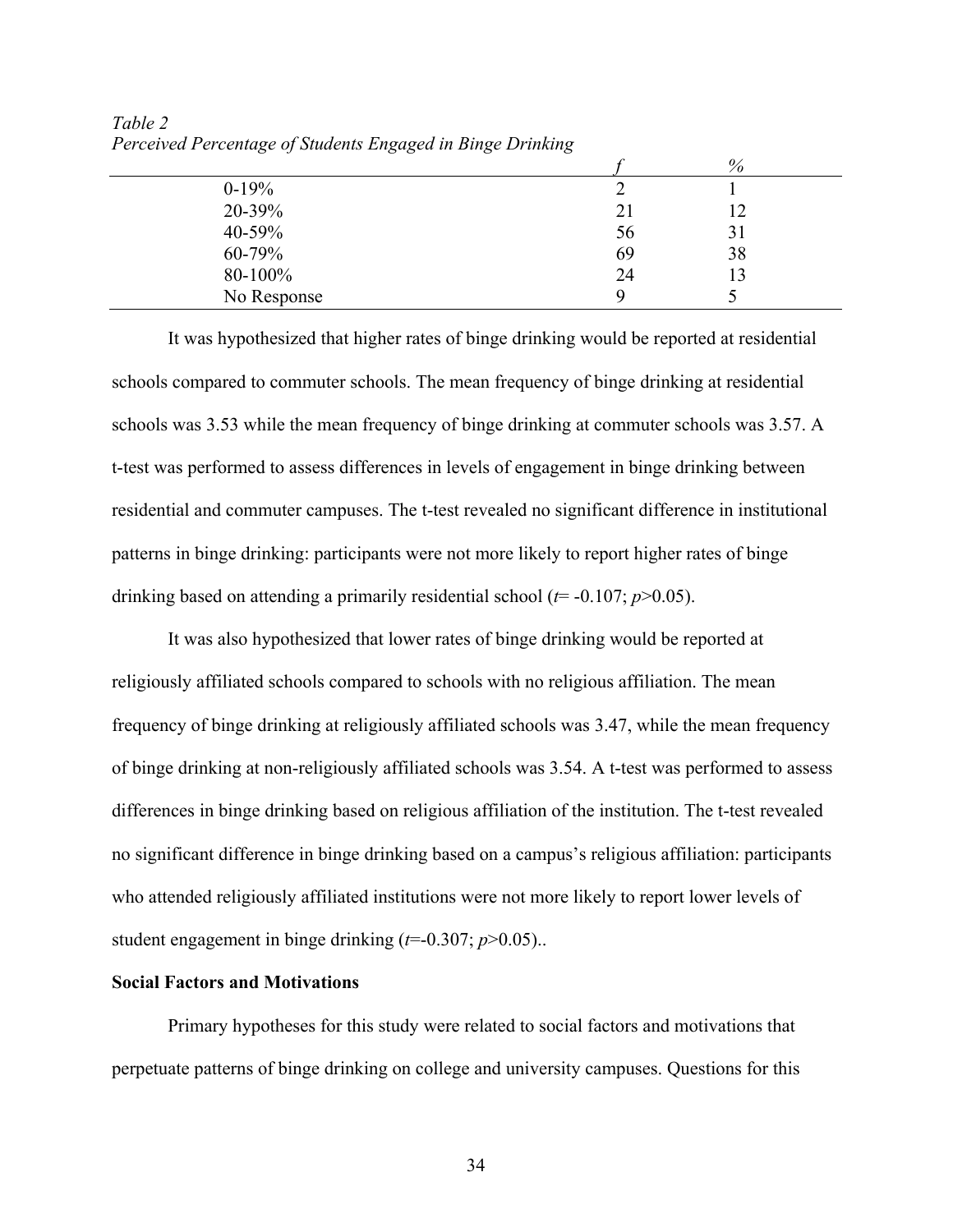section of the instrument were designed to illustrate participants' opinions surrounding specific social factors and motivations (drawn from the literature) that perpetuate collegiate binge drinking, including social norms, peer modeling, and positive alcohol expectancies. Similarly, the instrument was constructed to explore student motivation using the four-factor model for motivation, including enhancement, social, coping, and conformity motives for student engagement in binge drinking (Chauvin, 2012; Cooper, 1994).

**Social Factors.** Social factors, including social norms, peer modeling, and positive alcohol expectancies, were hypothesized to influence student binge drinking. Social norms were hypothesized to be the most frequently selected influence, while peer modeling was hypothesized to be the second most frequently selected influence. To assess social factors, participants selected a series of responses representative of social norms, peer modeling, and factors unrelated to social norms. Participants were first asked to select all social factors they believe influence student binge drinking, and were then asked to select the one social factor they believe to be the strongest influence. Factors unrelated to social norms were more frequently selected than social norms factors in both multiple and single selection scenarios (see Table 3). Chi square tests were run to compare frequencies for significant difference. When selecting multiple social factors, participants were significantly more likely to select non-social norms factors ( $p=0.027$ ,  $\chi^2=4.85$ ) When selecting the most significant social factor, participants selected non-social norms factors with the greatest frequency. Findings for the most significant social factor were not statistically significant ( $p=0.163$ ,  $\chi^2=1.94$ ). These findings contradict the hypothesis.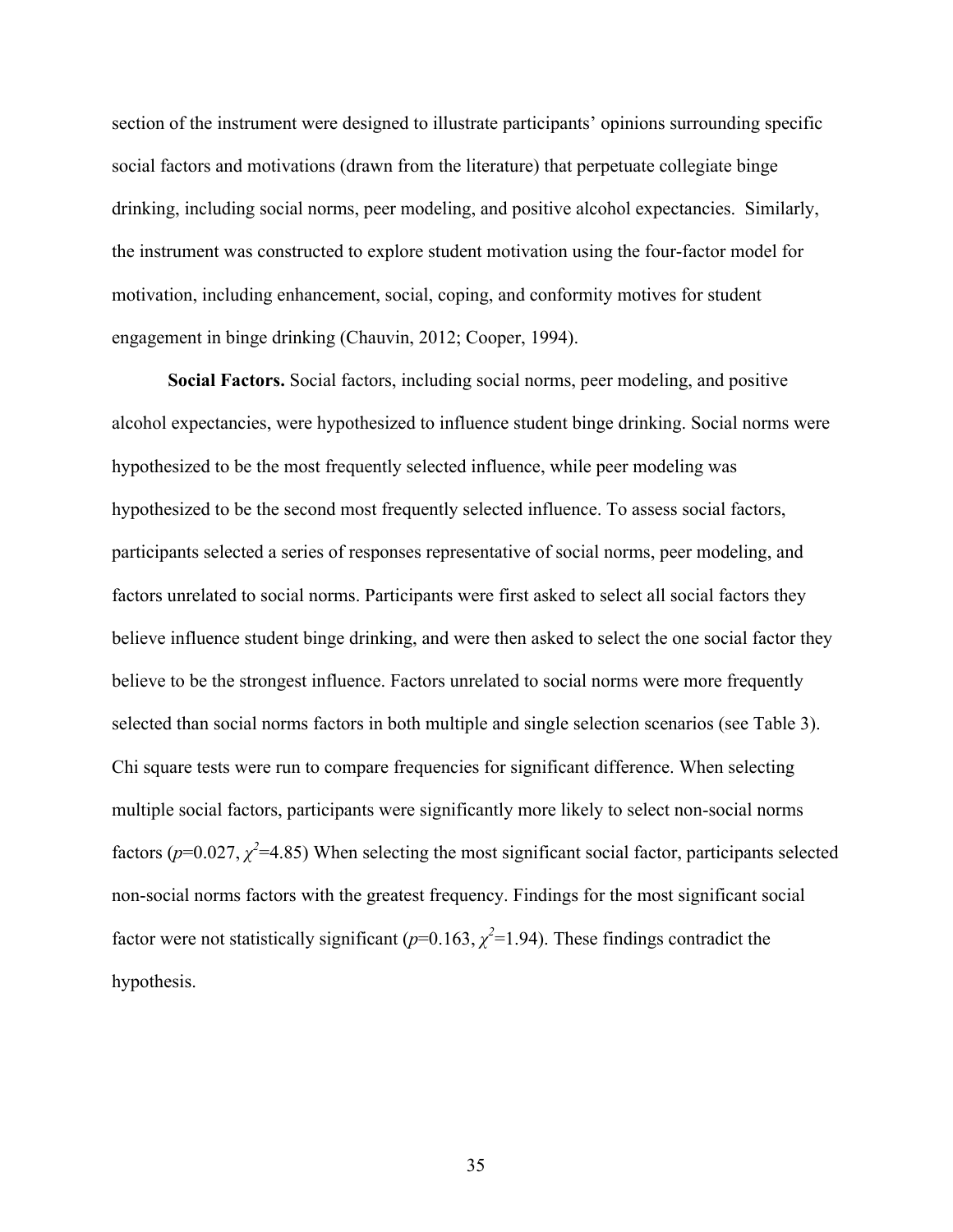|                                |     | $\frac{0}{0}$  | Significance   |
|--------------------------------|-----|----------------|----------------|
| Social Factors (Multiple)      |     |                |                |
| Non-Social Norms               | 319 | 46             | $p=0.027$      |
| Social Norms                   | 210 | 30             |                |
| Peer Modeling                  | 54  | 22             |                |
| No Response                    | 11  | $\overline{2}$ | $\chi^2$ =4.85 |
| Most Significant Social Factor |     |                |                |
| Non-Social Norms               | 83  | 46             | $p=0.163$      |
| Social Norms                   | 40  | 24             |                |
| Peer Modeling                  | 45  | 25             |                |
| No Response                    | 13  | 7              |                |

*Table 3 Social Factors Influencing Binge Drinking*

Social norms include both injunctive norms (the degree to which a participant believes their social connections approve of their drinking) and descriptive norms (perceived prevalence of binge drinking; Cho, 2006; Neighbors et al., 2007). Students involved in Greek life or collegiate athletics were expected to identify injunctive norms as the most significant motivation for binge drinking more frequently than students not involved in these activities.

Of the 18 participants involved in Greek life, 0 identified injunctive norms as the most significant motivation, compared to 15 of participants not involved in Greek life. Of the 59 participants involved in collegiate athletics, 4 identified injunctive norms as the most significant motivator, compared to 56 of participants not involved in collegiate athletics. Chi square tests were performed to assess differences in respondents' assessments of college students' motivation to binge drink based on membership in athletic or Greek life organizations. No significant differences in motivation were found based on membership in Greek ( $\chi^2$ =1.6; *p*=0.447) or athletic organizations ( $\chi^2$ =0.062; *p*=0.97).

**Motivations.** It was hypothesized that enhancement and conformity motives would be more frequently identified as influences on student binge drinking than social and coping motives. Participants' perceptions of students' motivations to engage in binge drinking were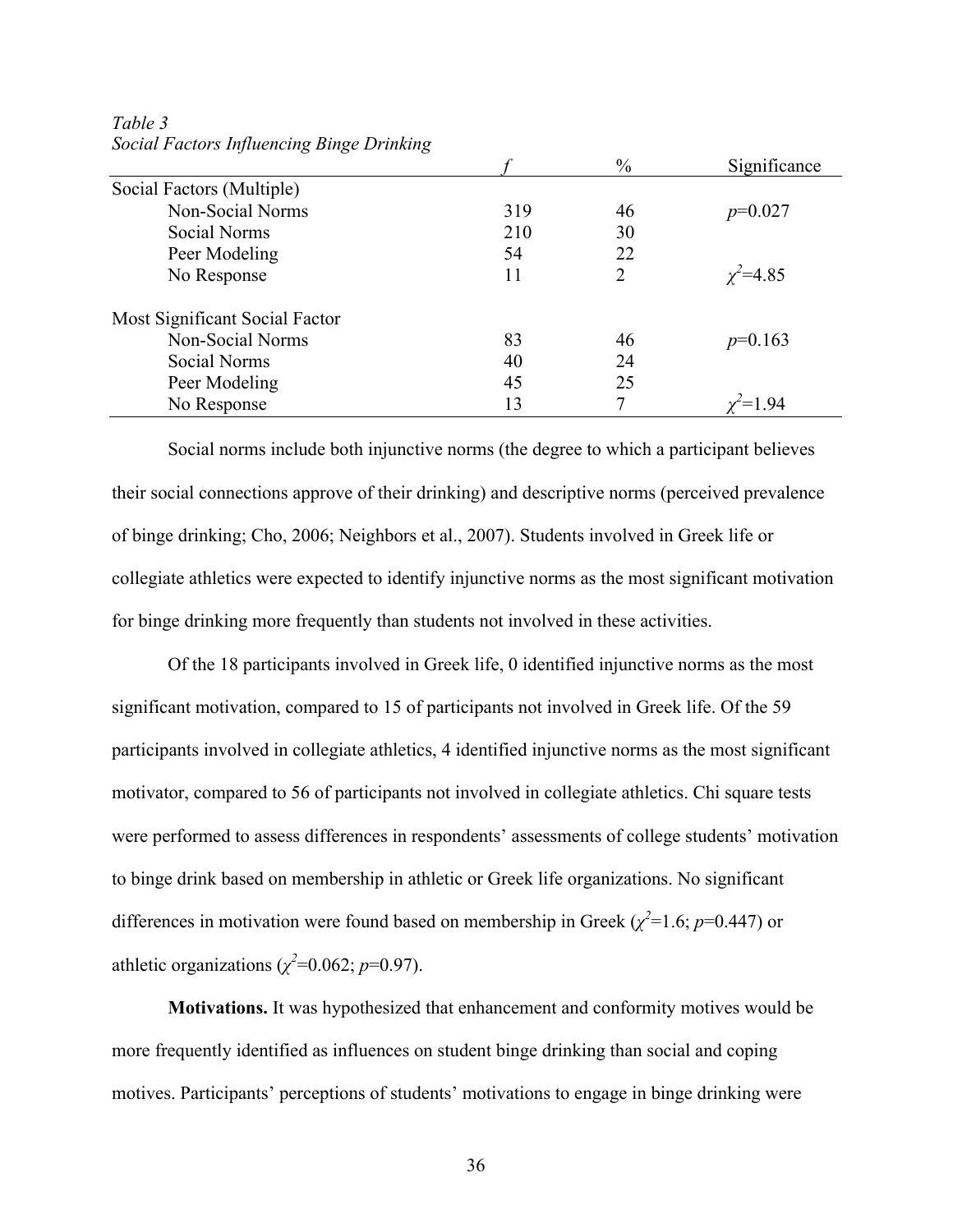assessed using a series of possible responses representing each of the types of motivation identified by the four-factor model for motivation: social, enhancement, conformity, and coping motives (Chauvin, 2012; Cooper, 1994). Participants were first asked to select all motivations they believe influence student binge drinking, and then asked to select only the most significant motivation for collegiate binge drinking (see Table 4). When selecting all applicable motivations, participants were significantly more likely to select social motivations than enhancement, conformity, or coping motivations ( $p=0.016$ ,  $\chi^2=5.76$ ). When selecting the most significant motivation for student binge drinking, participants selected social motives with the greatest frequency. Findings for the most significant motivation were also statistically significant  $(p=0.002, \chi^2=9.16)$ . Thus, findings related to motivations to participate in binge drinking contradict the hypothesis: conformity and enhancement motivations were selected with second and third most common frequency respectively.

| $\check{ }$<br>ັ                   |     | $\frac{0}{0}$  | Significance    |
|------------------------------------|-----|----------------|-----------------|
| Motivations (Multiple)             |     |                |                 |
| Social                             | 228 | 36             | $p=0.016$       |
| Enhancement                        | 134 | 21             |                 |
| Conformity                         | 132 | 21             |                 |
| Coping                             | 126 | 20             | $\chi^2 = 5.76$ |
| No Response                        | 10  | $\overline{2}$ |                 |
| <b>Most Significant Motivation</b> |     |                |                 |
| Social                             | 84  | 40             |                 |
| Conformity                         | 44  | 24             | $p=0.002$       |
| Enhancement                        | 25  | 14             |                 |
| Coping                             | 18  | 10             | $\chi^2 = 9.16$ |
| No Response                        | 10  | 6              |                 |

### *Table 4 Motivations for Binge Drinking*

### **Interventions**

One goal of this study was to explore factors that perpetuate binge drinking in spite of interventions. As binge drinking is widely recognized as a problem at virtually all colleges and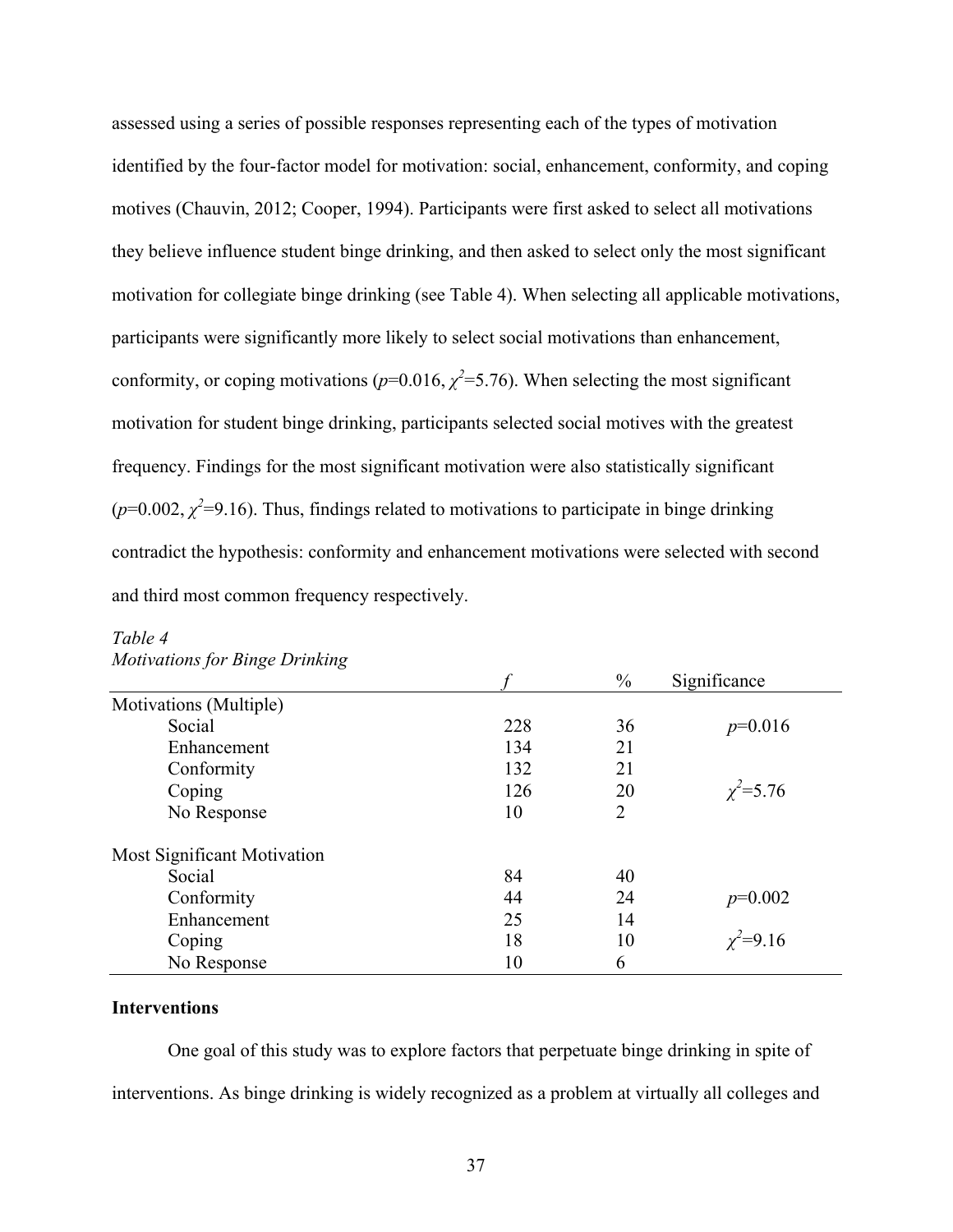universities, a great diversity of institutional and individual interventions are used to address this community issue (Borden et al., 2011; Chauvin, 2012; Seo & Li, 2009). Participants were asked to rate the perceived effectiveness of existing binge drinking interventions, as well as to identify the group most likely to lead successful binge drinking interventions.

It was hypothesized that binge drinking interventions would be seen as somewhat or totally ineffective. No participants described current binge drinking interventions as very effective. A small number of participants identified binge drinking interventions as "somewhat effective," while the majority of participants described binge interventions as "not at all effective" (see Table 5). A chi square test was performed to determine statistical significance. The frequencies for selection of "not at all effective" and "somewhat effective" were compared to other responses. The difference between these frequencies was statistically significant  $(p=0.002, \chi^2=9.35)$ . Findings related to efficacy of binge drinking interventions support this hypothesis: participants were significantly more likely to report that interventions were somewhat or totally ineffective.

It was also hypothesized that students involved in Greek life or collegiate athletics would see binge drinking interventions as less effective than students not involved in these activities. Ttests were performed to determine statistical significance. T tests revealed no significant difference. Participants who were members of athletic organizations were no more likely or unlikely to report binge drinking interventions were successful or unsuccessful ( $p=0.12$ ;  $t=0.28$ ). Similarly, members of Greek organizations were no more likely or unlikely to report binge drinking interventions were successful or unsuccessful than participants not involved in these activities (*p*=0.16; *t*=-1.32).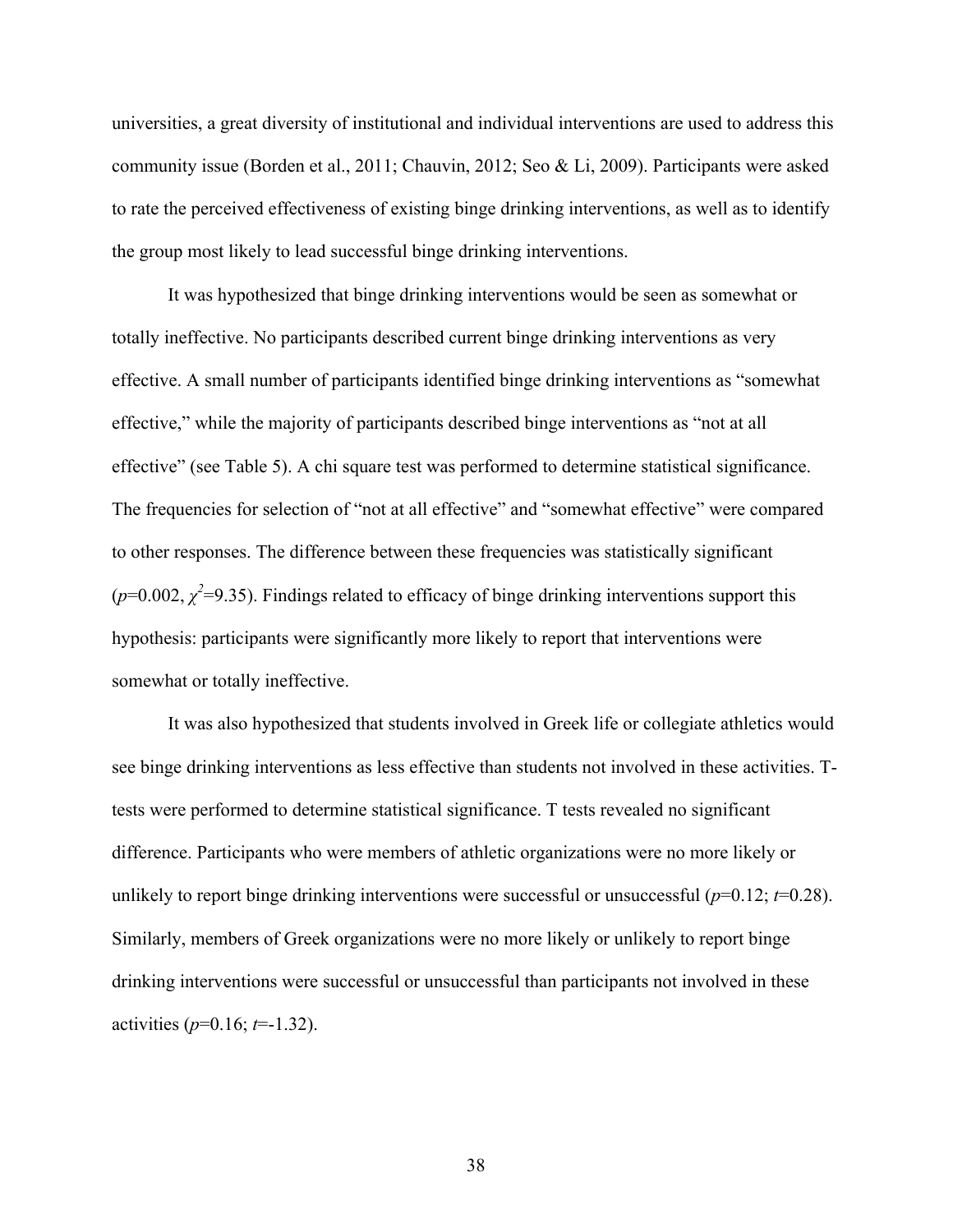Finally, it was hypothesized that students would be seen as the most successful leaders for binge drinking interventions. When identifying the most successful leaders for campus-based binge drinking interventions, the majority of participants selected students (see Table 5). A chi square test was performed to determine statistical significance. Findings support this hypothesis: participants were statistically more likely to select students as the most effective leaders compared to other types of leaders ( $p=0.006$ ,  $\chi^2=7.66$ ).

# *Table 5*

| <b>Interventions for Binge Drinking</b> |  |  |  |
|-----------------------------------------|--|--|--|
|-----------------------------------------|--|--|--|

|                                       |                | $\%$ | Significance    |
|---------------------------------------|----------------|------|-----------------|
| <b>Effectiveness of Interventions</b> |                |      |                 |
| Not At All Effective                  | 71             | 39   |                 |
| Somewhat Ineffective                  | 56             | 31   | $p=0.002$       |
| Neither Effective nor Ineffective     | 36             | 20   |                 |
| Somewhat Effective                    | 8              | 4    |                 |
| Effective                             | 0              | 0    | $\chi^2 = 9.35$ |
| No Response                           | 10             | 6    |                 |
| <b>Most Successful Leaders</b>        |                |      |                 |
| <b>Students</b>                       | 130            | 72   |                 |
| <b>Healthcare Providers</b>           | 8              | 4    | $p=0.012$       |
| Campus Administrators                 | 6              | 3    |                 |
| Other                                 | $\overline{2}$ |      | $\chi^2$ =7.66  |
| None of the Above                     | 25             | 14   |                 |
| No Response                           | 10             | 6    |                 |

### **Summary**

The results of the survey did not support study hypotheses related to demographic, social and motivational factors related to binge drinking. No significant trends were found based on membership in specific groups such as Greek and athletic organizations, nor were trends found based on a campus's residential setting or religious affiliation. Social norms were not shown to be the most significant social factor influencing collegiate binge drinking. Enhancement and conformity motives were not shown to be the most significant motivations for students engaging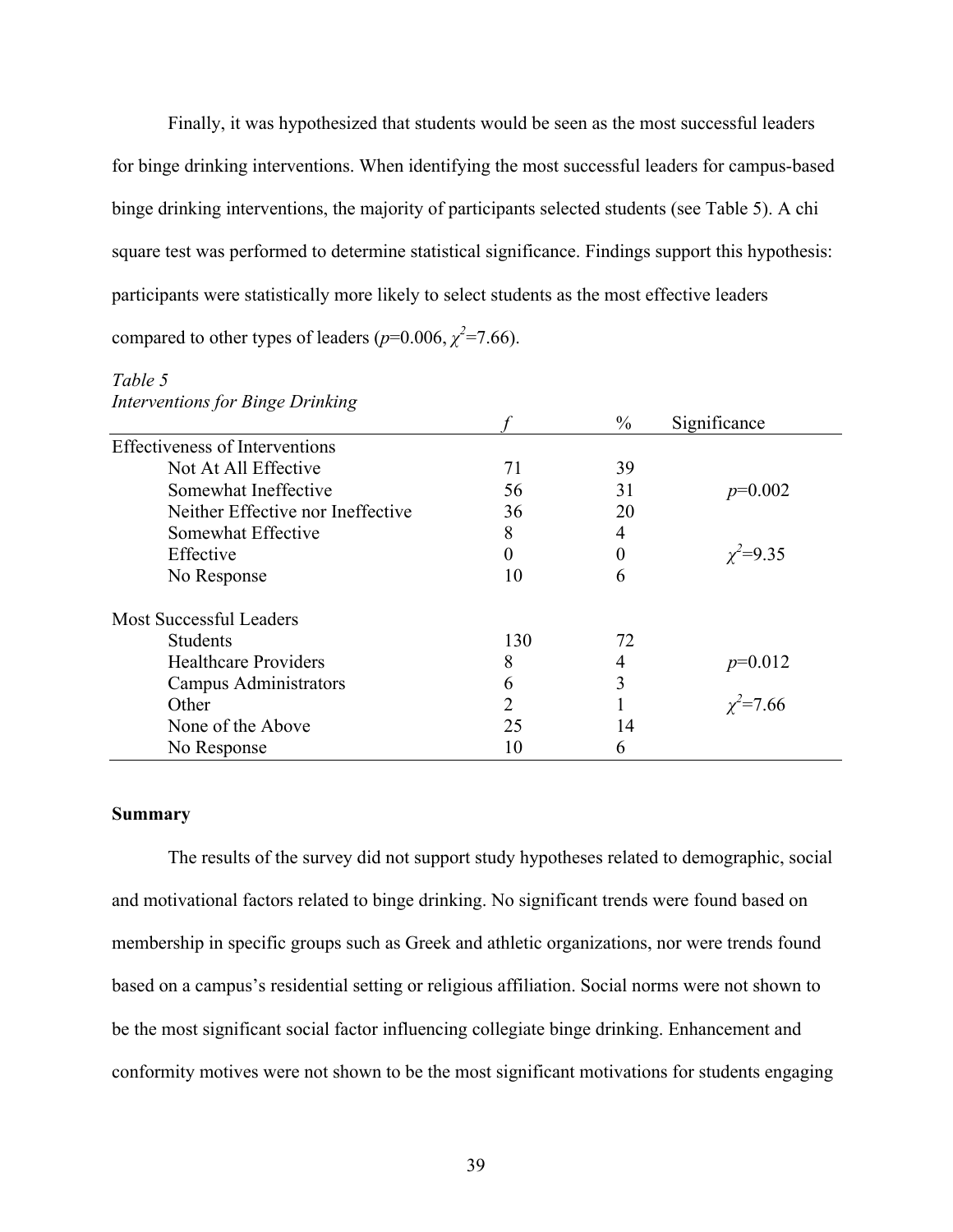in binge drinking. Social motives were instead identified as most significant. Hypotheses related to interventions were supported by the findings. Participants considered binge drinking interventions ineffective, though students were identified as the most successful leaders of binge drinking interventions.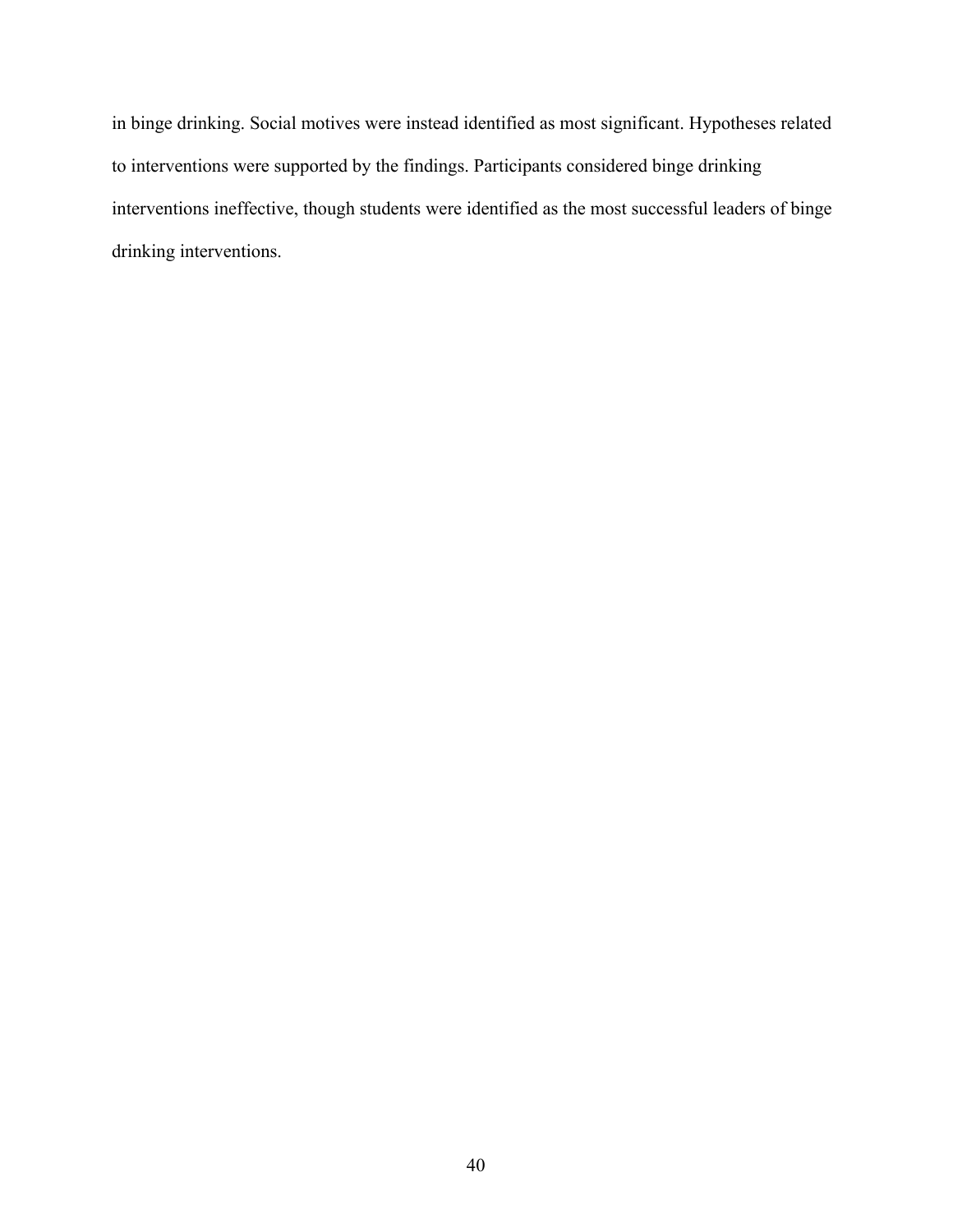### **CHAPTER FIVE**

#### **Discussion**

The present study explored college graduates' perceptions of binge drinking and binge drinking interventions on college campuses, using an instrument designed specifically for the purposes of this study. Guided by relevant literature, the study focused on a series of hypotheses related to group membership, campus type, social factors, motivations, and interventions. As these hypotheses were drawn from the literature, instances where hypotheses were confirmed indicate that the findings of this study are supportive of previously published findings. In instances where hypotheses were contradicted by the findings, this study reflects a differentiation from current literature. However, given that a purposive sampling design was used, the results are not generalizable.

### **Demographics**

Four hypotheses were proposed related to the demographic characteristics of the sample. These hypotheses were related to membership in athletic and Greek organizations, whether the campus was dominated by residential or commuter students, and whether the institution was religiously affiliated. A link was proposed between each of these characteristics and binge drinking behavior. Each hypothesis was grounded in current literature, and proposed that the findings of this study would mirror findings of previous investigations into binge drinking. However, this study found no significant differences based on group membership for any of the four proposed hypotheses.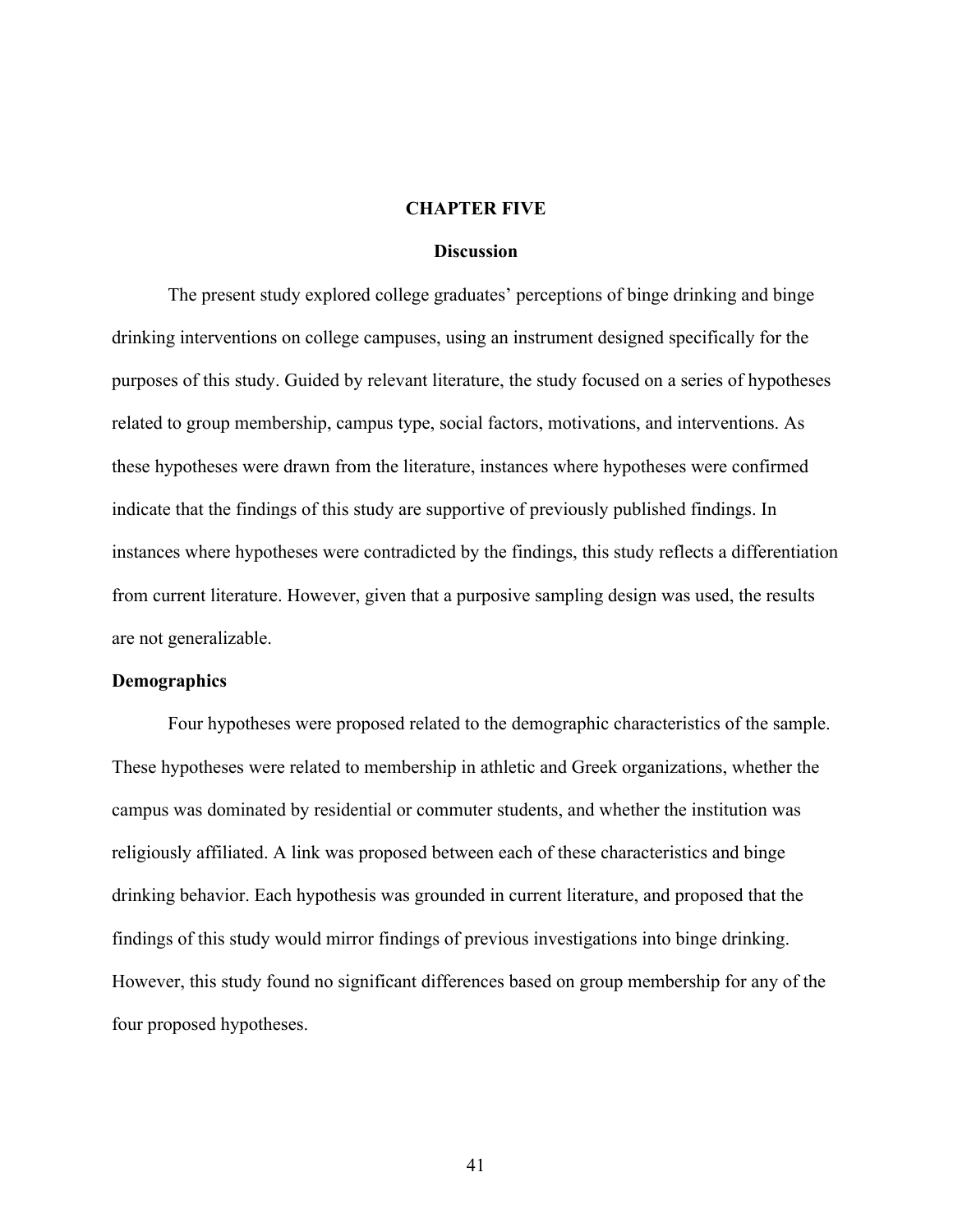Current research suggests that members of athletic and Greek organizations are at increased risk of binge drinking, as well as negative consequences related to their binge drinking (Chauvin, 2012; Dietz, 2008; Neighbors et al., 2007; Seo & Li, 2009; Sharma & Kanekar, 2008; Turrisi et al., 2006). According to the literature, these groups are also more likely to view binge drinking interventions as ineffective, and to identify injunctive norms as primary motivations for engagement in binge drinking (Dietz, 2008; Seo & Li, 2009). These conclusions were not reflected in the findings of this study. Similarly, institutions with high levels of commuting students, as well as those affiliated with a particular religious tradition, are commonly found to have lower levels of engagement in binge drinking (Borsari & Carey, 2001; Ham & Hope, 2003; Malone et al., 2012). Though these tendencies are well documented in the literature, they were not supported by the findings of this study. Several factors likely influenced these findings contradiction to published literature including the sampling plan, lack of racial diversity, and lack of gender diversity.

**Sampling Plan.** Most significant among the factors that likely contributed to differences between this study's findings and published research is likely the sampling method. This study utilized a purposive sampling plan. As purposive sample does not yield a sample that is representative of the diversity of the population, results from this type of study are not generalizable to the general population. In this case, low numbers of participants in certain demographic groups limited the statistical power of between-group comparisons. While a relatively high number of college athletes participated in this study (58), much smaller numbers of Greek life participants, commuters, and attendees of religiously affiliated school participated.

Low numbers of participants from these categories show that the sample is likely not appropriately representative of these groups, and that the sampling plan did not engage these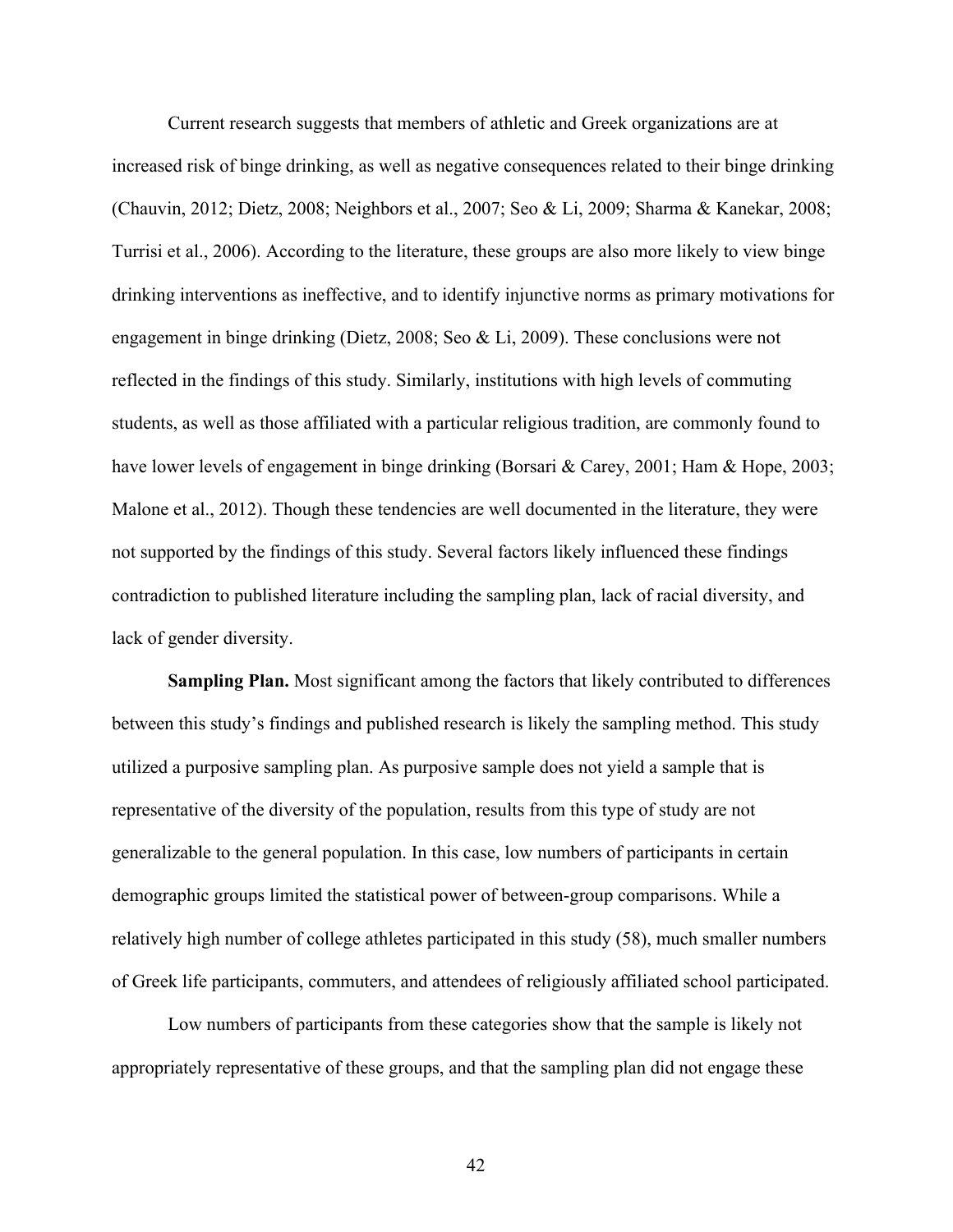groups. Limited participation of these groups affects findings in several ways. Commuters and attendees of religiously affiliated institutions would be expected to report decreased participation and observation of binge drinking, while members of Greek organizations would be expected to report increased participation and observation of binge drinking (Doumas et al., 2010). As nonresidential and religiously affiliated schools tend to have lower rates of binge drinking, graduates of these schools would likely report different motivations for binge drinking. The perspectives of these graduates are not reflected in the findings of this study.

The purposive sampling plan utilized for this study recruited participants using social media and email messages, resulting in a sample reflective of the researcher's social networks. While somewhat diverse, this network is dominated by individuals who attended residential, four-year colleges and universities with minimal (if any) Greek life on campus, and no religious affiliation. As the researcher was a college athlete, those exposed to recruitment efforts were also more likely to have been college athletes, possibly accounting for the high representation of college athletes in the sample.

**Racial Diversity.** Racial diversity of the sample was limited, with the vast majority of participants describing their race/ethnicity as white. Though it would be preferable for the sample to reflect the diversity of the population, this predominantly white sample captures the group at highest risk of risk of binge drinking (Barnett et al., 2013; Courtney & Polich, 2009; Green et al., 2014; Ham & Hope, 2003; LaBrie et al., 2012; Malone et al., 2012; Sharma & Kanekar, 2008). Similarly, previously completed studies on collegiate binge drinking included high numbers of white participants and low numbers of participants from historically underrepresented groups (Malone et al., 2012). Because the literature shows that binge drinking studies often struggle to build a racially representative sample of the population, it is difficult to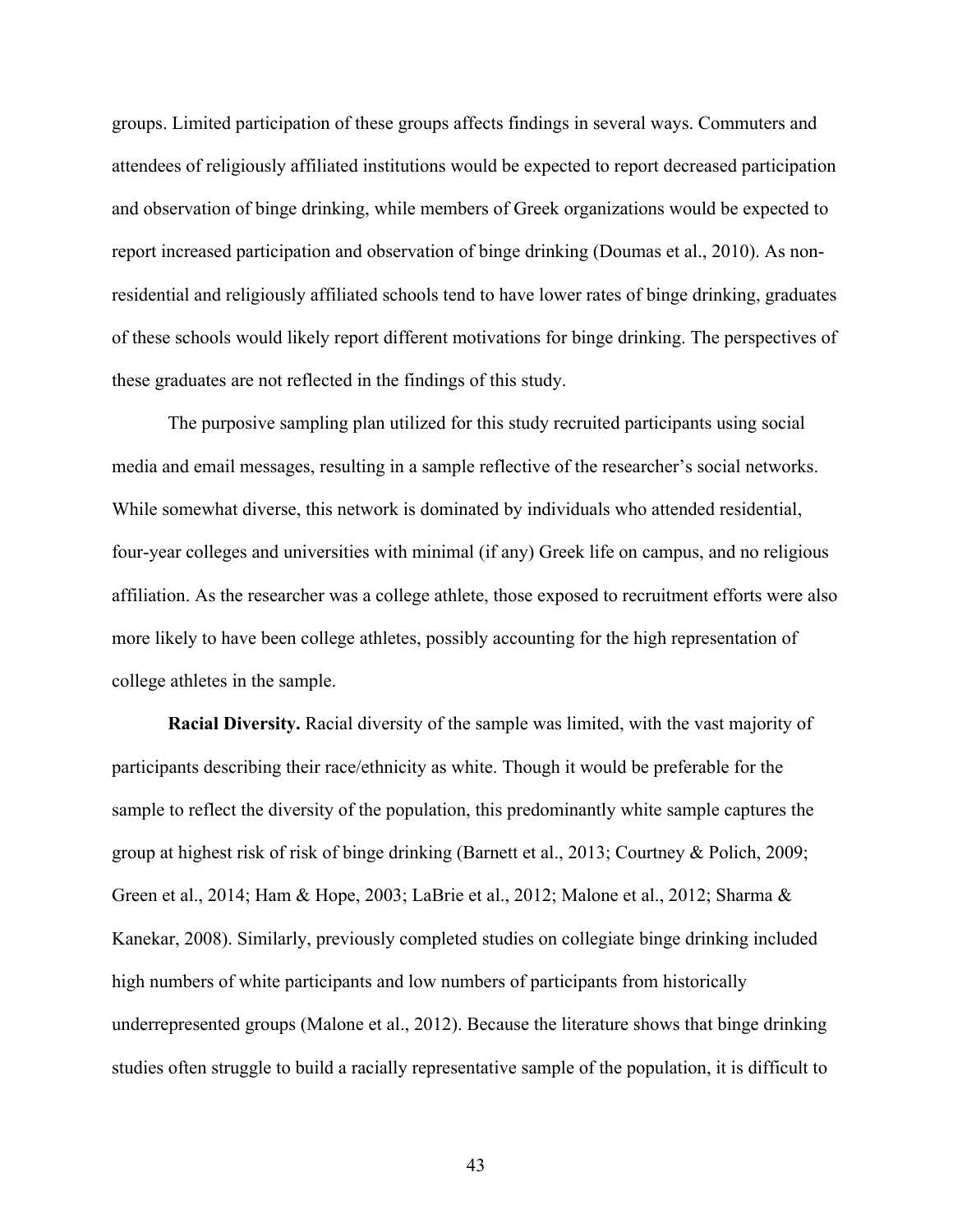understand how racial diversity impacts the demographic hypotheses under study. Nevertheless, the current sample includes even fewer non-white participants, and is less representative than samples used in similar studies. The lack of racial diversity of the sample is thus considered an influence on the demographic hypotheses.

**Gender Diversity.** Participants in this study were primarily female. Few male participants were captured by this sample. Research on collegiate binge drinking shows that male and female students are likely to have different experiences of binge drinking (Ham & Hope, 2003; Neighbors et al., 2007; Norberg et al., 2011; Pedersen, 2013). Particularly significant are differing experiences of negative consequences of participation in binge drinking: while male students are known to experience increased negative consequences related to violence and aggression, female students are known to encounter increased negative consequences related to personal or emotional experiences (Labbe & Maisto, 2011; Norberg et al., 2011). Based on this prior research, it is reasonable to conclude that the majority of participants in this study experience the effects of binge drinking as personal or emotional experiences. Because the majority of participants in this study identify as female, the findings of the study are not reflective of the more diverse groups used in the literature from which conclusions have been drawn.

**Conclusions.** Demographic hypotheses were highly influenced by the non-generalizable, purposive sampling plan utilized by this study. These hypotheses focused on comparison across groups including athletes, Greek life participants, and graduates of religiously affiliated and commuter schools. Though representation of student athletes was adequate, very few participants were members of Greek organizations or graduates of religiously affiliated schools. Poor representation of these groups contributed to findings that were not reflective of trends in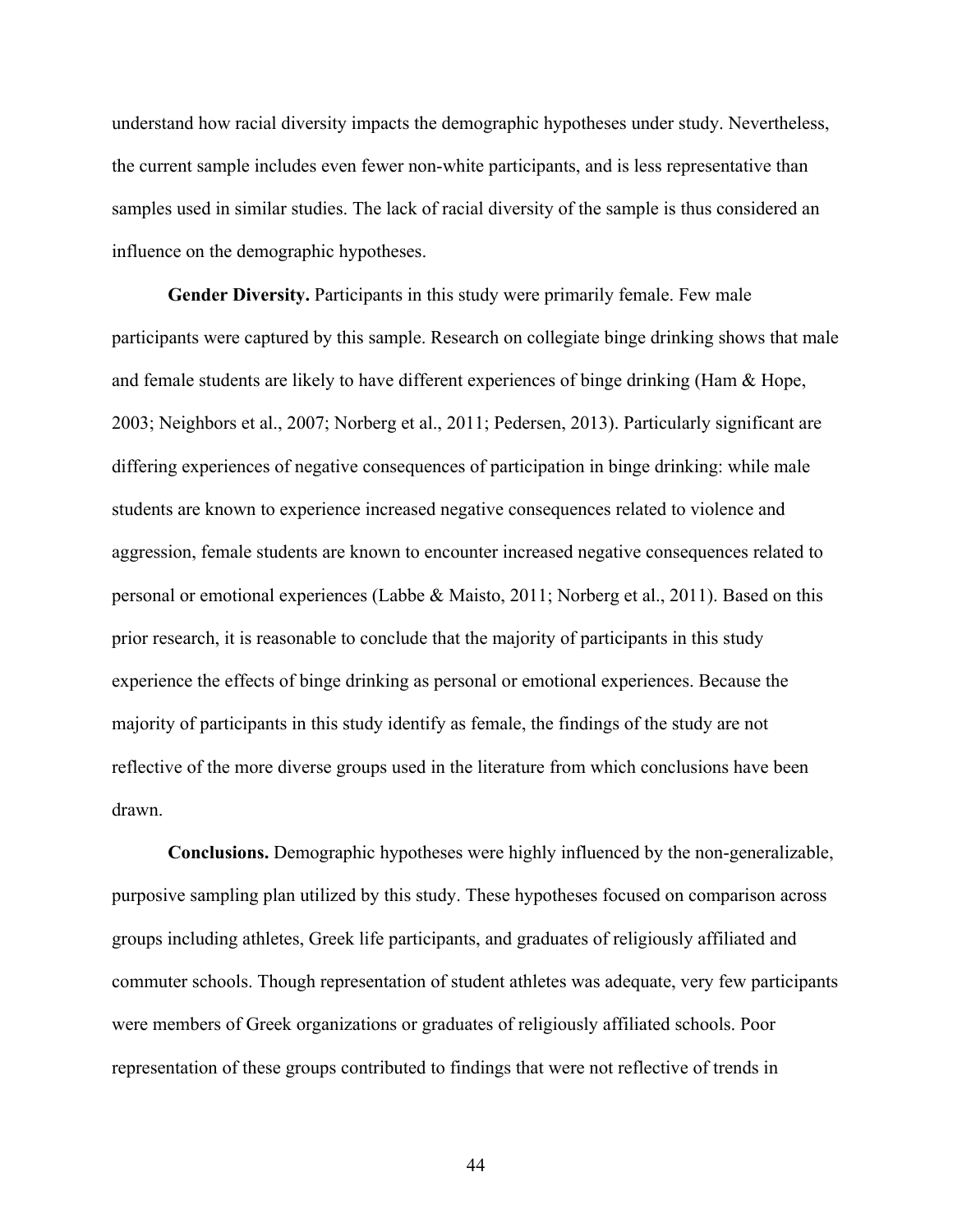published literature. Though not specifically related to the demographic hypotheses, low levels of racial/ethnic and gender diversity in the sample may also have contributed to findings not reflective of published literature. Findings from the current study related to these hypotheses are reflective of the sample, rather than the population under study, and serve as descriptors of the experiences of participants, rather than the population of college graduates.

### **Drinking Behavior**

Participants were asked to describe their own experiences of binge drinking during their time as students. These findings illustrate participants' experiences of binge drinking, and provide context for the sample. Participants' descriptions of drinking behavior are indicative of high levels of binge drinking among both participants and their peers. Of particular interest were the means for both drinking events per month and binge drinking per month. The means for both variables were 9 (standard deviation of 7), suggesting that the number of times a participant drank each month was equal to the number of times a participant binge drank. This suggests that, on average, participants may have engaged in binge drinking every time they drank. Existing literature reports rates of binge drinking among college students as ranging from 2 in 5 to 4 in 5 (Carlson et al., 2010; Chauvin, 2012). In this study, 4 in 5 participants endorsed binge drinking while undergraduates. Thus, participant responses were reflective of the higher end of trends in existing literature.

Similar trends towards high levels of exposure to binge drinking are illustrated by participants' descriptions of binge drinking at the institutional level. Findings from this study show the estimated average number of drinks per night for an average student to be 6 drinks. By most definitions of binge drinking, including the definition used for this study, 6 drinks per night would qualify as binge drinking for most drinkers. Findings related to frequency of student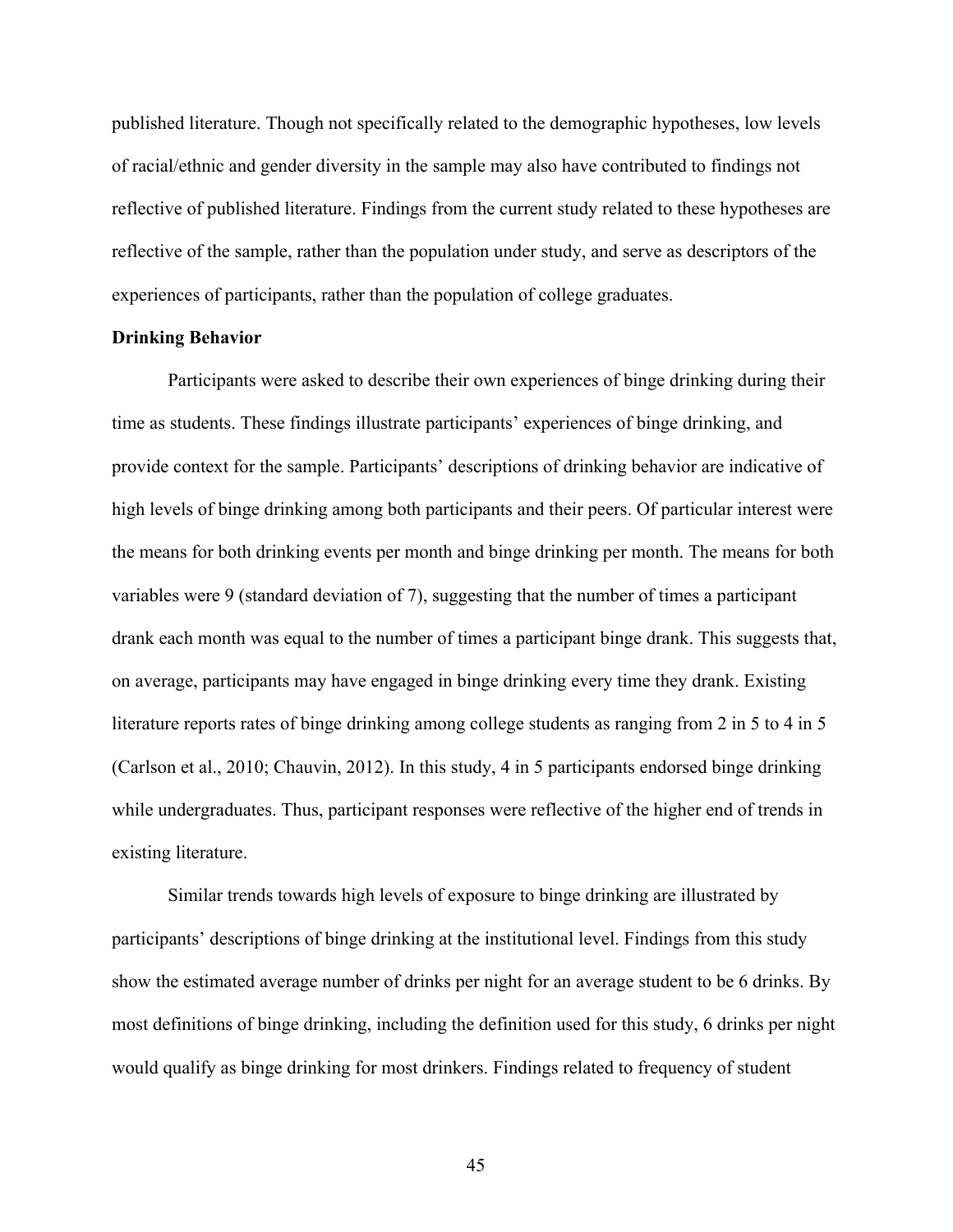participation in binge drinking show a similar trend. Participants indicated that more than 50% of students at their institution participated in binge drinking, with the majority of participants reporting between 60-79% of students participated in binge drinking. As the literature reports rates of binge drinking among students to be between 40-80%, participants' assessments of binge drinking on campus are reflective of trends in the literature. Participants' assessments of the behavior of other students on their campuses were also comparable to their assessments of their own binge drinking, with around 80% participation estimated for both self and others.

Based on these findings, students experience high levels of exposure to binge drinking, and low levels of exposure to less dangerous forms of alcohol use. These findings reflect trends in published literature, which show that students consistently report prevalent binge drinking on campus (Borsari & Carey, 2001; Chauvin, 2012; Cleveland et al., 2012). Asking participants to estimate rates of binge drinking for other students also assesses social norms. As shown by the literature, students are known to overestimate others' drinking (Borsari & Carey, 2001; Miley & Frank, 2006; Utpala-Kumar & Deane, 2012). This well established trend indicates that students are exposed to peer modeling and social norms around binge drinking, but are not exposed to similar peer modeling or social norms for non-binge drinking. This finding is also likely impacted by students' tendencies to overestimate the binge drinking of others (Borsari & Carey, 2001; Miley & Frank, 2006; Utpala-Kumar & Deane, 2012).

Findings related to low levels of engagement in moderate drinking may be affected by overestimation, leading participants to conclude that binge drinking was more widespread than is accurate. Regardless, this finding illustrates participants' perception that dangerous forms of alcohol use were normative on campus. It is important to consider potential overestimation when assessing participants' estimations of binge drinking on their campuses. Despite the potential for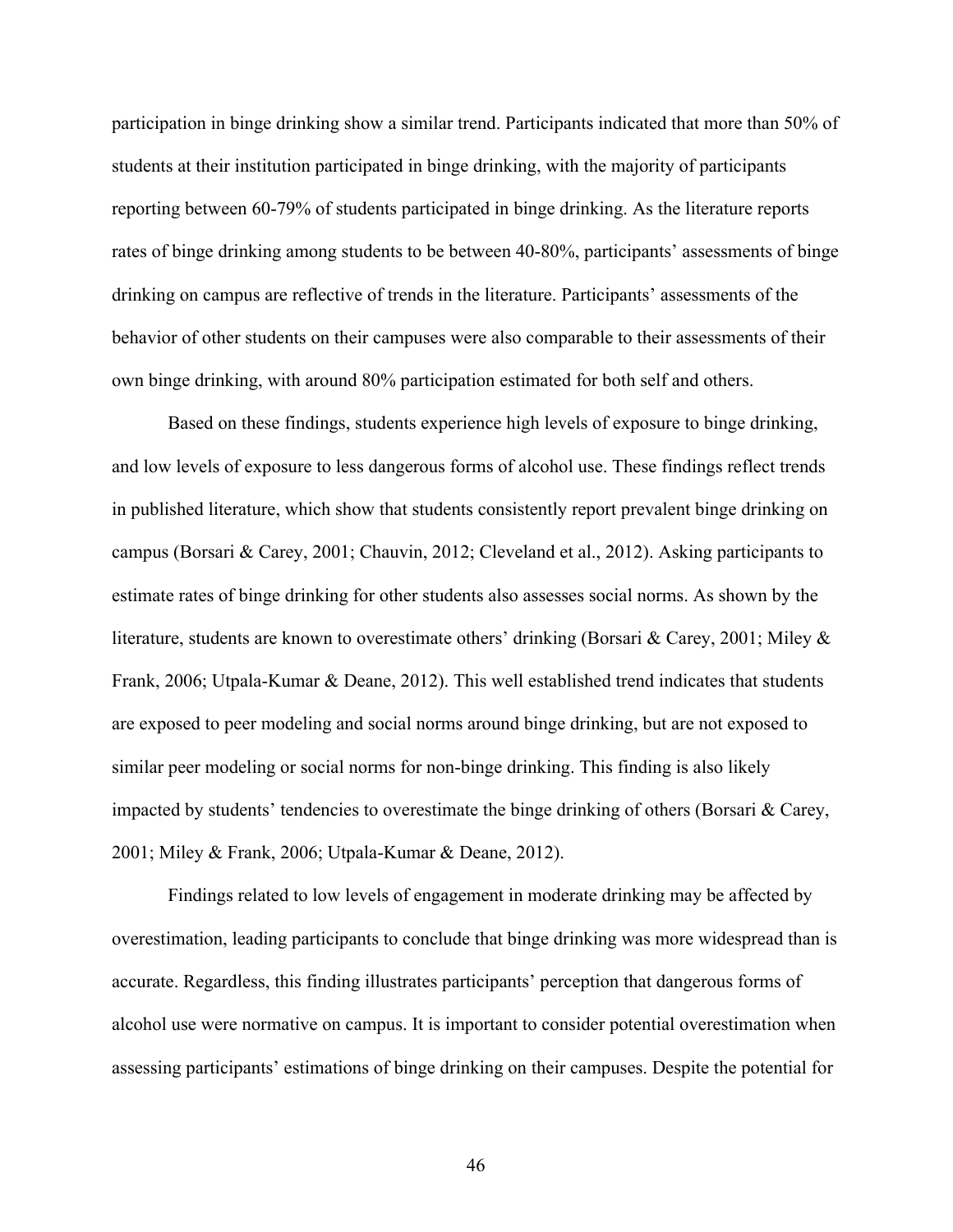overestimation, results suggest that study participants were exposed to high levels of binge drinking, and that many participated in binge during their college/university experiences.

**Conclusions.** Participants' experiences with alcohol and binge drinking are relevant for several reasons. This study assesses social factors and motivations associated with collegiate binge drinking. It is important to better understand the context that informs participants' assessments of the factors the literature suggests are relevant to students' decision making around binge drinking. Participants' experiences with alcohol use, including both personal experiences and observations of others, have been shown by the literature to be a powerful influence on individual decision-making around binge drinking (Herschl et al., 2012; Kuntsche et al., 2005; Labbe & Maisto, 2011). In the context of this study, findings that show high levels of exposure to binge drinking illustrate participants' social norms around binge drinking. Because participants' assessments are subjective and affected by the same dynamics that affect current students' perceptions of binge drinking patterns among peers, these findings are likely overestimations. Findings thus illustrate social norms related to high levels of student binge drinking, showing this behavior to be relevant to participants' experiences as students.

## **Social Factors**

A central hypothesis of this study proposed that social norms would be most frequently identified as the strongest social influence on binge drinking, and that peer modeling would be the second most frequently identified influence on student binge drinking. The findings of this study disprove this hypothesis. Participants were significantly more likely to select influences other than social norms or peer modeling. Defined as an individual's perception of normative behavior in their environment, social norms are frequently cited as significant drivers of binge drinking on college and university campuses (Chauvin, 2012; Cho, 2006; Clapp & Shillington,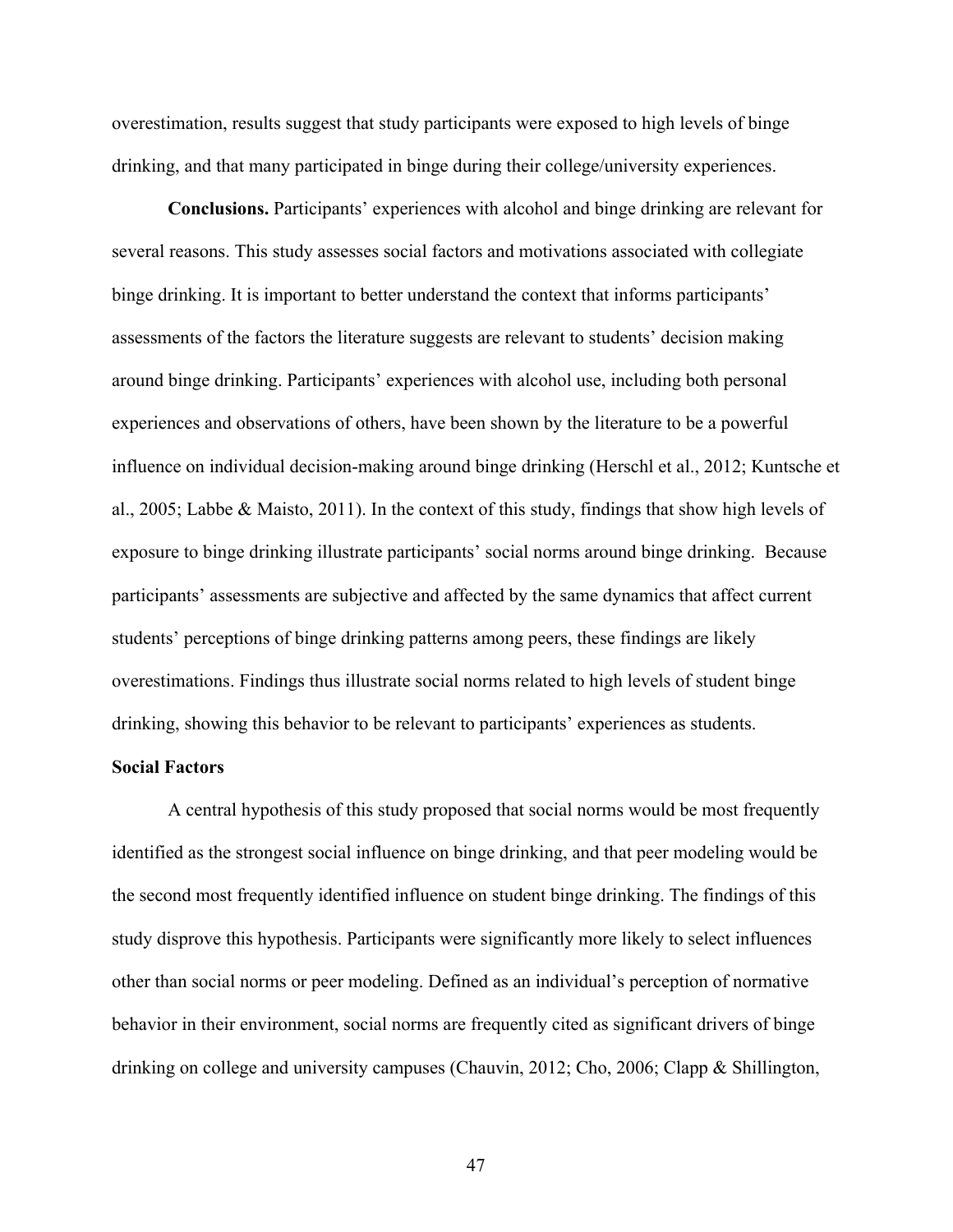2001; LaBrie et al., 2012; Miley & Frank, 2006; Turrisi et al., 2006). Similarly, peers are known to influence students' decisions regarding binge drinking more than any other group (Miley & Frank, 2006; Neighbors et al., 2012; Turrisi et al., 2006; Utpala-Kumar & Deane, 2012).

Rather than disputing the importance of peer influence, the rejection of the hypothesis illustrates the diversity of peer-based factors that shape participation in binge drinking. While social norms and peer modeling are direct way that peers influence individuals' binge drinking, peer influence is not limited to social norms. Examples of influences grouped in this study as "non-social norms" include positive alcohol expectancies, conformity motives, and misinformation about alcohol use and personal tolerance. Because social norms capture only the influence of peers' behavior, and not the underlying social and emotional reasons that students binge drink, non-social norms were selected significantly more frequently than other influences.

Represented by the category "non-social norms," positive alcohol expectancies and other factors were perceived by participants to be significantly more influential than social norms. Alcohol expectancies, or positive or negative behavioral, social, and emotional effects an individual anticipates from using alcohol, have been shown to be significant influences on student binge drinking (Herschl et al., 2012; Kuntsche et al., 2005; Labbe & Maisto, 2011). Like social norms, alcohol expectancies are influenced by an individual's assessment of the behaviors of peers on campus (Herschl et al., 2012; Kuntsche et al., 2005). From these assessments, individuals draw either positive or negative expectancies around alcohol use. Though alcohol expectancies are drawn from numerous sources including family and experiences prior to beginning college, college/university peers are known to be an important influence on college/university students' alcohol expectancies.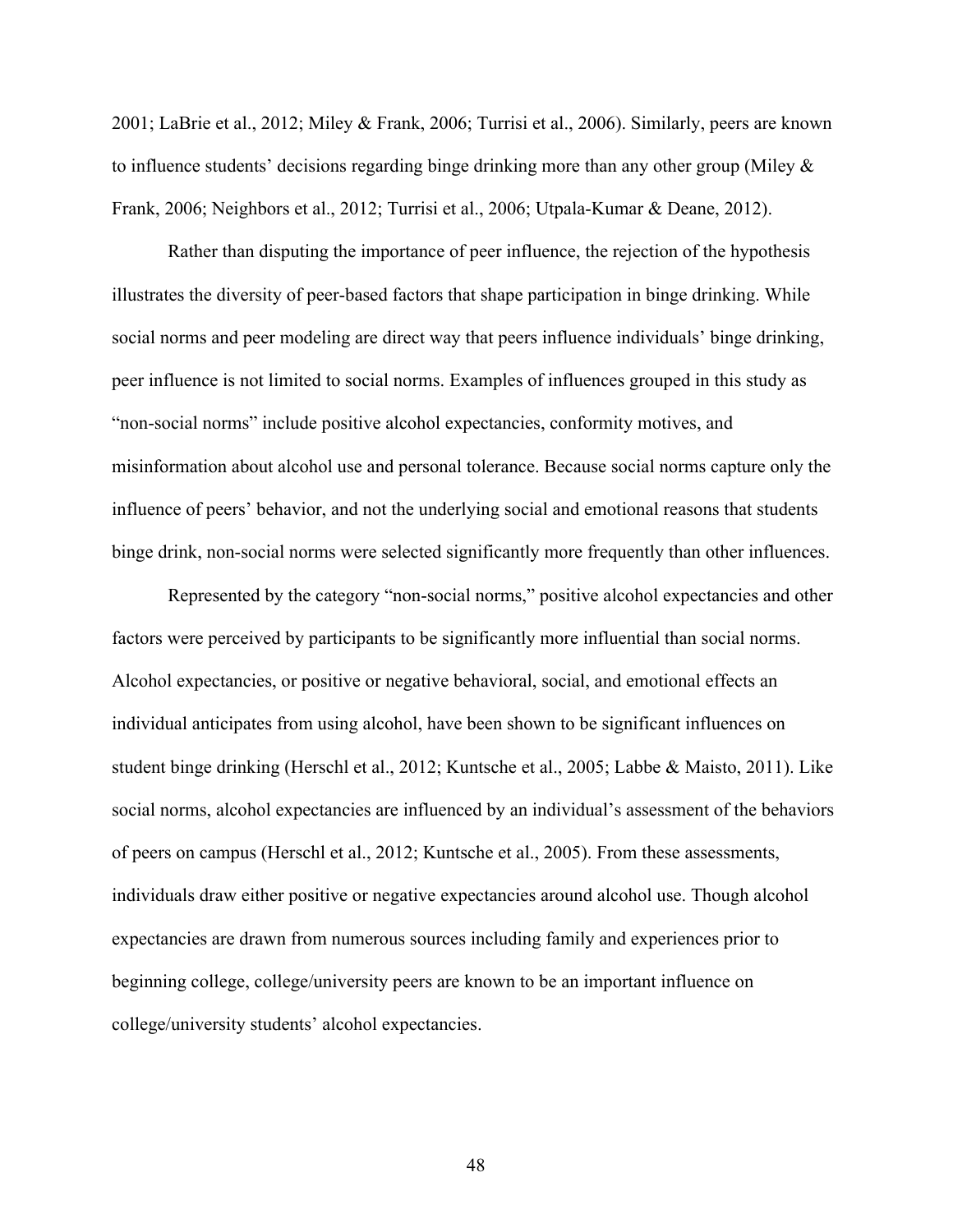Among the most pervasive alcohol expectancies is the belief that alcohol provides "social lubrication," or that alcohol use enables students to manage feelings of anxiety related to social situations (Hasking et al., 2011; Labbe & Maisto, 2011; Neighbors et al., 2007). Related to the widespread belief that alcohol is an effective social lubricant is the similarly popular belief that alcohol improves sexual experiences (LaBrie et al., 2011; Neighbors et al., 2007). Alcohol expectancies, and thus factors considered "non-social norms" for the purpose of the current student, capture students' use alcohol as a means of enabling interpersonal risk taking, a fundamental task of a entering a college community and building social connections with peers.

**Conclusions.** In this study, the classification "non-social norms" was used to describe social factors influencing binge drinking other than social norms and peer modeling. Included in this category are alcohol expectancies, as well as other social factors unrelated to alcohol expectancies. Because alcohol expectancies are developed by observation and assessment of experiences of self and peers, alcohol expectancies and social norms are closely related. While significant differences exist between alcohol expectancies and social norms, both involve comparison to peers. Though unique concepts, alcohol expectancies and social norms are closely related. In other studies, alcohol expectancies may have been included with social norms. This difference in classification may account for this study's findings that contradict previous studies' findings related to the centrality of social norms. Substantively, though the findings of this study rejected hypotheses related to social norms, these findings support the vital importance of peer influence on student binge drinking. Regardless of whether this influence is labeled social norms, peer modeling, or alcohol expectancies, peers are the most significant social factor influencing binge drinking.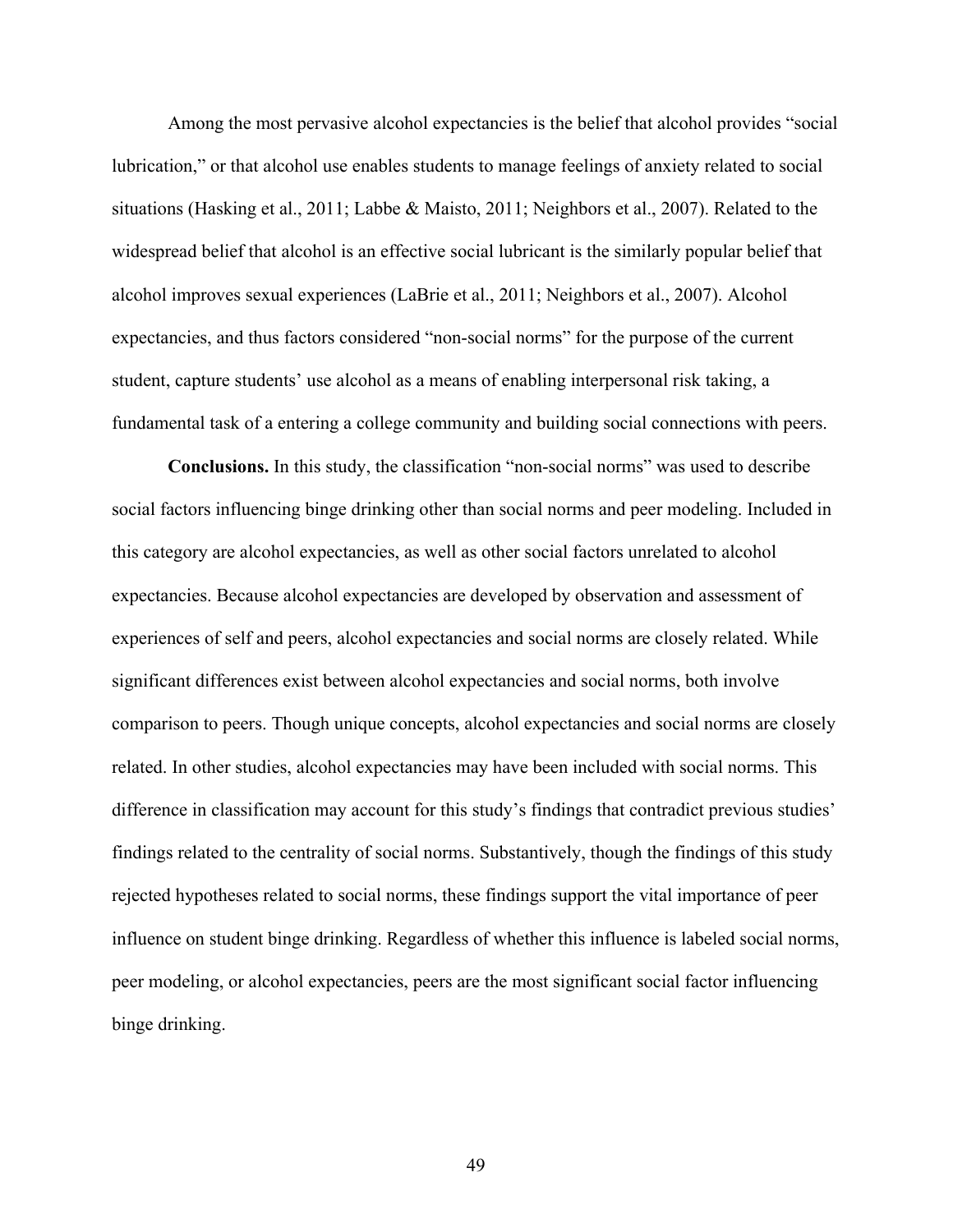### **Motivations**

Cooper's (1994) four-factor model of motivation for binge drinking was used to explore participants' perceptions of students' motivations. While enhancement and conformity motives were hypothesized to be the most frequently selected motivations for collegiate binge drinking, social motivations were selected significantly more frequently, disproving the hypothesis. Using the four factor model of motivation for collegiate binge drinking, those whose binge drinking is socially motivated drink to manage feelings of social anxiety, particularly around relationship building (Bhullar et al., 2012; Chauvin, 2012; Cooper, 1994; Ham & Hope, 2003; Norberg et al., 2011; Pedersen, 2013). Though social motives are often confused with enhancement motives, social motives are unique because the drinker is focused on improving social relationships, rather than on improving mood or individual experience (Chauvin, 2012; Cooper, 1994).

Social motivations are driven by positive alcohol expectancies (Chauvin, 2012; Cooper, 1994). Identifying social motivations as the most influential motivation for collegiate binge drinking is consistent with positive alcohol expectancies. Participants were significantly more likely to select social motivations over other options more commonly associated with negative alcohol expectancies, such as coping or conformity motivations. While socially motivated binge drinkers tend to consume higher amounts of alcohol than binge drinkers motivated by coping or conformity, they are also less likely to experiment with other substances (Chauvin, 2012; Cooper, 1994).

The high levels of alcohol consumption that are characteristic of social motivations are consistent with participants' reporting of their own drinking behavior. Findings related to personal and institutional binge drinking indicate participants have experience, either personally or by witnessing the actions of others, with consumption of large quantities of alcohol. Social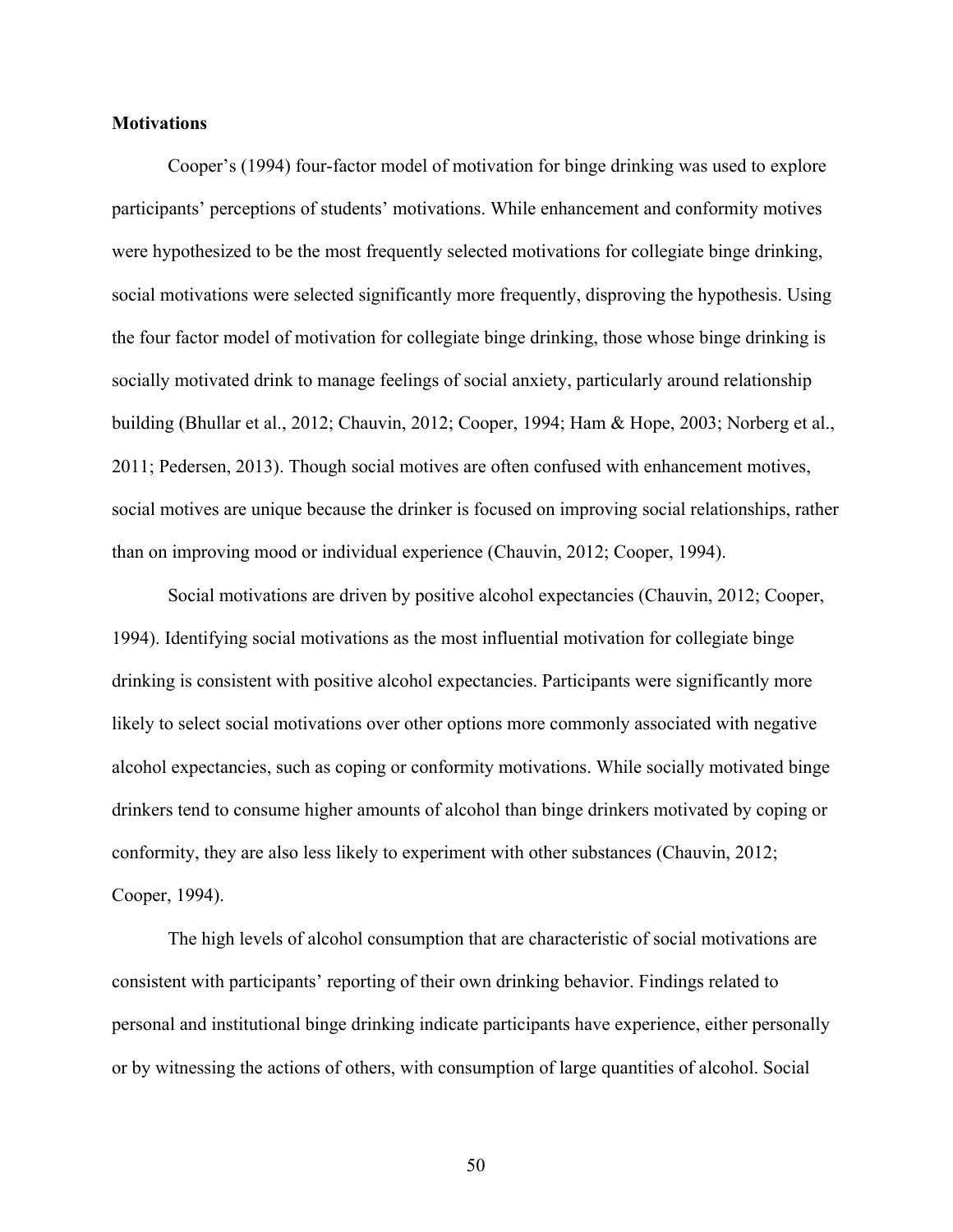motivations are also highly compatible with non-social norms and positive alcohol expectancies, identified as the most significant social factors that perpetuate binge drinking: socially motivated drinking is characterized by positive alcohol expectancies specifically related to social experiences.

**Conclusions.** Positive alcohol expectancies, including positive alcohol expectancies around social lubrication, are examples of social motivations (Chauvin, 2012; Cooper, 1994). In contrast, those with negative alcohol expectancies would not be considered to have social motivations. As this sample endorsed non-social norms as the most influential social factor collegiate binge drinking, it is logical that social motivations would be cited as the most influential motivation. Non-social norms, specifically alcohol expectancies, are more closely related to socially motivated binge drinking than conformity or coping motivated binge drinking. The connection between these findings provides a coherent interpretation of collegiate binge drinking as a practice designed to enable interpersonal risk taking and allow students to feel connect to peers and community.

### **Interventions**

A goal of this study was to explore factors that perpetuate binge drinking in spite of interventions. Binge drinking is a significant public health challenge for colleges and universities that negatively impacts individuals and communities (Neighbors et al., 2007). Because binge drinking is known to be a significant challenge for campus communities, colleges and universities have invested significant resources in the development of interventions designed to target binge drinking (Borden et al., 2011; Chauvin, 2012; Dietz, 2008; Glassman, 2002). A primary hypothesis of this study was that participants would most frequently identify bingedrinking interventions as somewhat or totally ineffective. The findings of this study support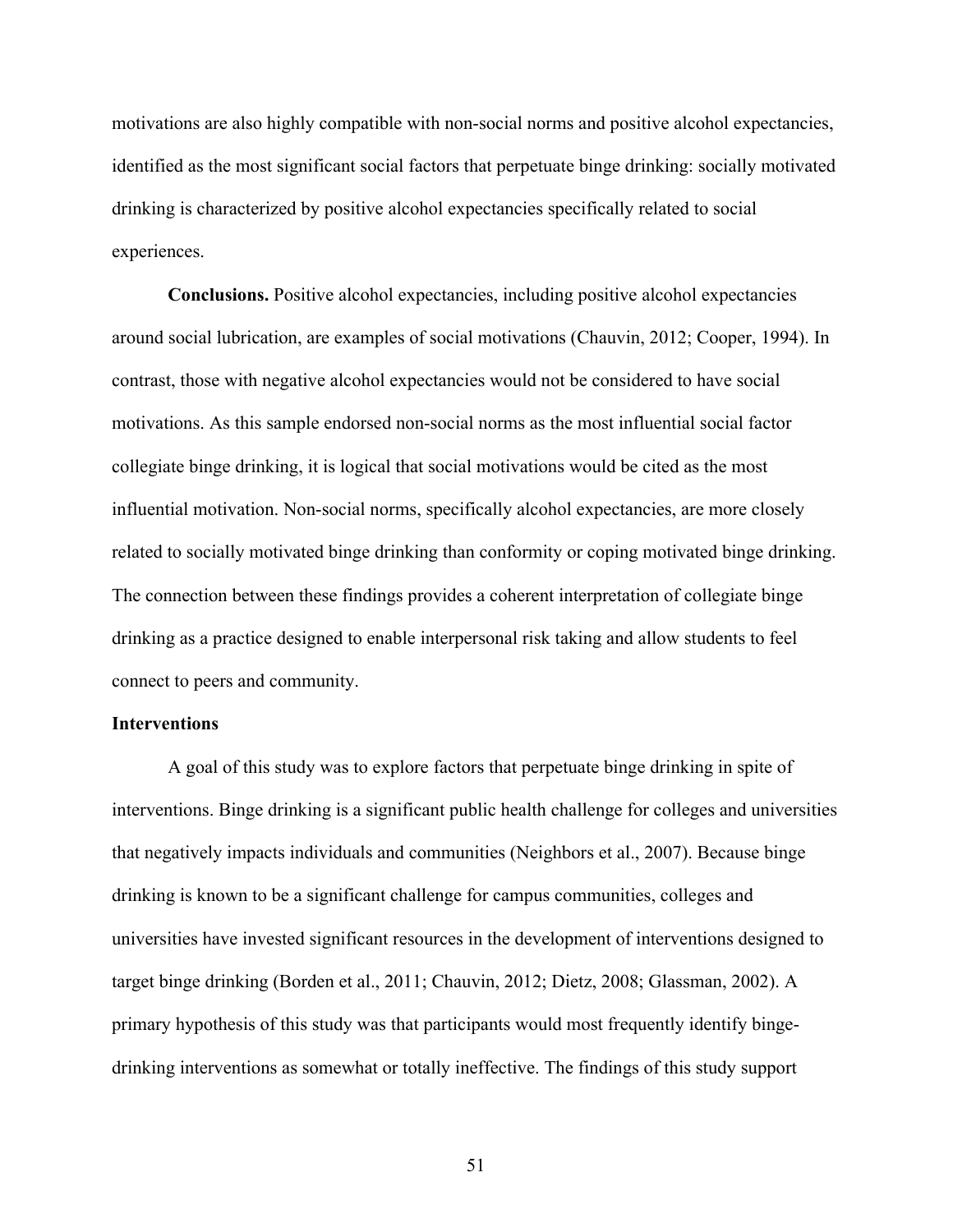similar published studies that show binge drinking interventions to be generally ineffective (Borden et al., 2011; Chauvin, 2012; Dietz, 2008; Glassman, 2002).

Findings around the lack of effective binge drinking interventions were significant, and are particularly meaningful when understood in the context of participants' binge drinking behavior. Participants in this study reported exposure to high levels of binge drinking on campus, and participated in binge drinking themselves. While potentially predisposed to find binge drinking interventions ineffective based on their own high levels of binge drinking, as graduates, the sample is presumed to be sufficiently removed from their experiences as students to reflect on them with insight. Published literature supports the inclusion of students as leaders in binge drinking interventions. Because students, rather than administrators or other professional staff, establish social norms and alcohol expectancies, students are well placed to effect change around binge drinking. The findings of this study support previous research into the importance of involving students in binge drinking intervention efforts. Student-led binge drinking interventions most commonly involve training students to engage with peers through peer mentoring initiatives (Pedersen, 2013). Student involvement often takes the form of educational events designed to support decreased involvement in binge drinking, while also providing social alternatives to alcohol based events (Pedersen, 2013). Given findings that suggest binge drinking is a means of supporting student connection to community and management social anxiety, peer based interventions are particularly well placed to offer alternate models of student engagement in community. Connection to community and acceptance by peers are experiences that must be facilitated within student communities. Student empowerment around binge drinking offers the opportunity to develop alternative social spaces for alcohol-free experiences of community.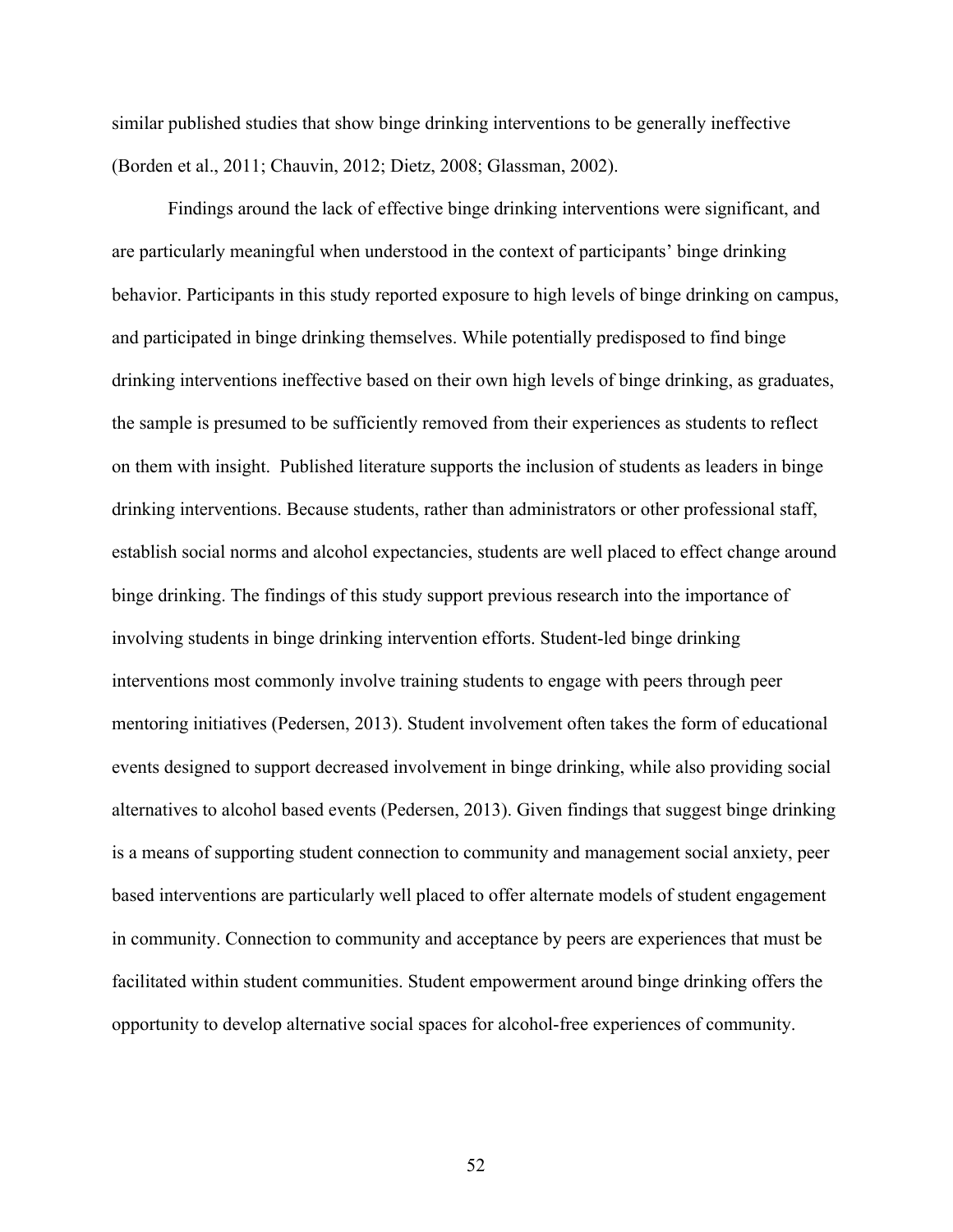**Conclusions.** The findings of the current study suggest that collegiate binge drinking is a behavior perpetuated by students' desire to experience acceptance and connection to peers on campus. Students' positive alcohol expectancies, drawn from the experiences of peers, family, and other sources (such as popular culture), perpetuate students' expectation that alcohol enhances social experiences and connections with others. These messages are established prior to students' arrival on campus, as alcohol expectancies begin to be established in childhood (Herschl et al., 2012; Kuntsche et al., 2005). Students' motivations to binge drink are closely tied to the social factors that perpetuate binge drinking- positive alcohol expectancies. Students are motivated to binge drink primarily to enhance feelings of social connection, and to build relationships with peers. Alcohol expectancies around "social lubrication" and improvement of relationships, as well as alcohol as a means of feeling connected to and accepted by communities perpetuate collegiate binge drinking.

Student involvement in binge drinking interventions is necessary for meaningful change in campus culture. As findings for social factors and motivations show binge drinking to be tied to students' needs to feel part of a community and to manage social anxiety, students themselves must be a part of the solution to this public health challenge. Currently, students use alcohol as a tool to feel connected to their communities. To decrease binge drinking, campuses must develop ways for students to feel socially connected and comfortable without alcohol.

Experiences related to alcohol use, such as large parties and drinking games, provide a sense of community and freedom from social anxiety that is more difficult to experience in other venues. High-risk groups, such as first year students, Greek life participants, and college athletes exemplify these findings. These students face the greatest risk of negative outcomes from failing to connect with peers because, for students in these groups, peer acceptance is vital. Athletes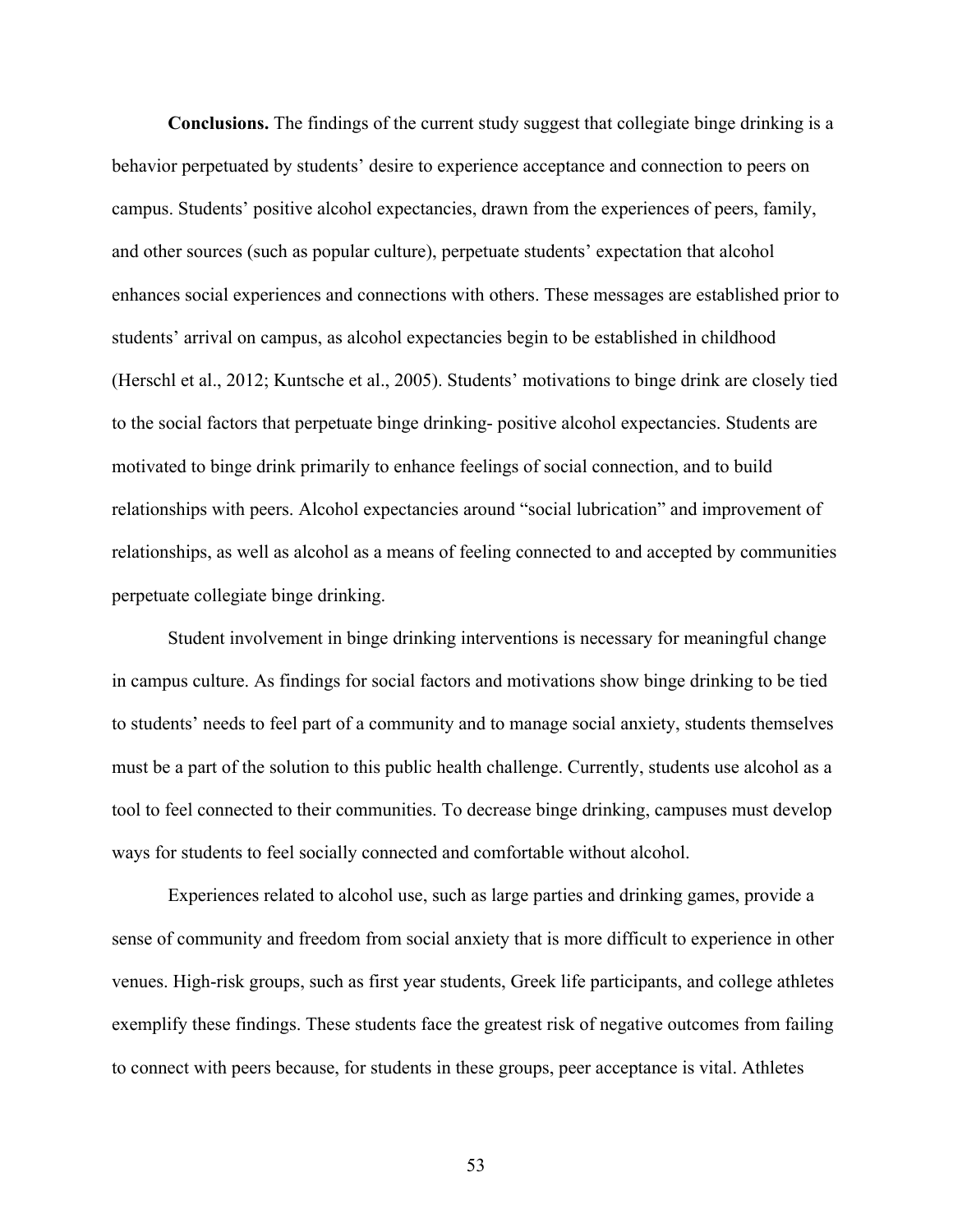who do not connect with teammates face ostracism and decreased athletic opportunity and performance. Greek life members or first year students who fail to connect with peers face social isolation and associated negative consequences. Students may become members of groups whose social activities perpetuate high-risk behaviors around binge drinking in order to facilitate continued social connection. These dynamics exist, to varying degrees, outside of high risk groups as well, and contribute to a student's sense of urgency around binge drinking.

Alcohol serves as a means of connecting, and escaping the pervasive anxiety associated with fear of not connecting with or being accepted by peers. Social anxiety is known to be a driver of binge drinking among college/university students (Black et al., 2012; Smith et al., 2015; Wells, Graham, & Purcell, 2009). The theme of binge drinking as a bonding activity is reflected in current literature (Black et al., 2012; Smith et al., 2015; Wells et al., 2009). Students, with the support of professionals, can be better prepared to understand how to foster experiences of connection and acceptance in settings that do not require binge drinking (Black et al., 2012). Interventions for binge drinking must move beyond education around negative consequences and accountability around policy violations. Interventions will only be successful when they target the social factors and motivations that perpetuate binge drinking and provide viable alternatives for students to experience acceptance and community without alcohol.

#### **Implications for Social Work**

Collegiate binge drinking raises issues that are highly relevant to clinical social work. Supporting individual connection to community and managing social anxiety are common areas of clinical work with adolescents and young adults (Cooper, 1994). College students' need for acceptance and high levels of anxiety around social situations is reflective of unique stressors associated with the transition to college. Understanding the social factors and motivations that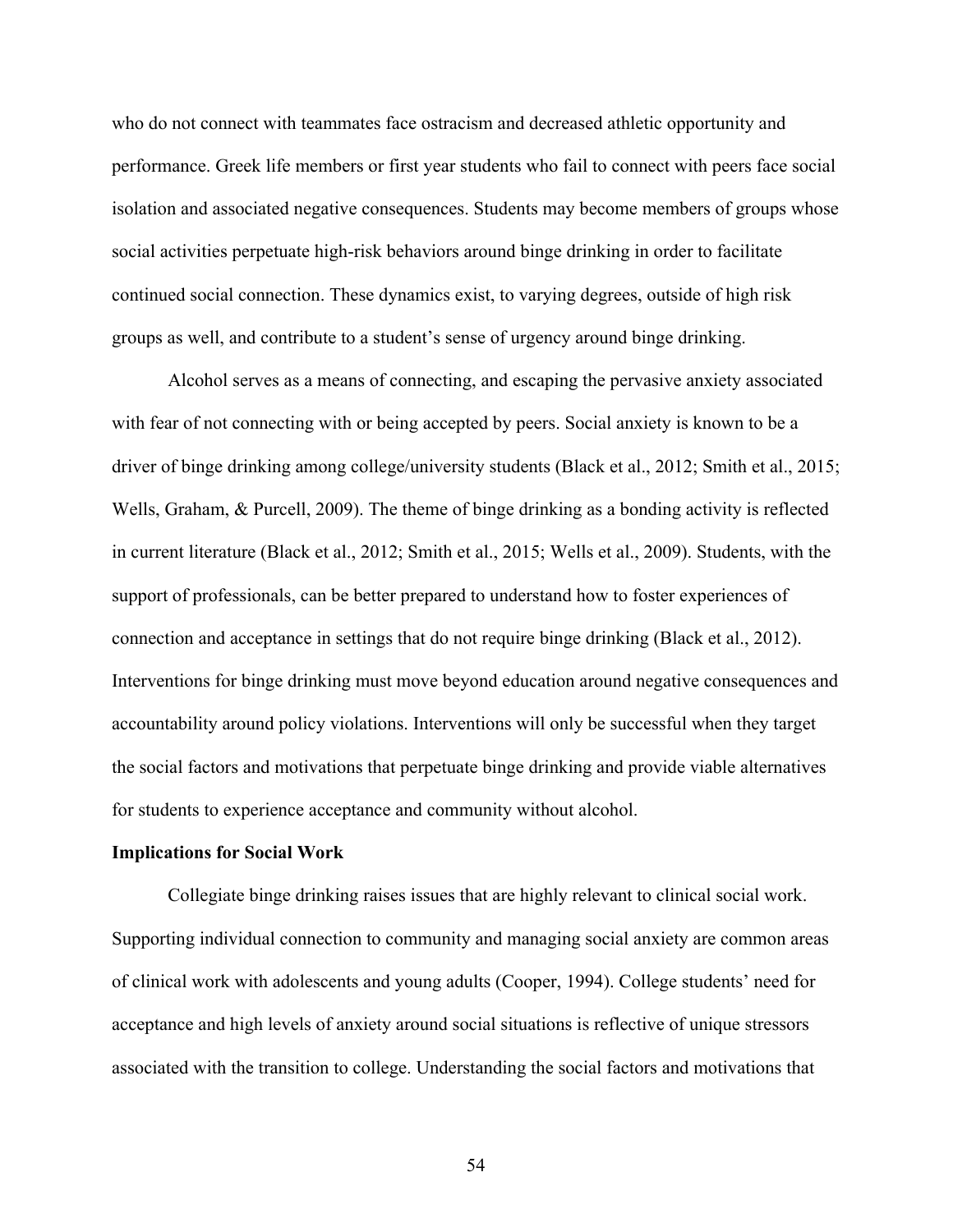perpetuate binge drinking allows clinicians to more effectively work with these students around substance use. Similarly, understanding these factors also allows clinicians to work with students to develop more effective interventions around binge drinking. Social workers' unique backgrounds in community work provide a strong foundation for supporting student involvement and collaboration around implementation of peer-based binge drinking interventions. A key finding of this study is the need to foster change around engagement with communities. This study highlights the importance of involving stakeholders in building solutions to public health challenges facing communities.

#### **Limitations**

Several limitations affect this study. First, the sample was generated using a purposive sampling plan. The results of this study are therefore not generalizable beyond the sample. The sample is not representative of the population of college graduates, and is not reflective of the diversity of this population. Certain demographic groups such as graduates of historically underrepresented racial/ethnic backgrounds, Greek life participants, commuting students, and graduates of religiously affiliated institutions were not adequately represented in the sample.

Secondly, the instrument used for data collection was developed by the researcher for the purpose of conducting this study. While steps were taken to support reliability and validity, neither reliability nor validity can be guaranteed. Sections of the instrument regarding peer modeling and social norms generated concerns around reliability. For questions designed to assess social factors, six potential answers representing social norms, peer modeling, and nonsocial norms were provided. Three of these potential answers were representative of non-social norms, two were representative of social norms, and one answer was representative of peer modeling. The under representation of peer modeling and social norms in possible responses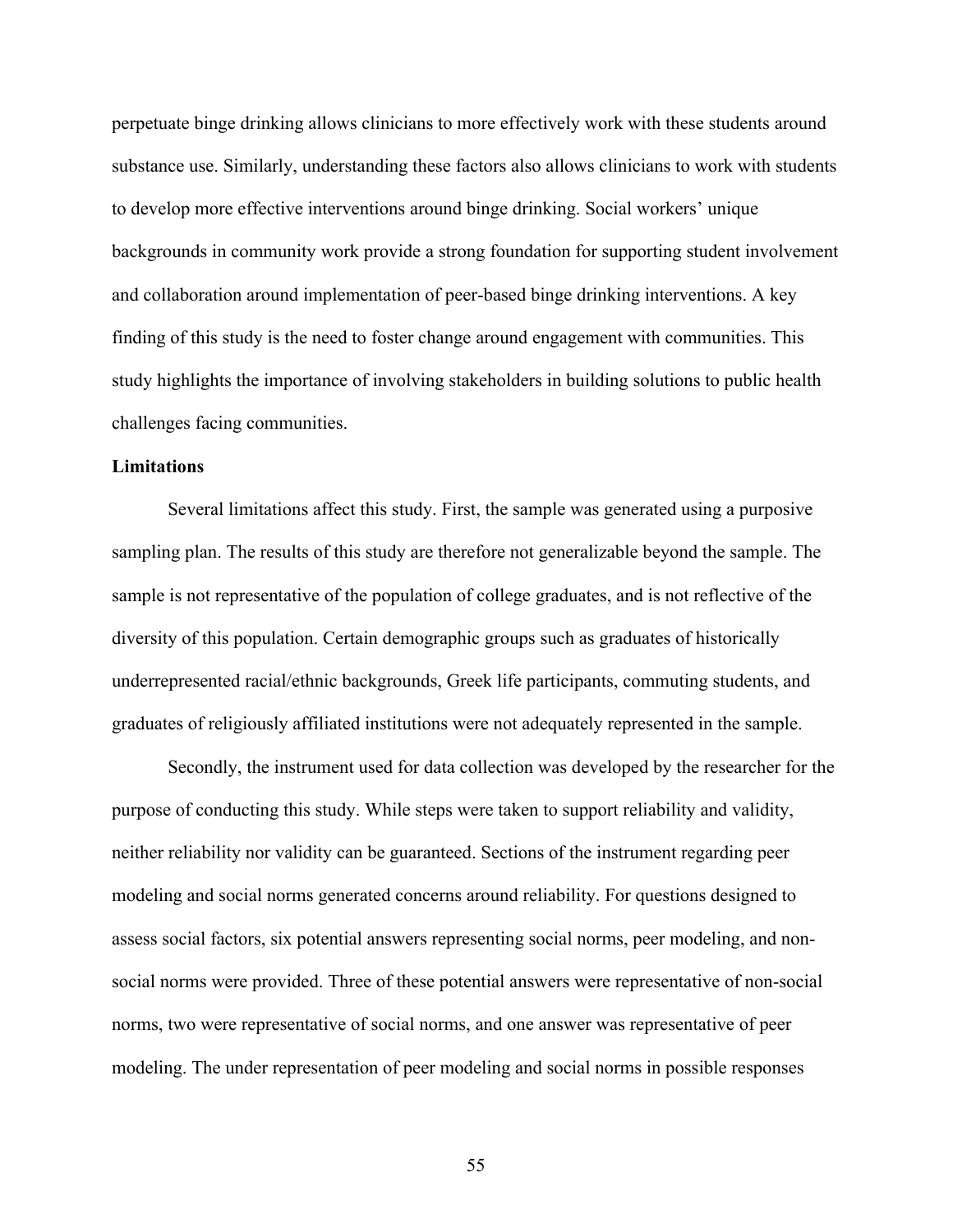may have influenced findings related to hypothesized results for frequency of selection of peer modeling and social norms.

Despite these limitations, the findings of this study remain useful. A significant number of participants completed the study. With 181 participants, this study captures a range of view points and experiences of binge drinking. The size of the sample also provides adequate responses for use of statistical analyses. Despite the lack of diversity of the sample, several highrisk groups are represented. Both white students and student athletes have been identified as high-risk groups for negative consequences of binge drinking. This study included significant numbers of both college athletes and white students. The study also engaged a population typically neglected in collegiate binge drinking research: graduates of colleges and universities. This study adds to the body of current research through the incorporation of the viewpoints of this unique population.

### **Recommendations for Future Study**

Several aspects of social factors, motivations, and binge drinking interventions are recommended for future study. More research is needed to better understand interactions between social norms and alcohol expectancies. As social media becomes an increasingly influential factor in students' lives, it is important to understand how social media affects students' alcohol expectancies and the establishment of social norms. Similarly, more research is needed to understand the relationship between social anxiety and motivation to binge drink. Anxiety around integration into the college community and acceptance by peers seems to be related to engagement in binge drinking, though minimal research has be done to investigate this association. Regarding interventions, more research is needed to explore the efficacy of online interventions, and to explore ways in which students and student perspectives can be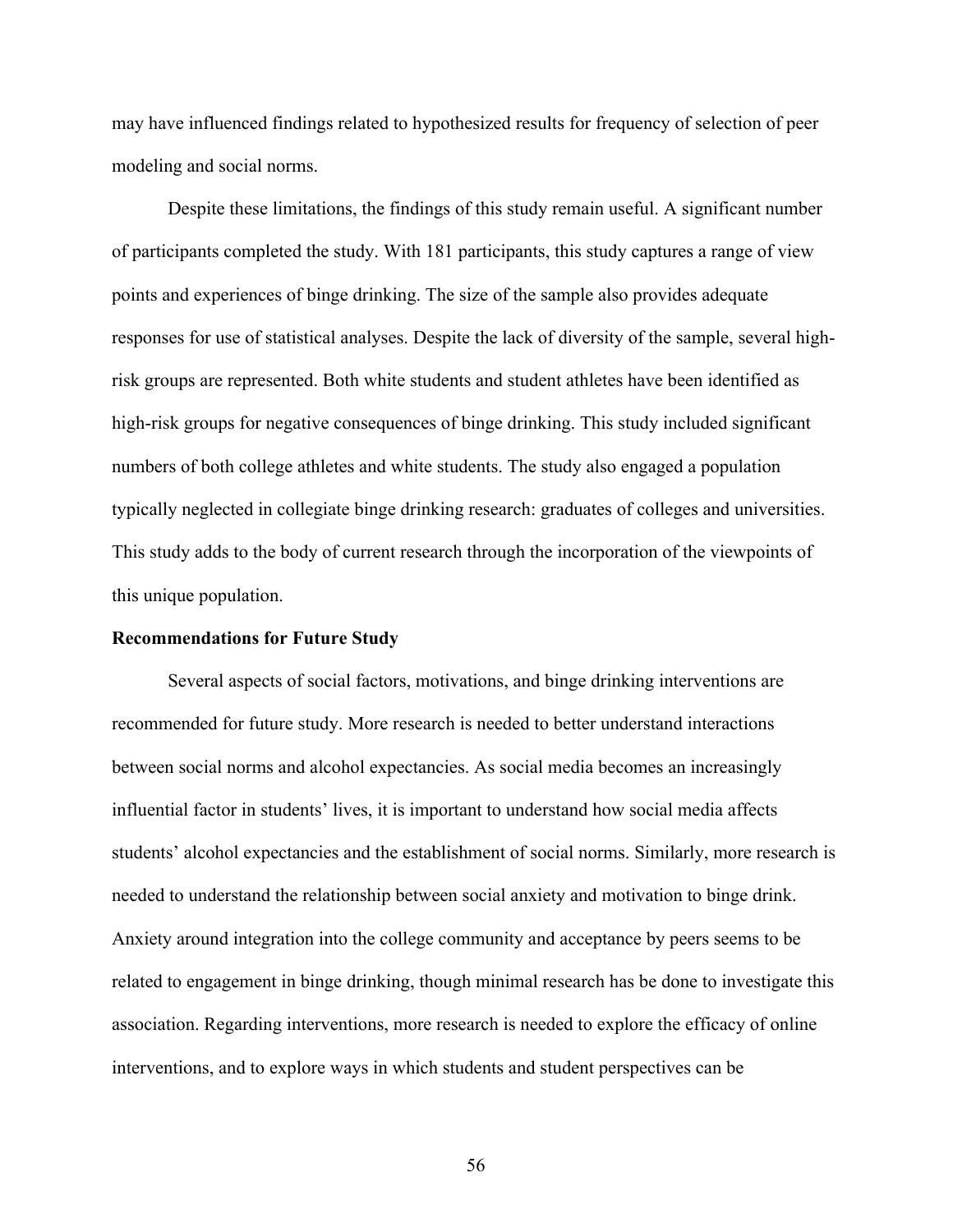incorporated into existing interventions. New models for incorporating students into binge drinking interventions should also be considered.

## **Conclusion**

This study illustrates the need to expand collegiate binge drinking interventions to address broader themes of acceptance and community. Binge drinking has evolved into a means of facilitating experiences of connection and belonging. While a complex phenomenon, students' desire for acceptance and membership in their communities are fundamental drivers of binge drinking culture on college and university campuses. Social norms, peer modeling, and positive alcohol expectancies contribute to a cultural narrative that identifies binge drinking as a means of building strong relationships and feeling accepted by peers. Students' motivations to participate in binge drinking highlight similar themes, including the belief that alcohol will facilitate stronger relationships with others, and allow them to more effectively manage social anxiety. Current interventions are largely unsuccessful because they fail to provide students with alternative means of managing social anxiety, building strong relationships, and feeling connected to their communities. To reduce binge drinking on college and university campuses, interventions must focus on involving students in building alternatives to binge drinking that provide similar experiences of acceptance and community.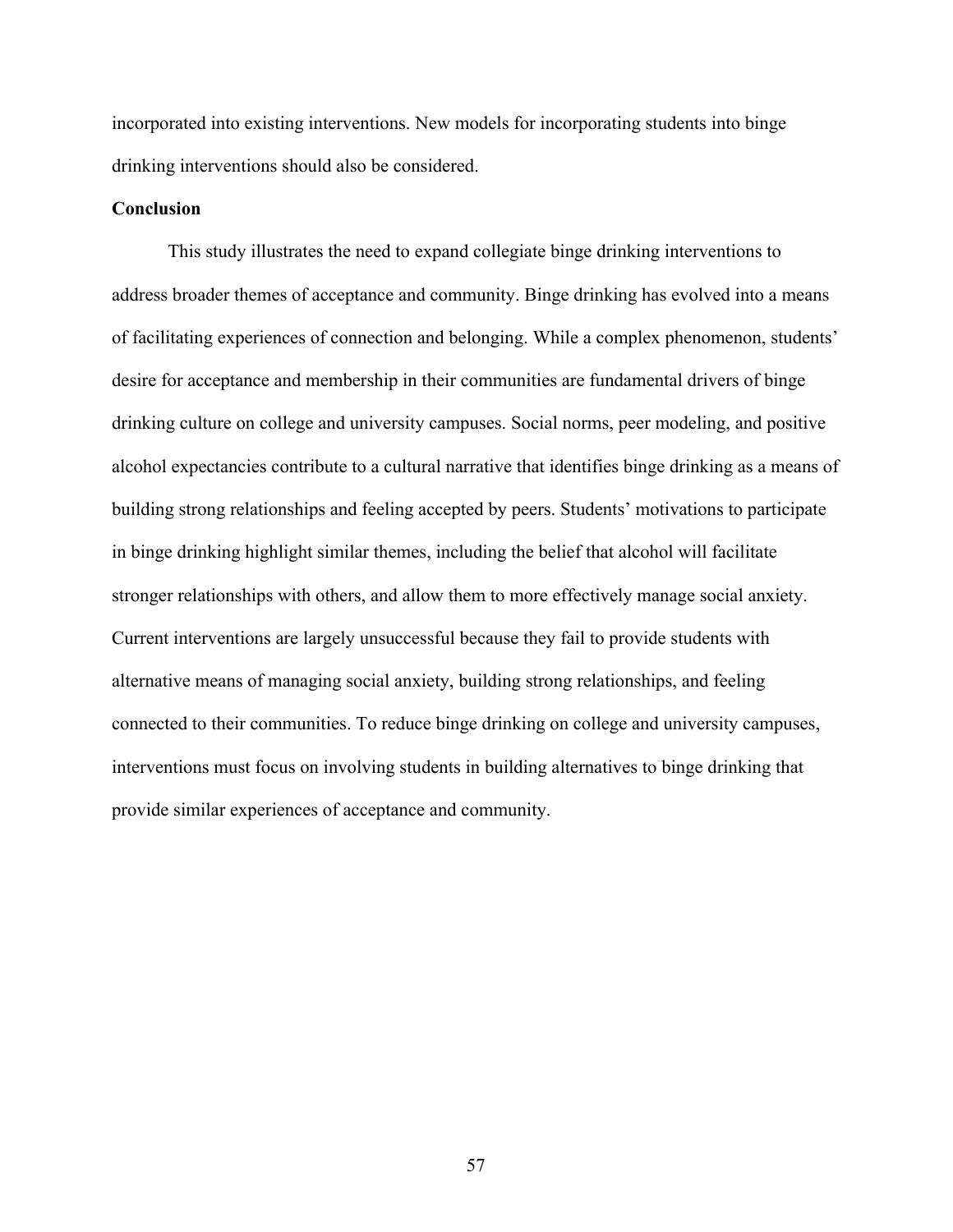#### **REFERENCES**

- Barnett, N. P., Orchowski, L. M., Read, J. P., & Kahler, C. W. (2013). Predictors and consequences of pregaming using day- and week-level measurements. *Psychology of Addictive Behaviors, 27*(4), 921-933.
- Bhullar, N., Simons, L., Joshi, K., & Amoroso, K. (2012). The relationship among drinking games, binge drinking and gambling activities in college students. *Journal of Alcohol and Drug Education, 56*(2), 58-84.
- Black, J. J., Tran, G. Q., Goldsmith, A. A., Thompson, R. D., Smith, J. P., & Welge, J. A. (2012). Alcohol expectancies and social self-efficacy as mediators of differential intervention outcomes for college hazardous drinkers with social anxiety. *Addictive Behaviors, 37*(3), 248-255. doi:10.1016/j.addbeh.2011.10.004
- Borden, L. A., Martens, M. P., McBride, M. A., Sheline, K. T., Bloch, K. K., & Dude, K. (2011). The role of college students' use of protective behavioral strategies in the relation between binge drinking and alcohol-related problems. *Psychology of Addictive Behaviors, 25*(2), 346-351.
- Borsari, B., & Carey, K. B. (2001). Peer influences on college drinking: A review of the research. *Journal of Substance Abuse, 13*(4), 391-424.
- Broadwater, K., Curtin, L., Martz, D. M., & Zrull, M. C. (2006). College student drinking: Perception of the norm and behavioral intentions. *Addictive Behaviors, 31*(4), 632-640.
- Carlson, S. R., Johnson, S. C., & Jacobs, P. C. (2010). Disinhibited characteristics and binge drinking among university student drinkers. *Addictive Behaviors, 35*(3), 242-251.
- Chauvin, C. D. (2012). Social norms and motivations associated with college binge drinking. *Sociological Inquiry, 82*(2), 257-281.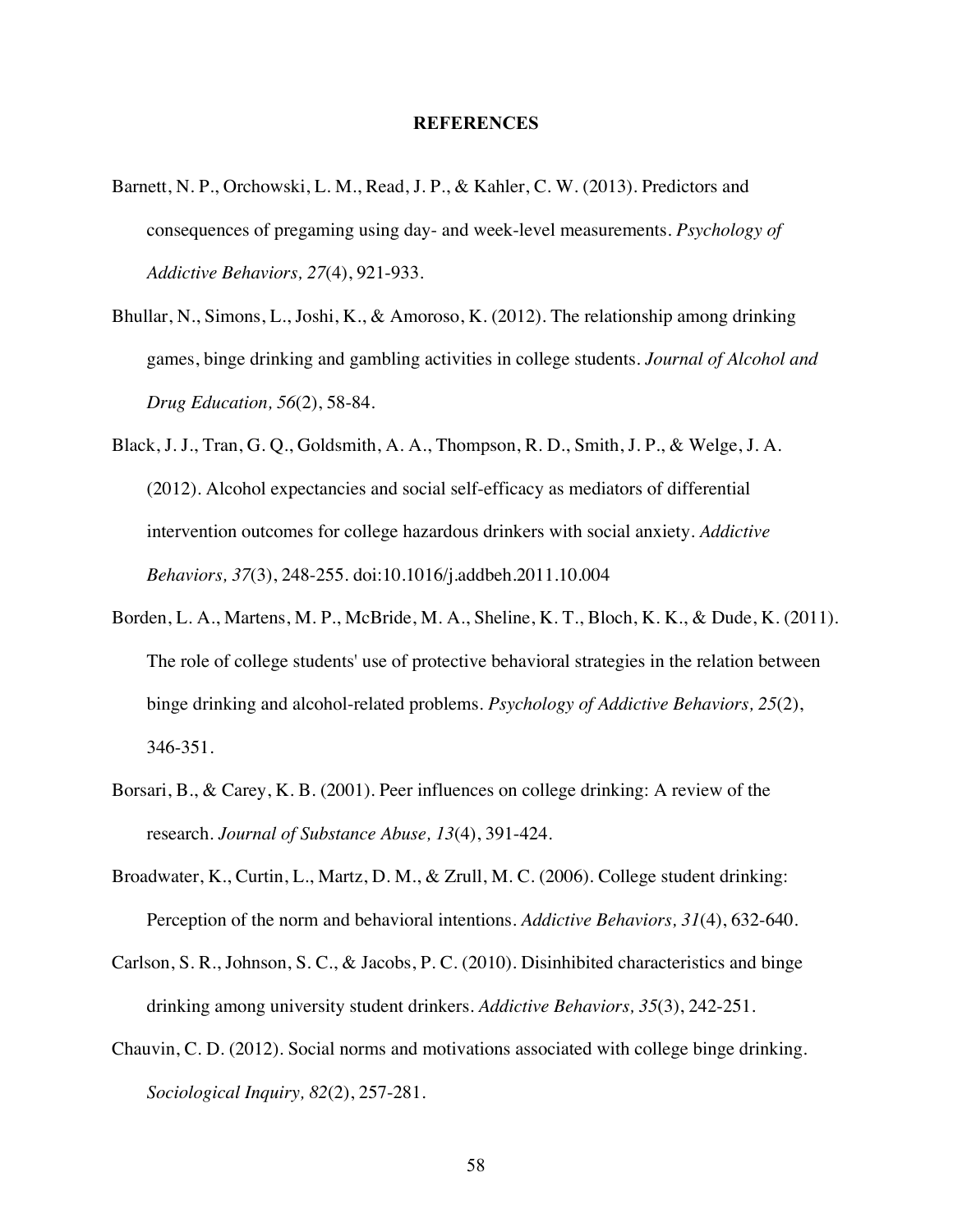- Cho, H. (2006). Influences of norm proximity and norm types on binge and non-binge drinkers: Examining the under-examined aspects of social norms interventions on college campuses. *Journal of Substance Use, 11*(6), 417-429.
- Clapp, J. D., & Shillington, A. M. (2001). Environmental predictors of heavy episodic drinking. *The American Journal of Drug and Alcohol Abuse, 27*(2), 301-313.
- Cleveland, M. J., Lanza, S. T., Ray, A. E., Turrisi, R., & Mallett, K. A. (2012). Transitions in first-year college student drinking behaviors: Does pre-college drinking moderate the effects of parent- and peer-based intervention components? *Psychology of Addictive Behaviors, 26*(3), 440-450.
- Cooper, M. L. (1994). Motivations for alcohol use among adolescents: Development and validation of a four-factor model. *Psychological Assessment, 6*(2), 117-128.
- Correia, C. J., Carey, K. B., Simons, J., & Borsari, B. E. (2003). Relationships between binge drinking and substance-free reinforcement in a sample of college students: A preliminary investigation. *Addictive Behaviors, 28*(2), 361-368.
- Courtney, K. E., & Polich, J. (2009). Binge drinking in young adults: Data, definitions, and determinants. *Psychological Bulletin, 135*(1), 142-156.
- Cox, W. M., & Klinger, E. (1988). A motivational model of alcohol use. *Journal of Abnormal Psychology, 97*(2), 168.
- Dietz, C. M. (2008). Development of binge drinking behavior in college students: A developmental analysis. *Graduate Journal of Counseling Psychology, 1*(1), 86-96.
- Doumas, D. M., Haustveit, T., & Coll, K. M. (2010). Reducing heavy drinking among first year intercollegiate athletes: A randomized controlled trial of web-based normative feedback. *Journal of Applied Sport Psychology, 22*(3), 247-261.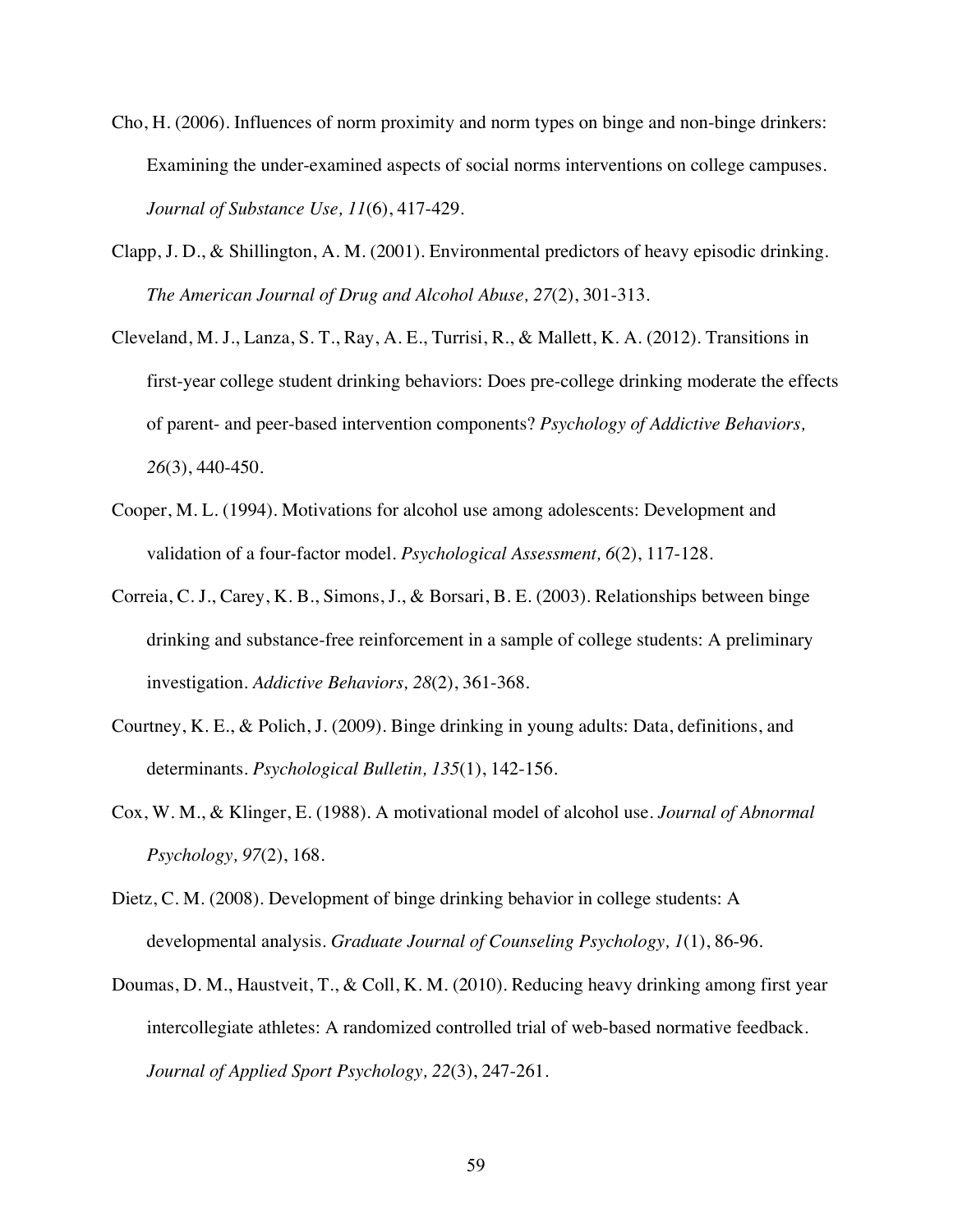- Engle, R. J., & Schutt, R. K. (2012). *The practice of research in social work*. Los Angeles, CA: Sage.
- Fairlie, A. M., Wood, M. D., & Laird, R. D. (2012). Prospective protective effect of parents on peer influences and college alcohol involvement. *Psychology of Addictive Behaviors, 26*(1), 30-41.
- Fisher, C. B., Fried, A. L., & Anushko, A. (2007). Development and validation of the college drinking influences survey. *Journal of American College Health, 56*(3), 217-230.
- Foster, H. A., Bass, E. J., & Bruce, S. E. (2011). Are students drinking hand over fifth? Understanding participant demographics in order to curb a dangerous practice. *Journal of Alcohol and Drug Education, 55*(3), 41-57.
- Glassman, T. (2002). The failure of higher education to reduce the binge drinking rate. *Journal of American College Health, 51*(3), 143-144.
- Gonzalez, V. M., Collins, R. L., & Bradizza, C. M. (2009). Solitary and social heavy drinking, suicidal ideation, and drinking motives in underage college drinkers. *Addictive Behaviors, 34*(12), 993-999.
- Gonzalez, V. M., & Hewell, V. M. (2012). Suicidal ideation and drinking to cope among college binge drinkers. *Addictive Behaviors, 37*(8), 994-997.
- Green, K., Nelson, T. F., & Hartmann, D. (2014). Binge drinking and sports participation in college: Patterns among athletes and former athletes. *International Review for the Sociology of Sport, 49*(3-4), 417-434.
- Ham, L. S., & Hope, D. A. (2003). College students and problematic drinking: A review of the literature. *Clinical Psychology Review, 23*(5), 719-759.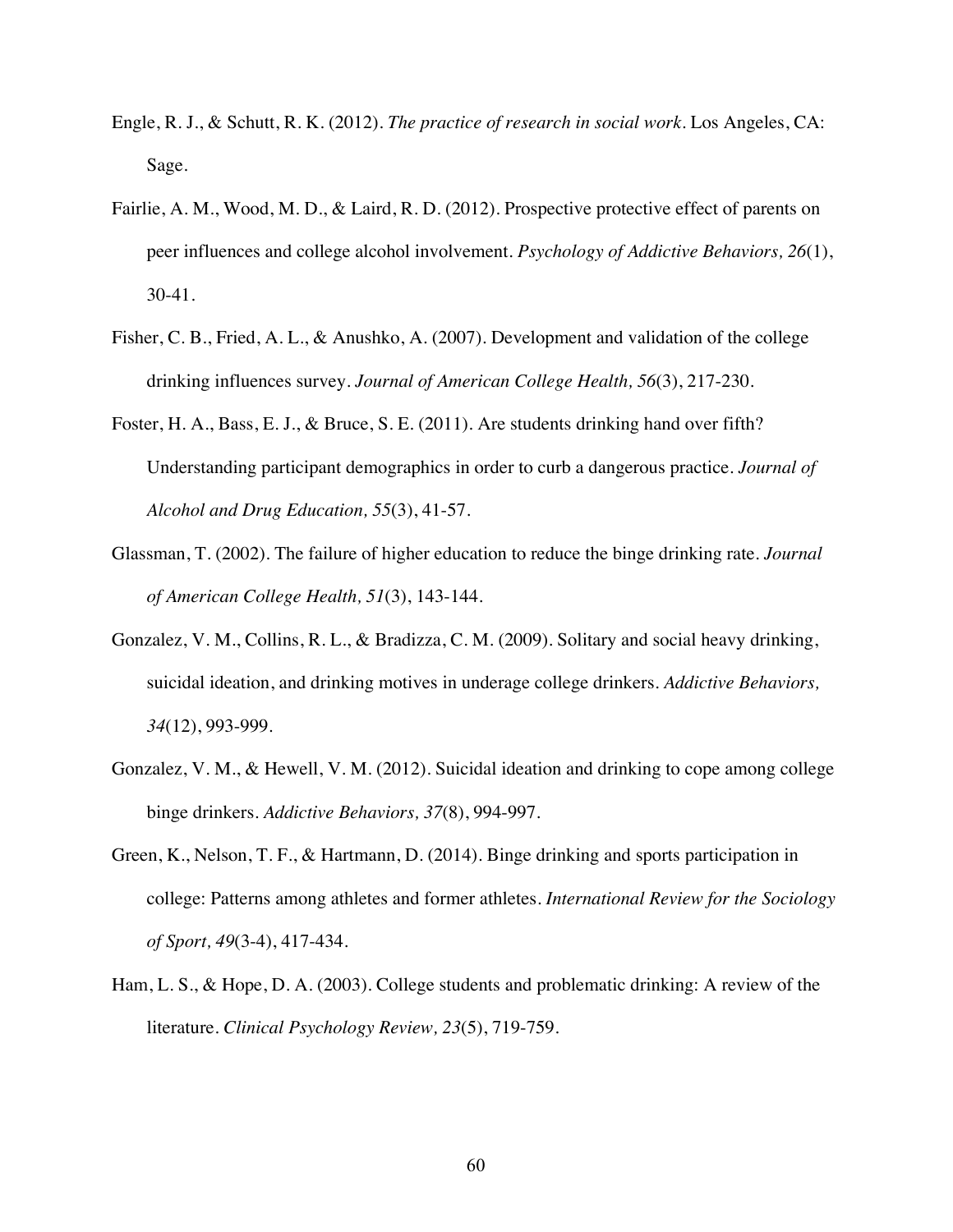- Hasking, P., Lyvers, M., & Carlopio, C. (2011). The relationship between coping strategies, alcohol expectancies, drinking motives and drinking behaviour. *Addictive Behaviors, 36*(5), 479-487.
- Herschl, L. C., McChargue, D. E., MacKillop, J., Stoltenberg, S. F., & Highland, K. B. (2012). Implicit and explicit alcohol-related motivations among college binge drinkers. *Psychopharmacology, 221*(4), 685-692.
- Humensky, J. L. (2010). Are adolescents with high socioeconomic status more likely to engage in alcohol and illicit drug use in early adulthood? *Substance Abuse Treatment, Prevention, and Policy, 5*(1), 1-10.
- Hutton, F. (2012). Harm reduction, students and pleasure: An examination of student responses to a binge drinking campaign. *International Journal of Drug Policy, 23*(3), 229-235.
- Jung, T., Shim, W., & Mantaro, T. (2010). Psychological reactance and effects of social norms messages among binge drinking college students. *Journal of Alcohol and Drug Education, 54*(3), 7-18.
- Kuntsche, E., Knibbe, R., Gmel, G., & Engels, R. (2005). Why do young people drink? A review of drinking motives. *Clinical Psychology Review, 25*(7), 841-861.
- Labbe, A. K., & Maisto, S. A. (2011). Alcohol expectancy challenges for college students: A narrative review. *Clinical Psychology Review, 31*(4), 673-683.
- LaBrie, J. W., Atkins, D. C., Neighbors, C., Mirza, T., & Larimer, M. E. (2012). Ethnicity specific norms and alcohol consumption among hispanic/latino/a and caucasian students. *Addictive Behaviors, 37*(4), 573-576.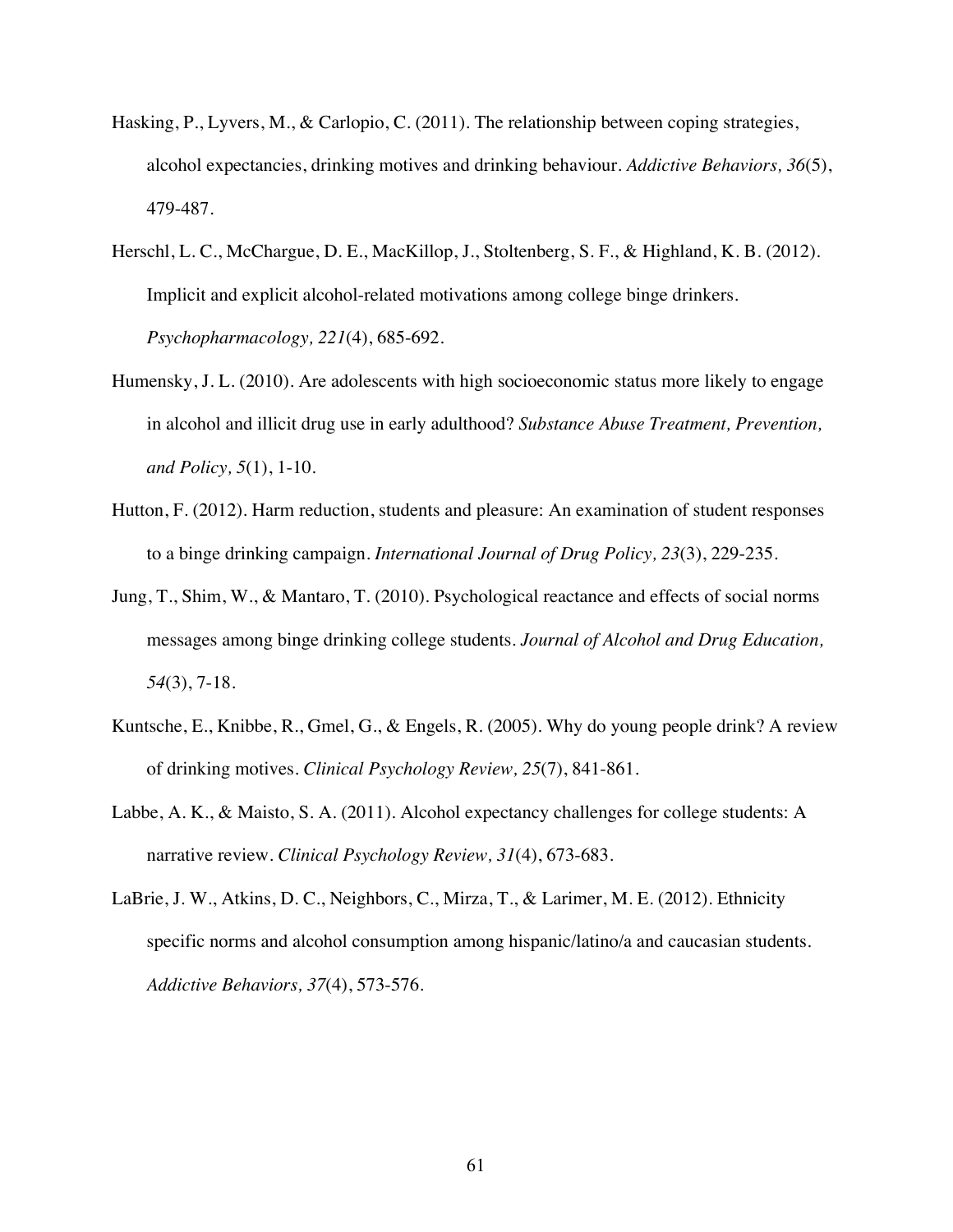- LaBrie, J. W., Grant, S., & Hummer, J. F. (2011). "This would be better drunk:" Alcohol expectancies become more positive while drinking in the college social environment. *Addictive Behaviors, 36*(8), 890-893.
- Malone, P. S., Northrup, T. F., Masyn, K. E., Lamis, D. A., & Lamont, A. E. (2012). Initiation and persistence of alcohol use in United States black, hispanic, and white male and female youth. *Addictive Behaviors, 37*(3), 299-305.
- Miley, W. M., & Frank, M. (2006). Binge and non-binge college students' perceptions of other students' drinking habits. *College Student Journal, 40*(2), 259-262.
- Neighbors, C., Atkins, D. C., Lewis, M. A., Lee, C. M., Kaysen, D., Mittmann, A., . . . Rodriguez, L. M. (2011). Event-specific drinking among college students. *Psychology of Addictive Behaviors, 25*(4), 702-707.
- Neighbors, C., Lee, C. M., Atkins, D. C., Lewis, M. A., Kaysen, D., Mittmann, A., . . . Larimer, M. E. (2012). A randomized controlled trial of event-specific prevention strategies for reducing problematic drinking associated with 21st birthday celebrations. *Journal of Consulting and Clinical Psychology, 80*(5), 850-862.
- Neighbors, C., Lee, C. M., Lewis, M. A., Fossos, N., & Larimer, M. E. (2007). Are social norms the best predictor of outcomes among heavy-drinking college students? *Journal of Studies on Alcohol and Drugs, 68*(4), 556-565.
- Norberg, M. M., Olivier, J., Alperstein, D. M., Zvolensky, M. J., & Norton, A. R. (2011). Adverse consequences of student drinking: The role of sex, social anxiety, drinking motives. *Addictive Behaviors, 36*(8), 821-828.
- Pedersen, D. E. (2013). Gender differences in college binge drinking: Examining the role of depression and school stress. *The Social Science Journal, 50*(4), 521-529.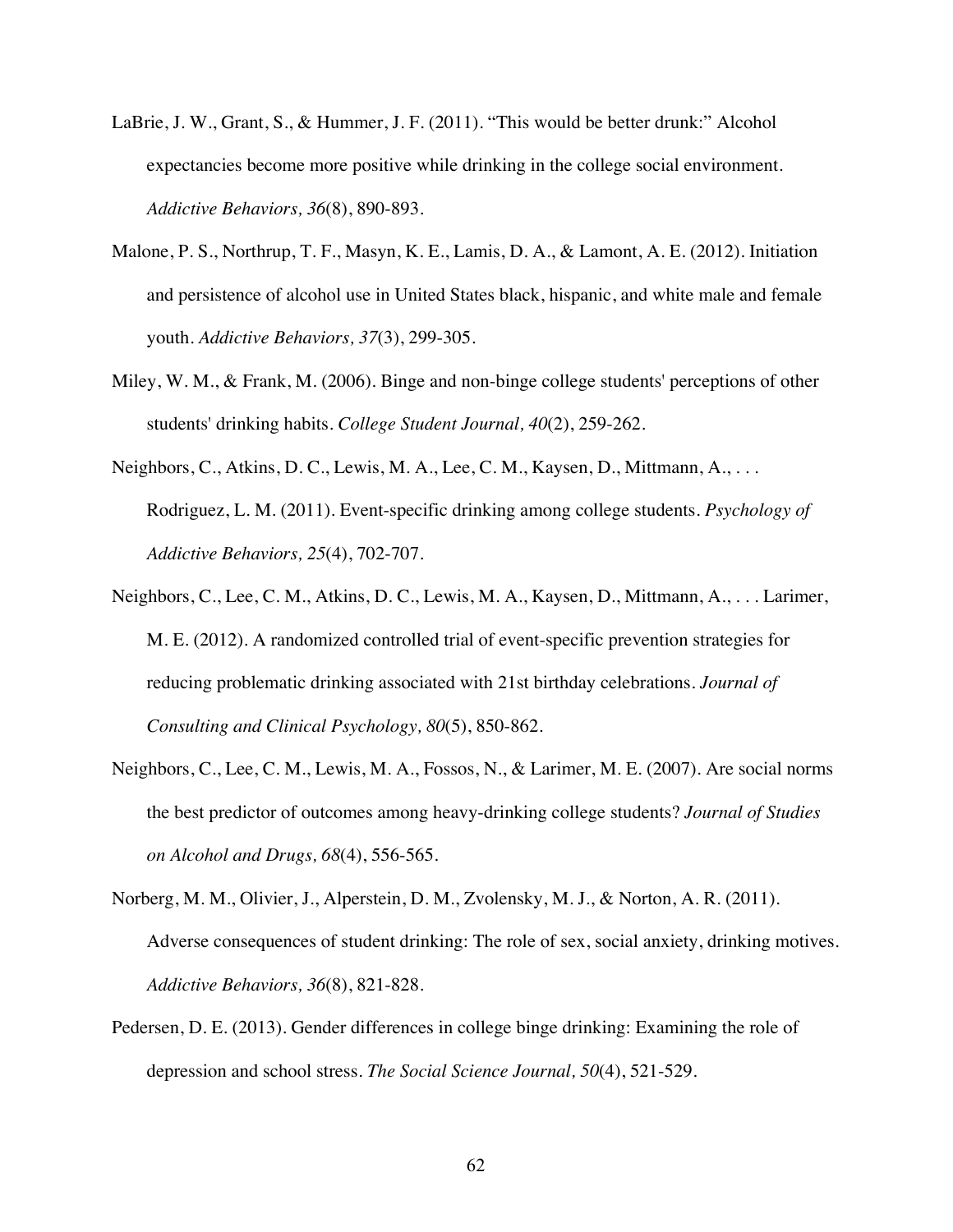- Pilling, V. K., & Brannon, L. A. (2007). Assessing college students' attitudes toward responsible drinking messages to identify promising binge drinking intervention strategies. *Health Communication, 22*(3), 265-276.
- Rinker, D. V., & Neighbors, C. (2014). Do different types of social identity moderate the association between perceived descriptive norms and drinking among college students? *Addictive Behaviors, 39*(9), 1297-1303.
- Seo, D., & Li, K. (2009). Effects of college climate on students' binge drinking: Hierarchical generalized linear model. *Annals of Behavioral Medicine, 38*(3), 262-268.
- Sharma, M., & Kanekar, A. (2008). Binge drinking interventions among college students. *Journal of Alcohol and Drug Education, 52*(2), 3-8.
- Smith, R. C., Bowdring, M. A., & Geller, E. S. (2015). Predictors of at-risk intoxication in a university field setting: Social anxiety, demographics, and intentions. *Journal of American College Health, 63*(2), 134-142. doi:10.1080/07448481.2014.990968
- Steinberg, D. M. (2004). *The social work student's research handbook*. New York, NY: Routledge.
- Sun, I. Y., & Longazel, J. G. (2008). College students' alcohol-related problems: A test of competing theories. *Journal of Criminal Justice, 36*(6), 554-562.
- Turrisi, R., Mallett, K. A., Mastroleo, N. R., & Larimer, M. E. (2006). Heavy drinking in college students: Who is at risk and what is being done about it? *Journal of General Psychology, 133*(4), 401-420.
- Utpala-Kumar, R., & Deane, F. P. (2012). Heavy episodic drinking among university students: Drinking status and perceived normative comparisons. *Substance Use & Misuse, 47*(3), 278- 285.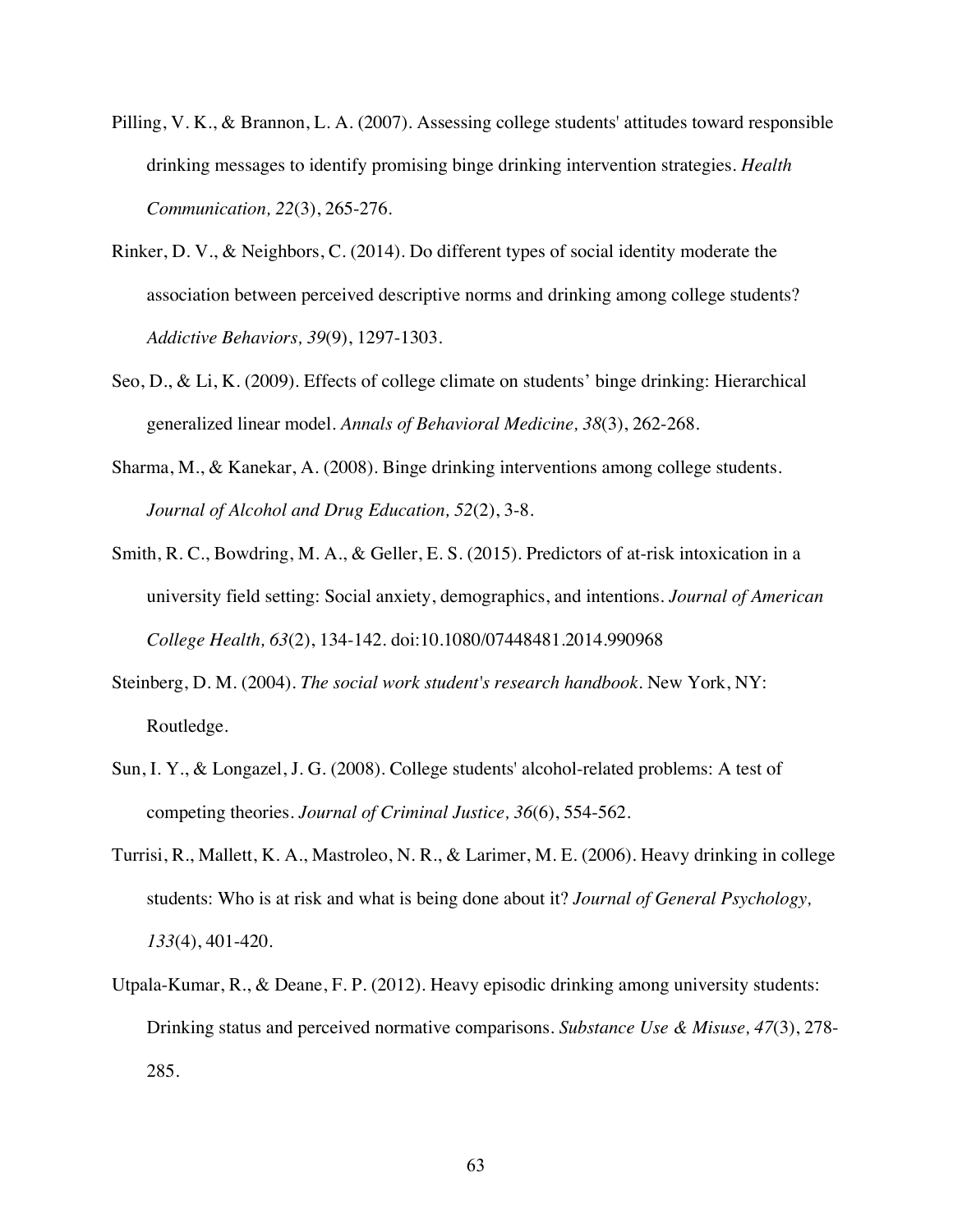- Vik, P. W., Cellucci, T., & Ivers, H. (2003). Natural reduction of binge drinking among college students. *Addictive Behaviors, 28*(4), 643-655.
- Wells, S., Graham, K., & Purcell, J. (2009). Policy implications of the widespread practice of 'pre-drinking' or 'pre-gaming' before going to public drinking establishments—are current prevention strategies backfiring? *Addiction, 104*(1), 4-9.
- Zahran, H. S., Zack, M. M., Vernon-Smiley, M., & Hertz, M. F. (2007). Health-related quality of life and behaviors risky to health among adults aged 18-24 years in secondary or higher education-United States, 2003-2005. *Journal of Adolescent Health, 41*(4), 389-397.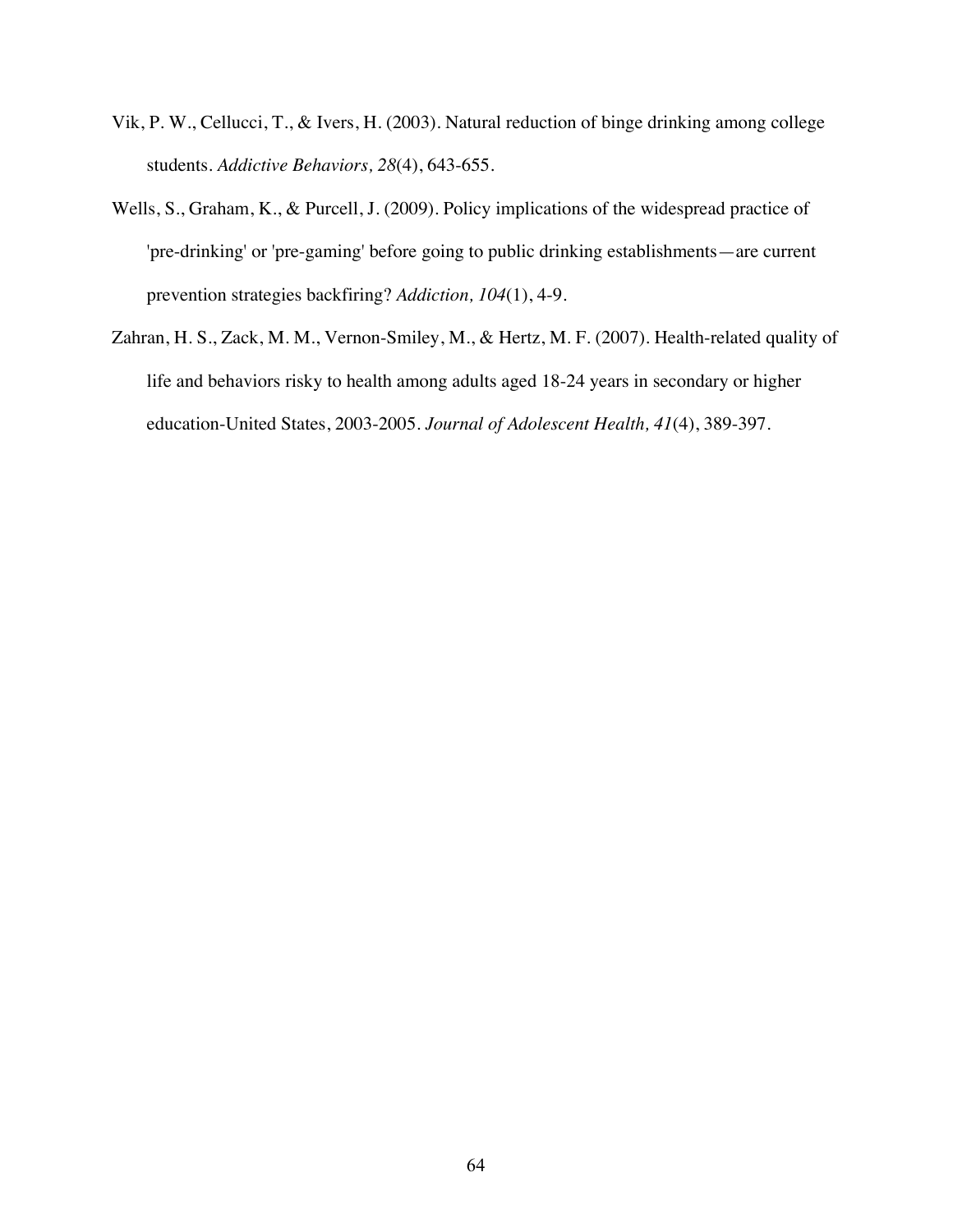### **APPENDIX A**

### **Recruitment Facebook Post**

Are you a graduate of a four-year college or university? Do you have thoughts, experiences, or opinions on binge drinking and college culture? If so, please consider taking this online survey! I am conducting a study for my master's degree at the Smith College School for Social Work designed to explore social and cultural factors that affect binge drinking on college and university campuses. Participation in this survey is quick and easy, and will only take 15 minutes or less! The survey is available by clicking this link:

Please feel free to share and pass this link on to others who may be interested in participating! Thank you!

If you have any questions, please contact me.

Thank you so much for reading and sharing!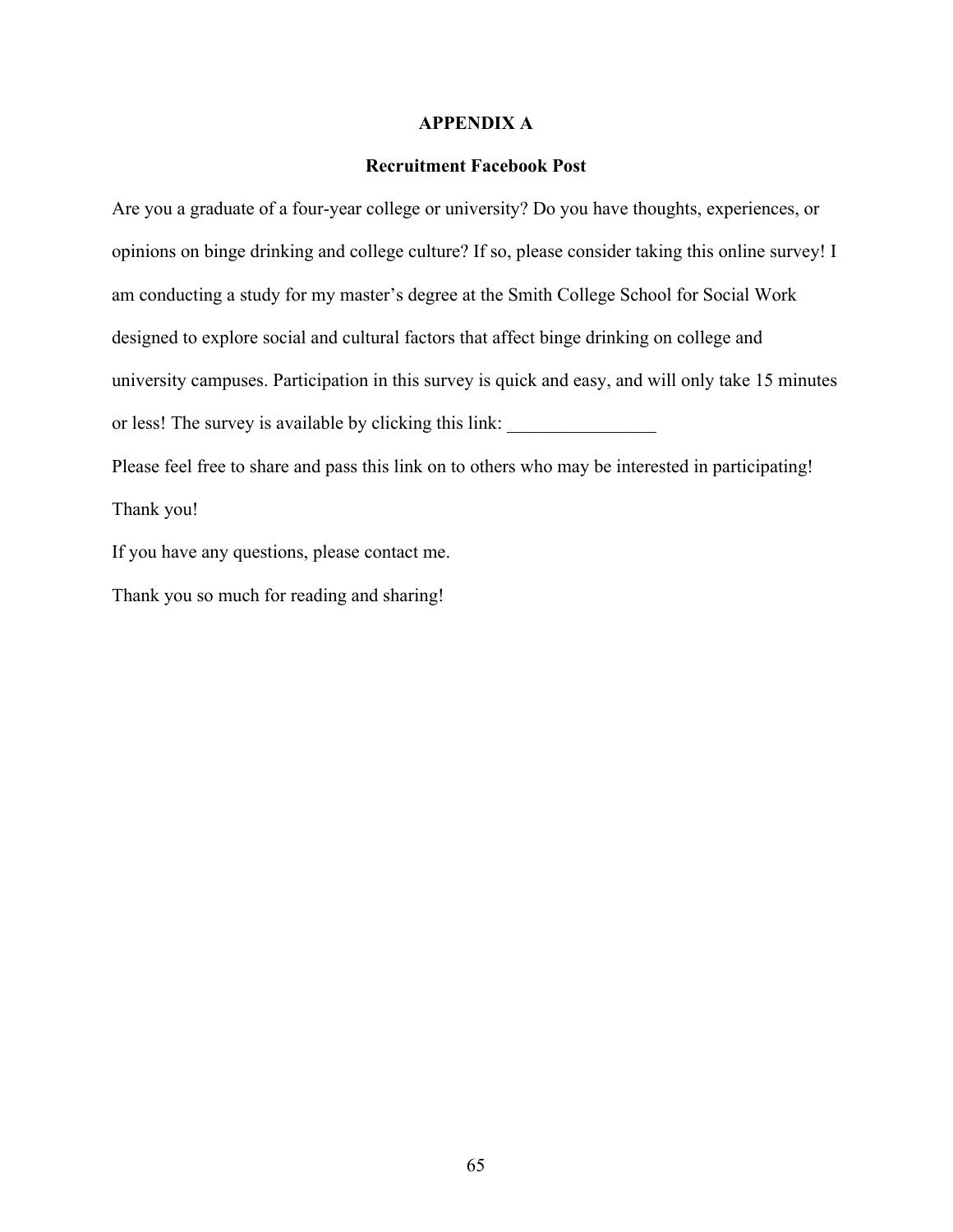# **APPENDIX B**

# **Recruitment Email**

 $\text{Hi}$  ,

I am conducting a study for my master's degree at the Smith College School for Social Work, designed to explore social and cultural factors that affect binge drinking on college and university campuses. The study involves an online survey designed to gather college graduate's opinions on binge drinking on campus. If you would be willing to complete this short survey, I would be very grateful! Participation in this survey is quick and easy, and will only take 15 minutes or less! The survey is available at the following link:

Please feel free to pass this information on to others who may be interested in participating! Thank you!

If you have any questions, please contact me.

Thank you so much for reading and sharing!

Molly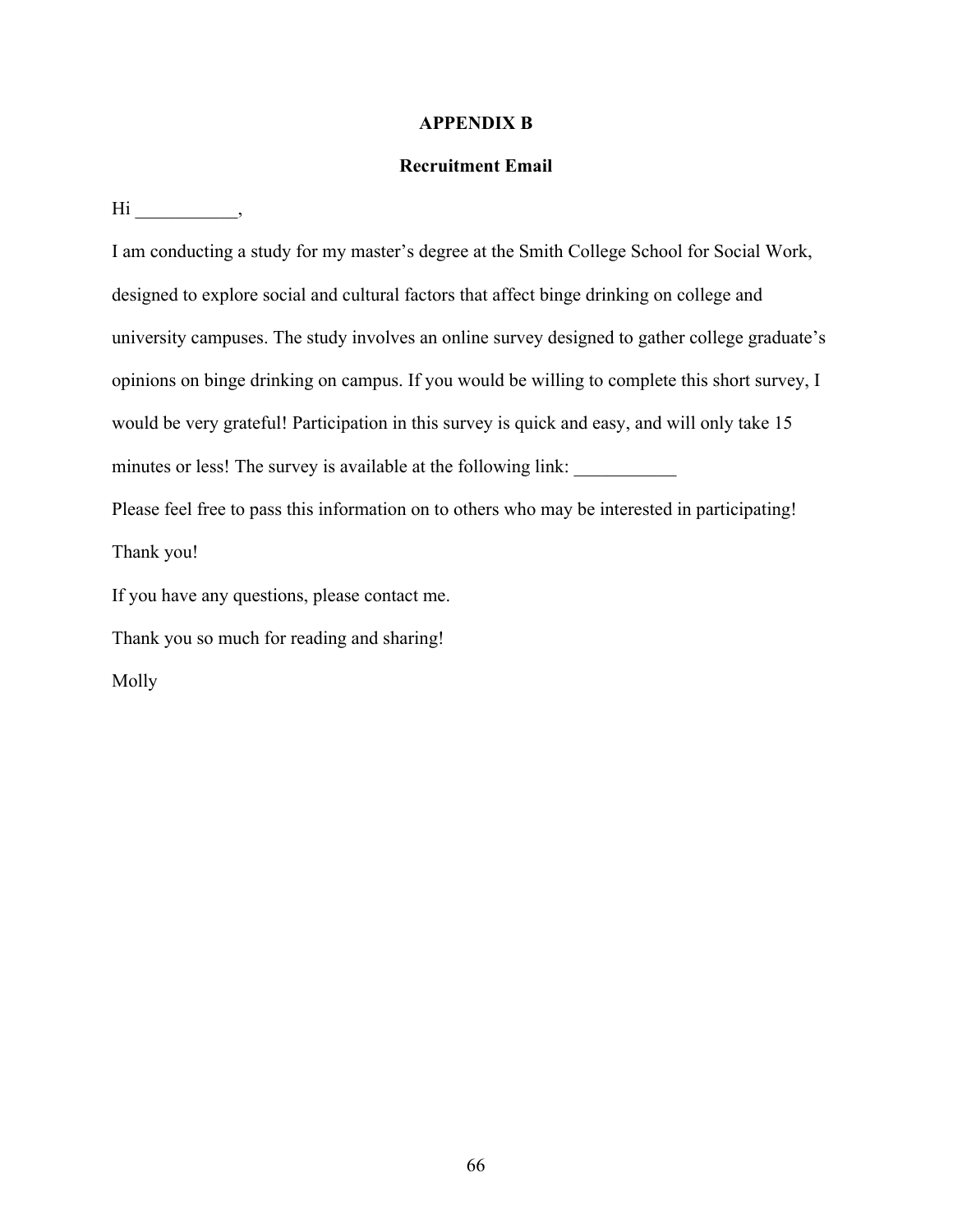### **APPENDIX C**

### **HSRB Letter of Approval**



**School for Social Work** Smith College Northampton, Massachusetts 01063  $T(413)$  585-7950 F (413) 585-7994

January 16, 2015

Molly Newton

Dear Molly,

You did a very nice job on your revisions. Your project is now approved by the Human Subjects Review Committee.

*Please note the following requirements:*

**Consent Forms**: All subjects should be given a copy of the consent form.

**Maintaining Data**: You must retain all data and other documents for at least three (3) years past completion of the research activity.

*In addition, these requirements may also be applicable:*

**Amendments**: If you wish to change any aspect of the study (such as design, procedures, consent forms or subject population), please submit these changes to the Committee.

**Renewal**: You are required to apply for renewal of approval every year for as long as the study is active.

**Completion**: You are required to notify the Chair of the Human Subjects Review Committee when your study is completed (data collection finished). This requirement is met by completion of the thesis project during the Third Summer.

Congratulations and our best wishes on your interesting study.

Sincerely,

... Iber

Elaine Kersten, Ed.D. Co-Chair, Human Subjects Review Committee

CC: Natalie Hill, Research Advisor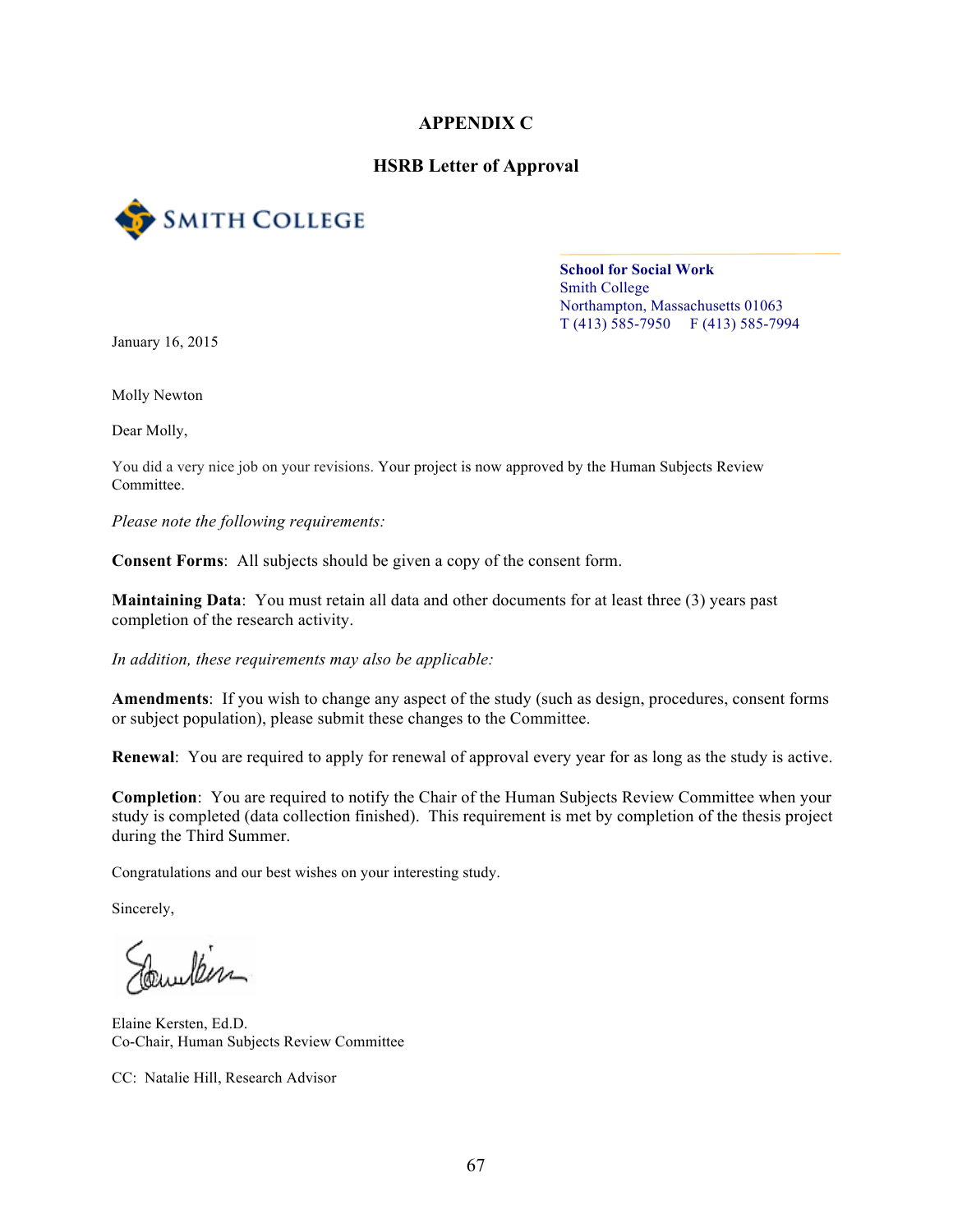#### **APPENDIX D**

#### **Informed Consent**

**Title of Study:** College Graduates' Perceptions of College/University Binge Drinking **Investigator:** Molly Newton, Smith College School for Social Work

**Introduction:** You are being asked to participate in a research study about college graduates' perceptions of college/university binge drinking. You were selected as a potential participant because you have graduated from a 4-year college or university. I ask that you read this form and ask any questions that you may have via the email address provided before agreeing to participate in the study.

**Purpose of Study:** The purpose of this study is to explore the social and cultural factors that influence binge drinking among college students. The data collected from this study will be used to complete my Master of Social Work Thesis. The results of the study may also be used in publications and presentations.

**Description of Study Procedures:** Participation in this study includes answering 17 survey questions, including demographic questions. The survey will take less than 15 minutes to complete.

**Risks/Discomforts of Being in this Study:** There are no anticipated risks to you from participation in this study.

**Benefits of Being in this Study:** The benefits of participation in this study include the opportunity to reflect on your experiences as a college student dealing with campus binge drinking, and to contribute to the efforts to better understand and address this public health concern through improved understanding of social and cultural factors that perpetuate binge drinking on college and university campuses.

68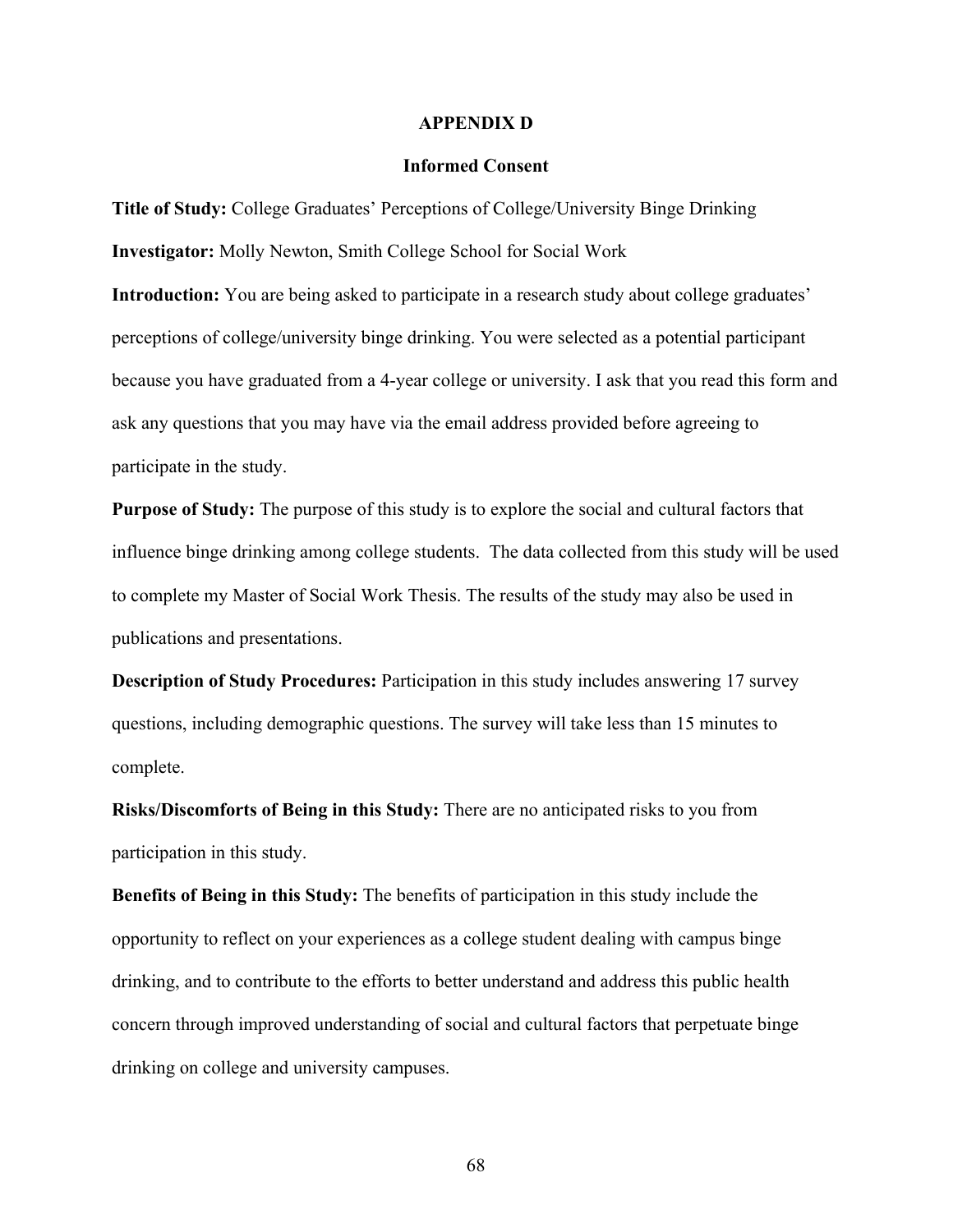**Confidentiality:** This study is anonymous. I will not be collecting or retaining any information about your identity. As a result, it will not be possible to withdraw your responses once you click "submit," since there will be no way to identify which responses are yours. Survey responses will be encrypted by SurveyMonkey to ensure that data are private and confidential. **Payments:** You will not receive any payment for your participation in this study.

**Right to Refuse or Withdraw:** The decision to participate is entirely up to you. You may refuse to take part in this study by not completely the survey. Refusing to participate will not affect your relationship with the researchers of this study or Smith College. Your decision to refuse will not result in any loss of benefits (including access to services) to which you are otherwise entitled. You have the right not to answer any single question, as well as to withdraw completely by exiting the survey at any time. If you choose to withdraw prior to completing the survey, your answers to previously answered questions will not be recorded. Once you have completed the survey it is no longer possible to withdraw from the study, as your answers are not identifiable.

**Right to Ask Questions and Report Concerns:** You have the right to ask questions about this research study and to have those questions answered by me before, during or after the research. If you have any further questions about the study or if you would like to receive a brief summary of the study results, contact me. If you have any other concerns about your rights as a research participant, or if you have any problems as a result of your participation, you may contact the Chair of the Smith College School for Social Work Human Subjects Committee.

BY CHECKING "I CONSENT" AND CLICKING "NEXT" YOU ARE INDICATING THAT YOU HAVE READ AND UNDERSTOOD THE ABOVE INFORMATION, THAT YOU HAVE HAD THE OPPORTUNITY TO ASK QUESTIONS ABOUT THE STUDY, YOUR

69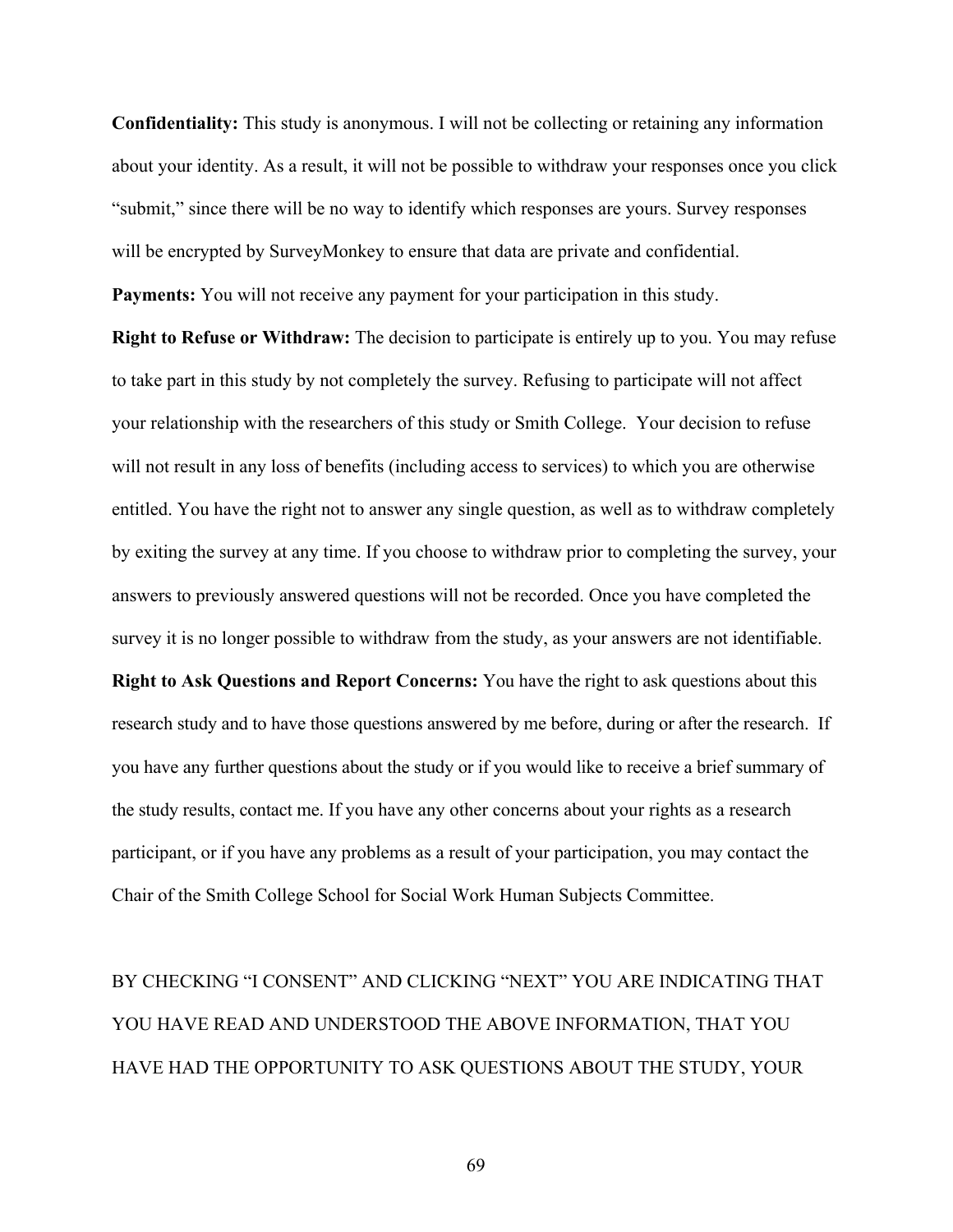PARTICIPATION, AND YOUR RIGHTS, AND THAT YOU AGREE TO PARTICIPATE IN THE STUDY. IF YOU DO NOT WISH TO PARTICIPATE, PLEASE EXIT THE SURVEY AT THIS TIME.

• I CONSENT.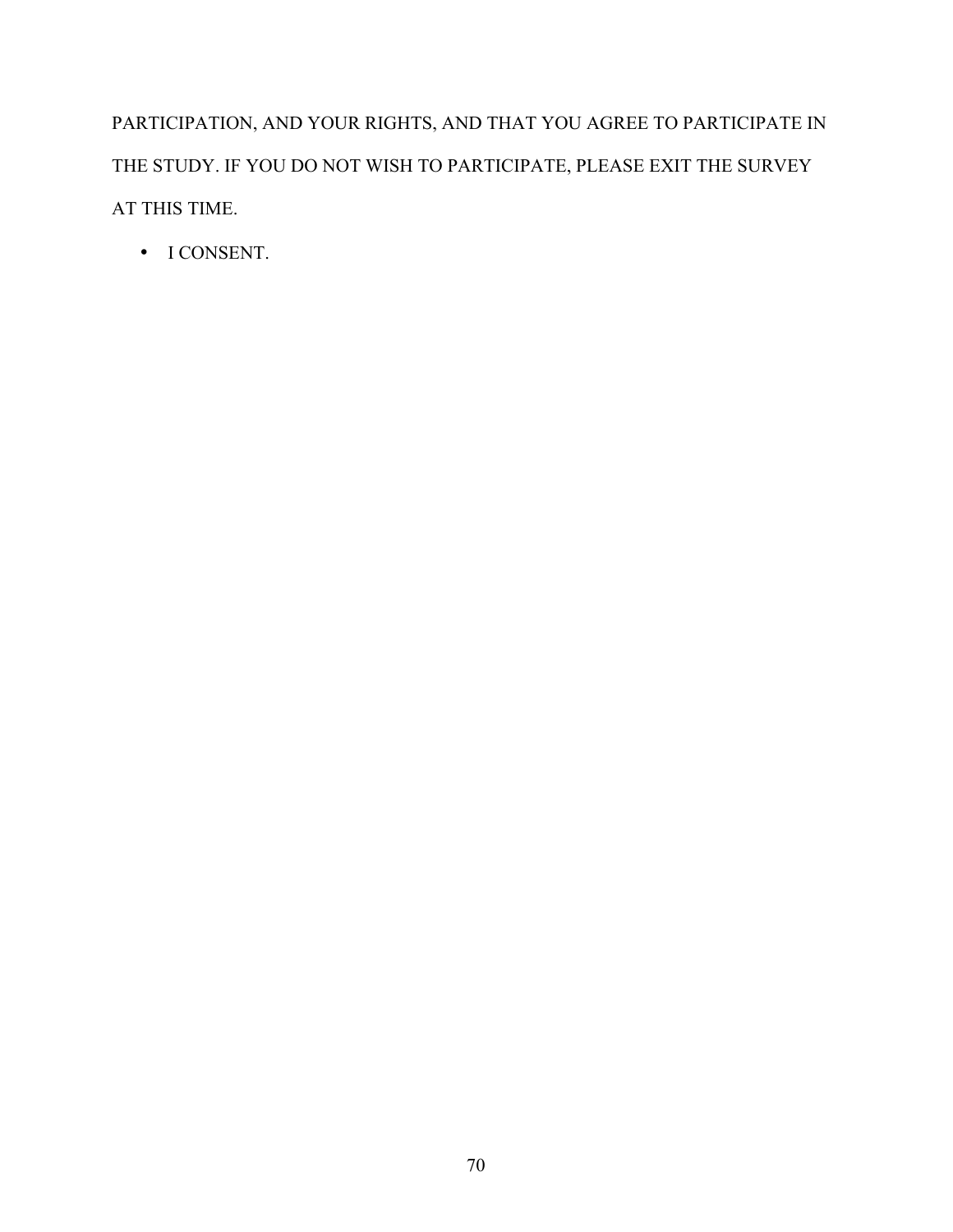# **APPENDIX E**

# **Survey Instrument**

| [1] How do you describe your gender? (Select One)                                              |
|------------------------------------------------------------------------------------------------|
| __ Male _____ Female ____Other                                                                 |
| [2] What year did you graduate from your undergraduate institution? (Type year)                |
| $\equiv$ (yyyy)                                                                                |
| [3] How do you describe your race/ethnicity? (Select all that apply)                           |
| Hispanic                                                                                       |
|                                                                                                |
| Other                                                                                          |
| [4] Did most students:                                                                         |
| Live on or near campus _____ Commute from home                                                 |
| [5] Is your school affiliated with a religious tradition? (Select one)                         |
| Yes<br>N <sub>0</sub>                                                                          |
| [6] While a student, were you a member of a Greek organization (fraternity, sorority, etc.)?   |
| (Select one)                                                                                   |
| Yes<br>No                                                                                      |
| [7] While a student, were you a member of an athletic team (varsity, club, etc.)? (Select one) |
| Yes<br>No                                                                                      |
| [8] In an average month, how many times did you consume alcohol?                               |
| [9] In an average month, how many times did you drink enough to become intoxicated within      |
| two hours of beginning to drink?                                                               |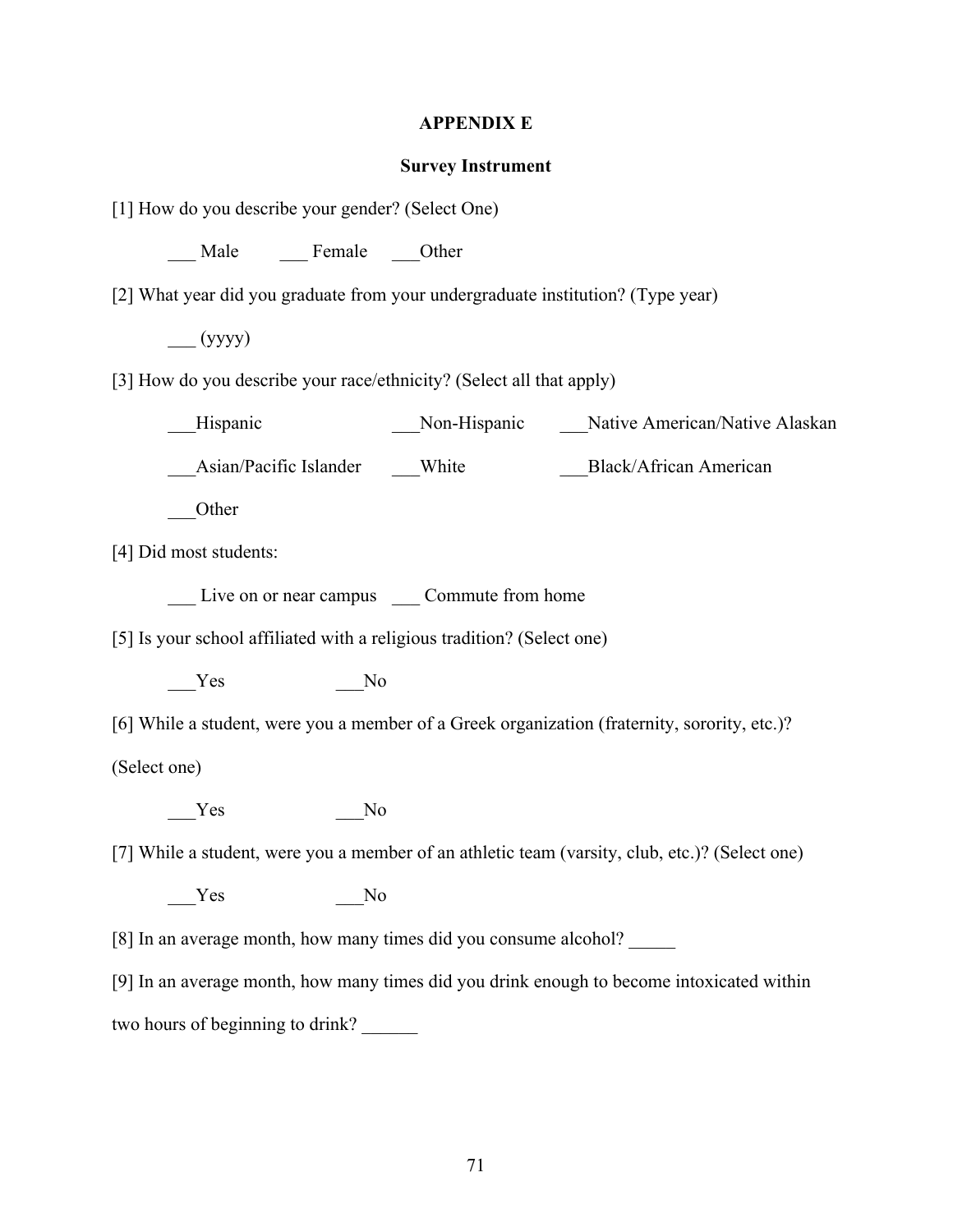[10] On a typical night of drinking, what would you guess was the average number of drinks consumed by a student at your school? \_\_\_\_

For the purposes of this study binge drinking is defined as a pattern of alcohol use that results in intoxication within two hours.

[11] What percentage of students at your school do you believe engaged in at least occasional binge drinking?

 $\underline{\hspace{1.5cm}} 0.19$   $\underline{\hspace{1.5cm}} 20.39$   $\underline{\hspace{1.5cm}} 40.59$   $\underline{\hspace{1.5cm}} 60.79$   $\underline{\hspace{1.5cm}} 80.100$ 

[12] What social factors do you believe influence a student's decision to binge drink? (check all that apply)

Not knowing their tolerance or how alcohol will affect them

- \_\_\_ Believing that most students binge drink
- \_\_\_ Seeing other students binge drink
- Peer pressure to binge drink
- Believing peers would approve of the decision to binge drink
- \_\_\_ Expecting binge drinking to lead to positive outcomes

[13] Which factor do you believe is the most significant influence on a student's decision to

binge drink? (select one)

- \_\_\_ Not knowing their tolerance or how alcohol will affect them
- \_\_\_ Believing that most students binge drink
- \_\_\_ Seeing other students binge drink
- Peer pressure to binge drink
- \_\_\_ Believing peers would approve of the decision to binge drink
- \_\_\_ Expecting binge drinking to lead to positive outcomes